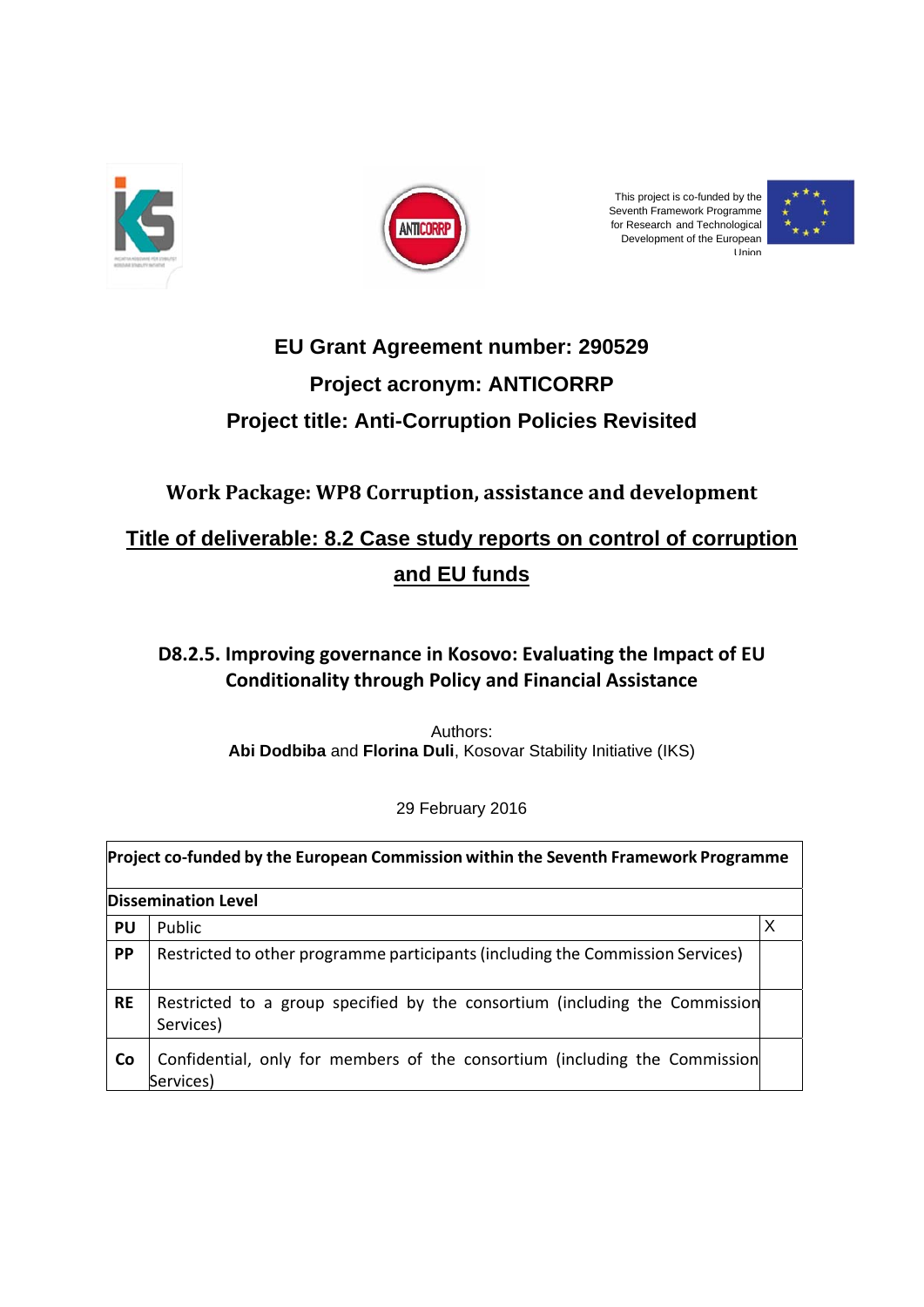#### **ABSTRACT**

This paper seeks to evaluate the impact of EU policy and funds aimed at improving governance and controlling corruption in Kosovo. It examines the interrelation between EU conditionality as expressed in different policy documents and the financial assistance provided by the EU to Kosovo in the area of rule of law. The focus is on the period since 2007, although the paper begins with a brief overview of the conflict in Kosovo and its aftermath. The paper then tracks how the anti-corruption discourse features in policy documents and funding priorities, highlighting the EU conditionality mechanisms applied and the development assistance provided. It evaluates conditionality in the light of Kosovo's anti-corruption performance during this period. The paper draws conclusions as to the effectiveness of EU policy and financial assistance in the area of anti-corruption, with a view to informing the ongoing policy debate on how to strengthen EU leverage in improving anti-corruption efforts in aspiring member-states, particularly in a post-conflict context.

#### **KEYWORDS**

Conditionality, post-conflict, EU funds, anti-corruption, international development, state-building

#### Abi Dodbiba abi\_dodbiba@iksweb.org

\\\\\\\\\\\\\\\\\\\\\\\\\\\\\\\\\\\\\\\\\\\\\\\\\\\\\\\\\\\\\\\\\\\\\\\\\\\\\\\\\\\\\\\\\\\\\\\\\\\\\\\\\\\\\\\\\\\\\\\\\\\\\\\\\\\\\\\\\\\\\\\\\\\\

#### © 2016 Kosovar Stability Initiative (IKS)

All rights reserved. This document has been published thanks to the support of the European Union's Seventh Framework Programme for Research - Socio-economic Sciences and Humanities theme (EU Grant Agreement number: 290529).

The information and views set out in this publication are those of the author(s) only and do not reflect any collective opinion of the ANTICORRP consortium, nor do they reflect the official opinion of the European Commission. Neither the European Commission nor any person acting on behalf of the European Commission is responsible for the use which might be made of the following information.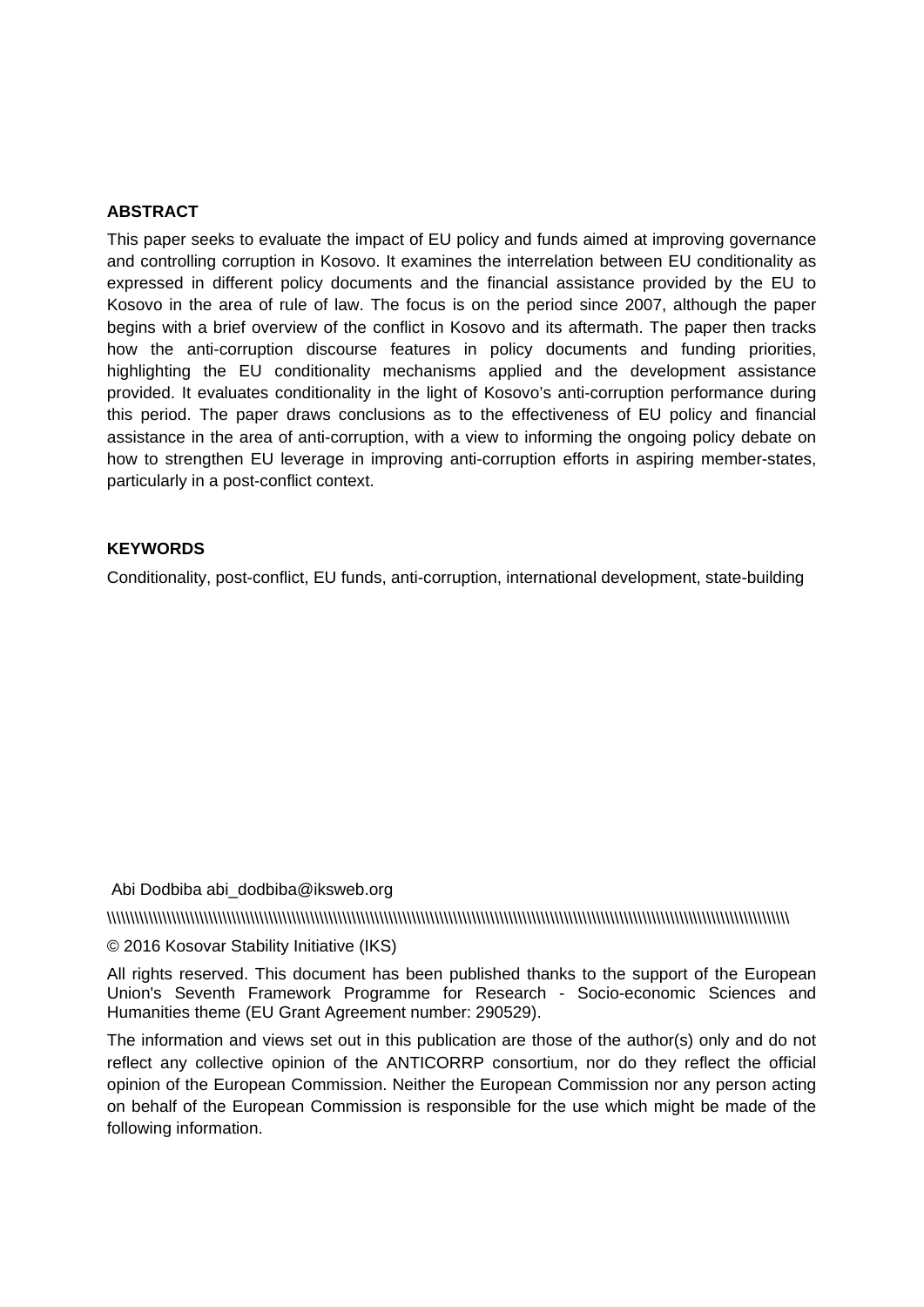# **Table of Contents**

| I.             |       |                                                                         |  |
|----------------|-------|-------------------------------------------------------------------------|--|
| Ш.             |       |                                                                         |  |
| $\mathbf{1}$   |       |                                                                         |  |
| Ш.             |       |                                                                         |  |
| $\overline{2}$ |       |                                                                         |  |
| 3              |       |                                                                         |  |
|                | 3.1   |                                                                         |  |
|                | 3.2   |                                                                         |  |
|                | 3.3   |                                                                         |  |
|                | 1.1.1 |                                                                         |  |
| 4              |       |                                                                         |  |
| IV.            |       | DETAILED DIAGNOSTIC - IMPROVING GOVERNANCE THROUGH EU FINANCIAL         |  |
|                |       |                                                                         |  |
| 5              |       |                                                                         |  |
|                | 5.1   |                                                                         |  |
|                | 5.2   |                                                                         |  |
| 6              |       | Support for good governance and anticorruption: trends and challenges33 |  |
| V.             |       |                                                                         |  |
|                |       |                                                                         |  |
|                |       |                                                                         |  |
|                |       |                                                                         |  |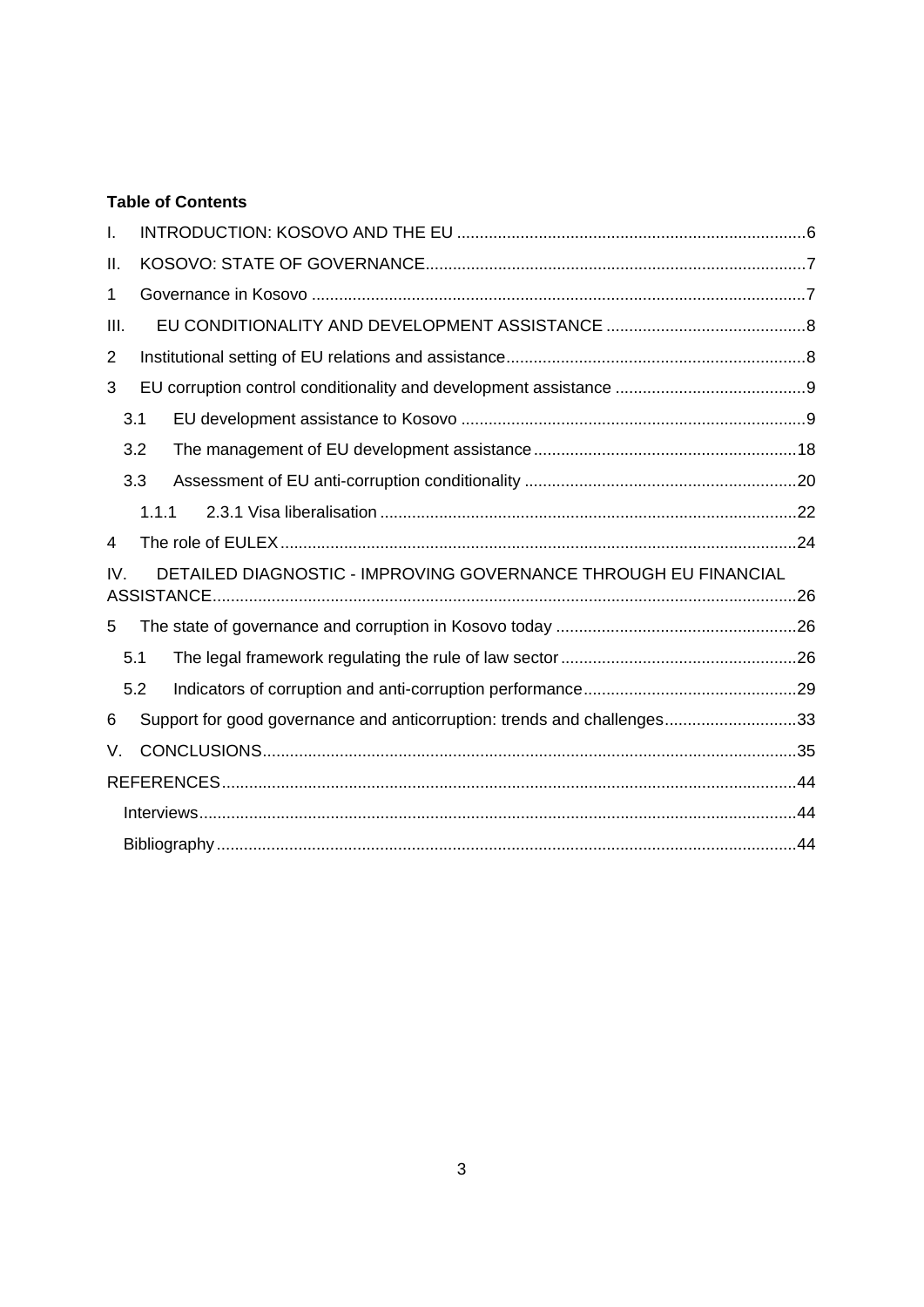### **ACRONYMS**

| <b>AMP</b>    | Aid Management Platform                                                |  |  |
|---------------|------------------------------------------------------------------------|--|--|
| <b>AMSCA</b>  | Agency for Managing the Sequestrated and Confiscated Assets            |  |  |
| <b>CARDS</b>  | Community Assistance for Reconstruction, Development and Stabilisation |  |  |
| <b>CONOPS</b> | <b>Concept of Operations</b>                                           |  |  |
| <b>CSO</b>    | <b>Civil Society Organisation</b>                                      |  |  |
| <b>DIS</b>    | Decentralised Implementation System                                    |  |  |
| EC            | <b>European Communities</b>                                            |  |  |
| <b>ECA</b>    | <b>European Court of Auditors</b>                                      |  |  |
| <b>EEAS</b>   | <b>EU External Action Service</b>                                      |  |  |
| EIB           | European Investment Bank                                               |  |  |
| <b>EPAP</b>   | European Partnership Action Plan                                       |  |  |
| <b>ESDP</b>   | <b>European Security and Defense Policy</b>                            |  |  |
| EU            | European Union                                                         |  |  |
| <b>EUIK</b>   | EU delegation in Kosovo                                                |  |  |
| <b>EULEX</b>  | EU Rule of Law Mission in Kosovo                                       |  |  |
| <b>EUO</b>    | <b>EU Office</b>                                                       |  |  |
| <b>EUSR</b>   | <b>EU Special Representative</b>                                       |  |  |
| <b>IPA</b>    | Instrument for Pre-Accession Assistance                                |  |  |
| <b>ISG</b>    | <b>International Steering Group</b>                                    |  |  |
| <b>ISPA</b>   | Instrument for Structural Policies for Pre-Accession                   |  |  |
| <b>KAA</b>    | <b>Anti-Corruption Agency</b>                                          |  |  |
| MEI           | Kosovo Ministry of European Integration                                |  |  |
| <b>MS</b>     | Member states                                                          |  |  |
| <b>NATO</b>   | North Atlantic Treaty Organisation                                     |  |  |
| <b>NGO</b>    | Non-governmental organization                                          |  |  |
| <b>ODA</b>    | Overseas Development Aid                                               |  |  |
| <b>OPLAN</b>  | <b>Operation Plan</b>                                                  |  |  |
| <b>PHARE</b>  | Poland and Hungary: Assistance for Restructuring their Economies       |  |  |
| <b>PECK</b>   | Project against Economic Crime in Kosovo                               |  |  |
| <b>RKS</b>    | Republic of Kosovo                                                     |  |  |
| <b>SAA</b>    | <b>Stabilisation and Association Agreement</b>                         |  |  |
| <b>SAP</b>    | <b>Stabilisation and Association Process</b>                           |  |  |
| <b>SAPD</b>   | Stabilisation and Association Process Dialogue                         |  |  |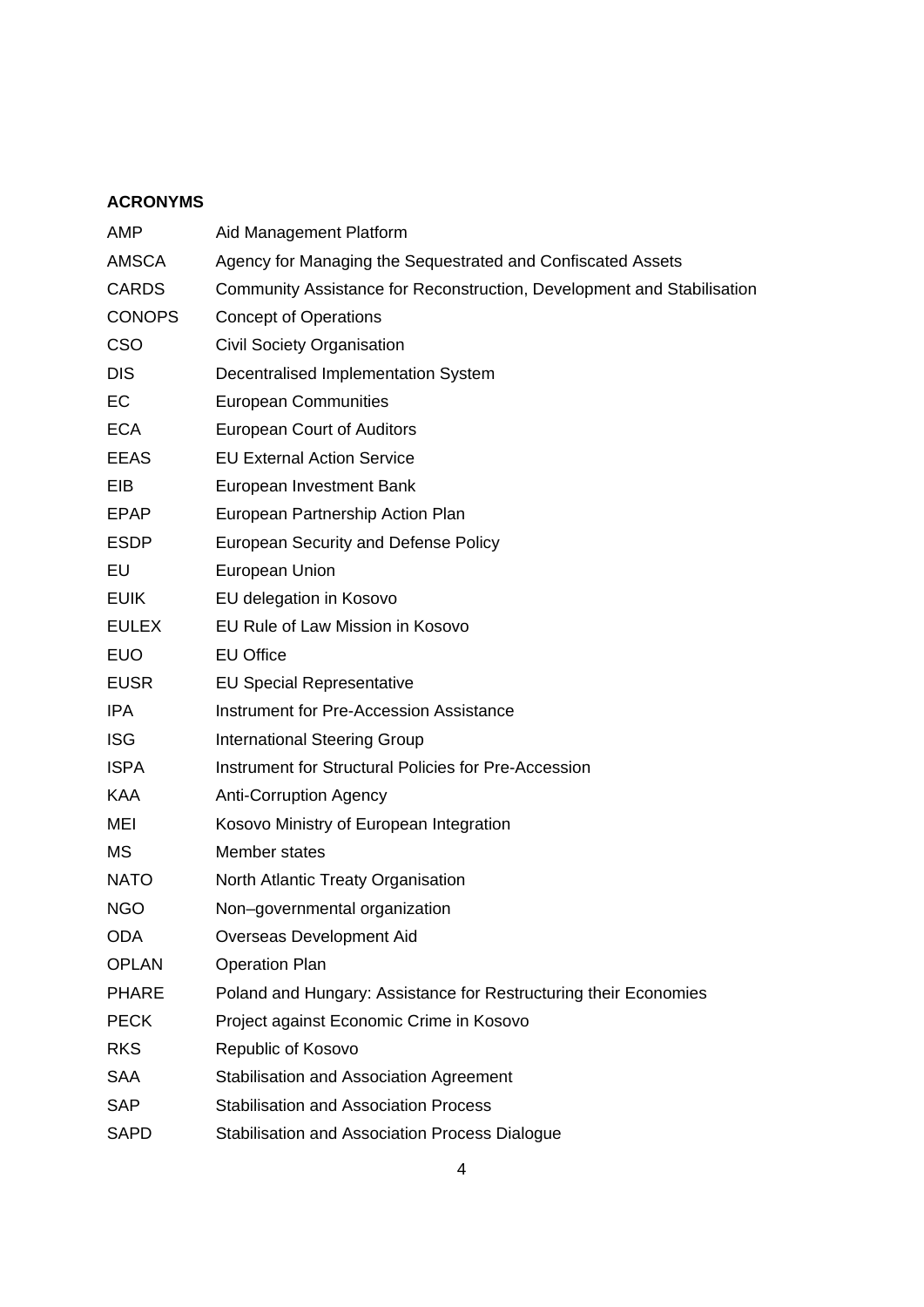| <b>SAPARD</b> | Special Accession Programme for Agriculture and Rural Development |
|---------------|-------------------------------------------------------------------|
| <b>SWG</b>    | Sector Working Group                                              |
| ΤI            | Transparency International                                        |
| <b>UNDP</b>   | United Nations Development Programme                              |
|               | UNMIKUnited Nations Interim Administration Mission in Kosovo      |
| WGI           | World Bank Worldwide Governance Indicators                        |

### **TABLES**

| Table 1. EU Assistance programmes in the Western Balkans 1990-201311                |  |
|-------------------------------------------------------------------------------------|--|
| Table 2 ODA by Sector Working Groups, commitments and disbursements for 2012-201313 |  |
|                                                                                     |  |
|                                                                                     |  |
| Table 5 Kosovo's performance on Worldwide Governance Indicators, 2007 and 2014 30   |  |
|                                                                                     |  |

### **FIGURES**

| Figure 4 Kosovo's progress in the regulatory environment as measured by Doing Business43 |  |
|------------------------------------------------------------------------------------------|--|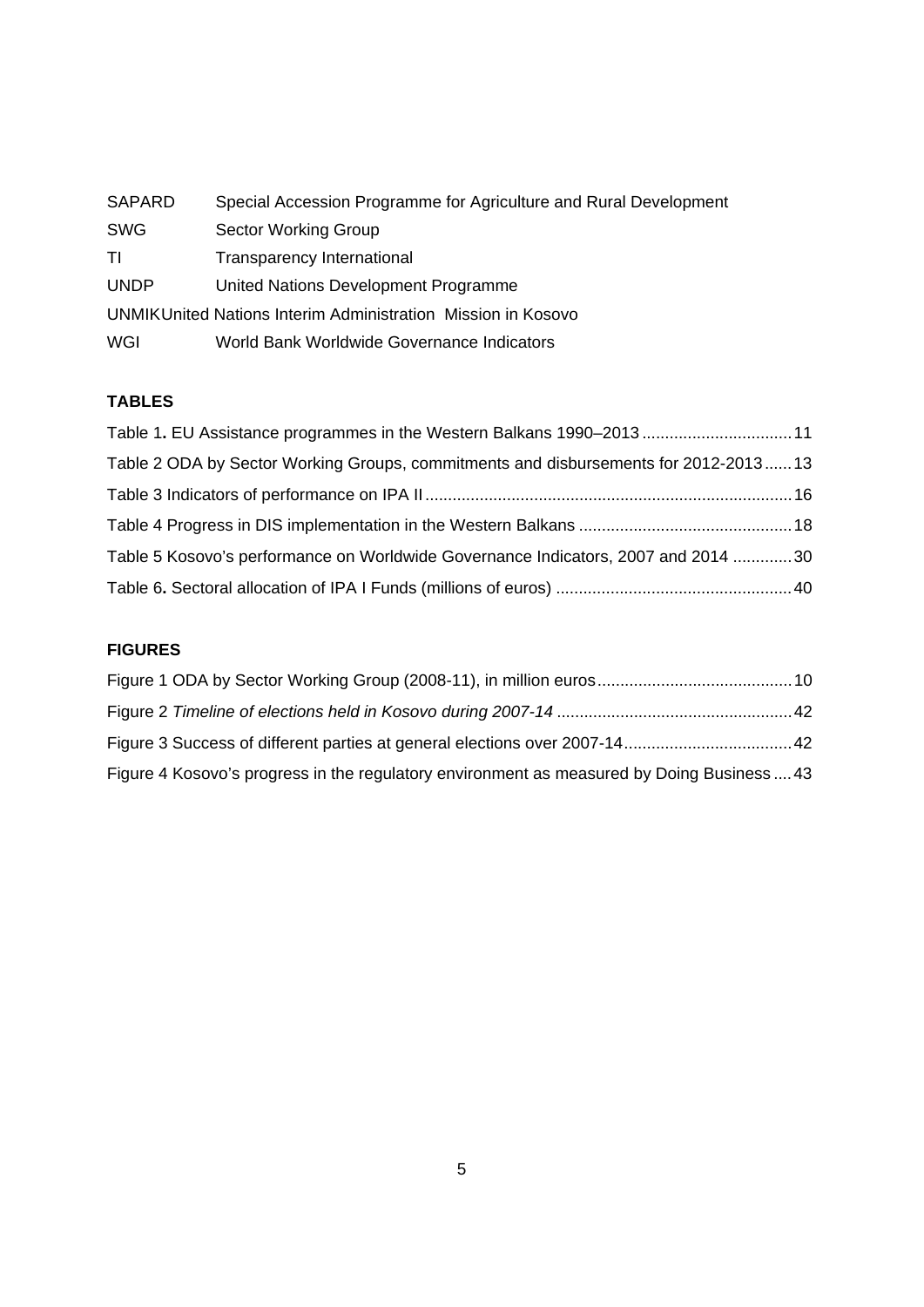# **I. INTRODUCTION: KOSOVO AND THE EU**

This paper seeks to evaluate the impact of European Union (EU) policy and funds aimed at improving governance and controlling corruption in Kosovo. It examines the interrelation between EU conditionality as expressed in different policy documents and the financial assistance provided by the EU to Kosovo in the area of rule of law. The focus is on the period since 2007, although the paper begins with a brief review of the conflict in Kosovo and its aftermath. The paper then tracks how the anti-corruption discourse features in policy documents and funding priorities, highlighting the EU conditionality mechanisms applied and the development assistance provided. It evaluates conditionality in the light of Kosovo's anticorruption performance during this period. The paper draws conclusions as to the effectiveness of EU policy and financial assistance in the area of anti-corruption, with a view to informing the ongoing policy debate on how to strengthen EU leverage in improving anti-corruption efforts in aspiring member-states, particularly in a post-conflict context.

Immediately after the Kosovo conflict in 1999, the territory of Kosovo was placed under the administration of the UN Interim Administration Mission in Kosovo (UNMIK), established by the UN Security Council Resolution 1244/99<sup>1</sup>. The resolution mandated UNMIK to administer the territory, establish institutions and create a foundation for resolving Kosovo's status at a later stage. From 2003, UNMIK began to transfer authority to the so-called 'Provisional Institutions of Self-Government<sup>2</sup>, retaining ultimate authority, but allowing these institutions to build capacity and experience in governing the country.

On 17 February 2008, the parliament of Kosovo unilaterally declared independence. This step was coordinated with France, Germany, Italy, the United Kingdom and the United States of America – the so-called 'Quint' members - as well as with other important world powers. However, Kosovo's statehood has yet to be recognized by a large number of independent states (including five of the EU28 member states: Cyprus, Greece, Romania, Slovakia and Spain). Kosovo is thus not a member of the UN and cannot be represented at many important world forums and international organisations<sup>3</sup>.

However, full sovereignty is not required in order to enter the Stabilisation and Association Process (SAP), the EU's pathway for Western Balkan states to progress towards eventual EU accession. Thus, on 10 October 2012, the European Commission found that there were no legal obstacles to Kosovo signing a Stabilisation and Association Agreement (SAA) with the EU, and recommended that SAA negotiations start as soon as Kosovo had made further progress on issues in four areas: the rule of law, public administration, the protection of minorities, and

-

<sup>&</sup>lt;sup>1</sup> Retrieved from: http://www.unmikonline.org/Documents/Res1244ENG.pdf ; Related information on the 'Ahtisaari Plan" can be found at: http://www.unosek.org/docref/Comprehensive\_proposal-english.pdf

<sup>&</sup>lt;sup>2</sup> To learn more: http://www.unmikonline.org/regulations/2001/reg09-01.htm<br><sup>3</sup> To date, Kosovo has become a member of the World Bank, IMF, has signed the Stabilisation and Association Agreement with the EU, and has been given a green light to apply for full membership at UNESCO.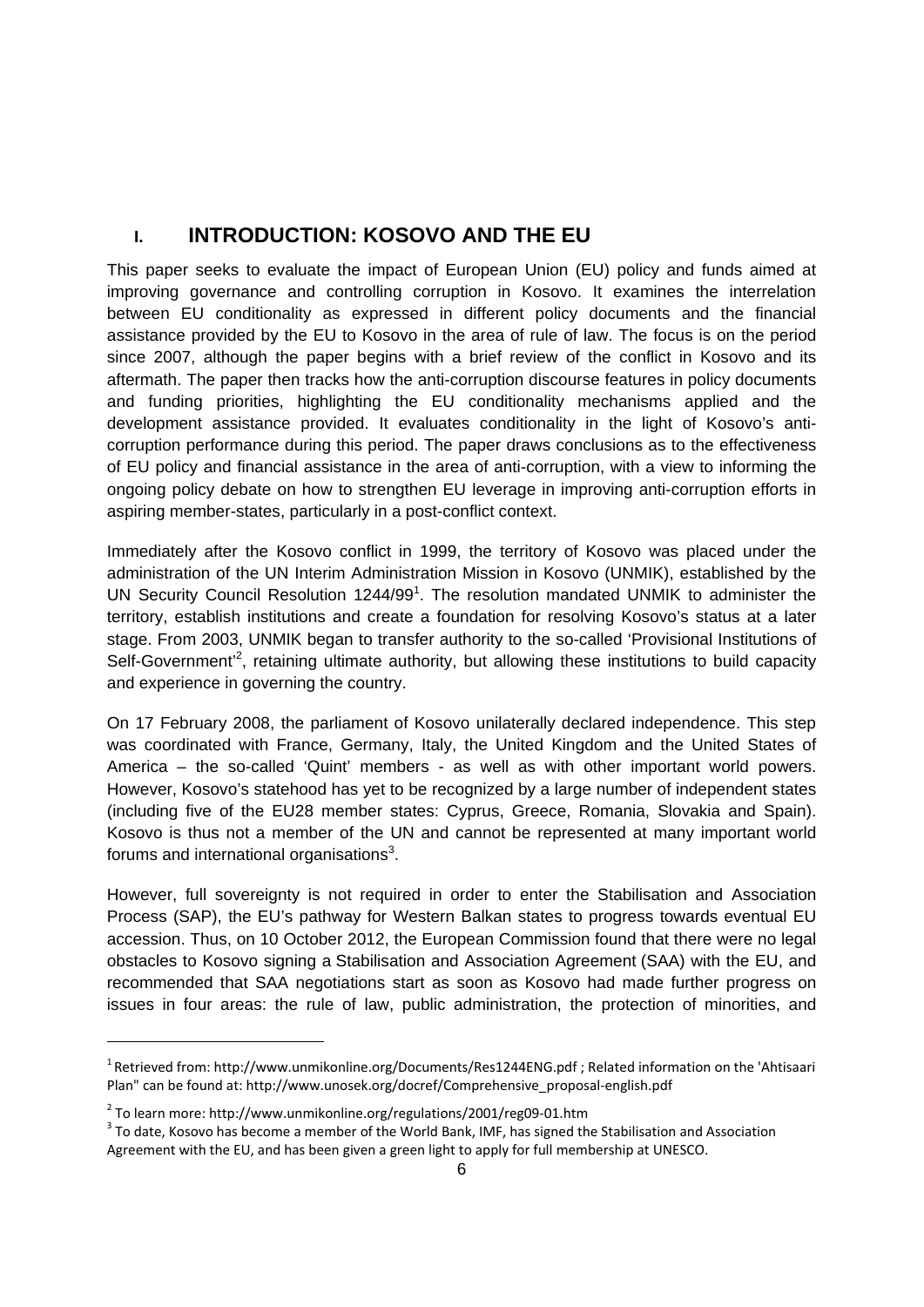trade. On 19 April 2013, the governments of Kosovo and Serbia completed an agreement that helped normalise bilateral relations, allow both to advance in European integration. On 28 June 2013, the European Council endorsed these recommendations and, sufficient progress having been achieved, negotiations on an SAA were launched in autumn 2013. The negotiations were completed quickly and the SAA agreement initialled in July 2014, although it was formally signed only on 27 October 2015 and approved by the European Parliament in January 2016.

# **II. KOSOVO: STATE OF GOVERNANCE**

# **1 Governance in Kosovo**

Kosovo's development since 1999 has been shaped by a somewhat chaotic UNMIK-led statebuilding process, to which an array of bilateral donors contributed, resulting in the pursuit of a mix of different international governance practices, models and legal traditions. The 'standards before status' scheme designed by UNMIK in 2002 provided the first set of eight very general conditionality/benchmarks that Kosovo should meet in order for its political status to be addressed, of which the most sensitive was the Dialogue with Belgrade. However, given that the Kosovo Provisional Government only had powers to manage education and health services, the benchmarks could not easily be translated into concrete, measurable actions against which progress could be judged. The policy was finally elaborated into an action plan (of more than 1,000 actions) in 2005.

As part of the deal for the coordinated declaration of independence, a second important set of benchmarks was presented to Kosovo, known as the Ahtisaari Plan, which drew on the previous set of conditions and derived from the long process of internationally-mediated Dialogue with Serbia. The plan mainly related to the division of functional and territorial powers between different ethnic groups. The Ahtisaari Plan derived a formula that would allow Kosovo Serbs to have their own local institutions and communal life with continued linkages to Serbia, but within the framework of a multi-ethnic Kosovo (Gallucci, 2011).<sup>4</sup> Until 2013, its implementation was supervised by the International Civilian Office (ICO) and reported to the International Steering Group (ISG), composed of the Quint members. The ICO structure was then merged with the political wing of the EU delegation in Kosovo (EUIK).

Kosovo today is an aid-dependent, lower-middle income, post-conflict country characterized by weak institutional capacity, and lacking control over its whole territory. Kosovo functions as two states in one with the north largely managed by the Serbian government which, through financing, *de facto* governs the territory. Kosovo's legal framework has undergone an approximation process<sup>5</sup>, informed by the a*cquis communautaire* where possible. However, the North of Kosovo uses Serbian legislation. The Kosovo government has never seriously committed to developing a National Economic Development Plan; a plan developed with USAID support, which did not enjoy sufficient political commitment, was boycotted by other donors. As such, donor support has not been aligned to any nationally declared priority.

<sup>4</sup> Retrieved from http://www.transconflict.com/10/wp‐

content/uploads/2011/11/PolicyPaper\_AhtisaariPlanNorthKosovo.pdf

 $5$  The process of integrating EU law into national legal administrative systems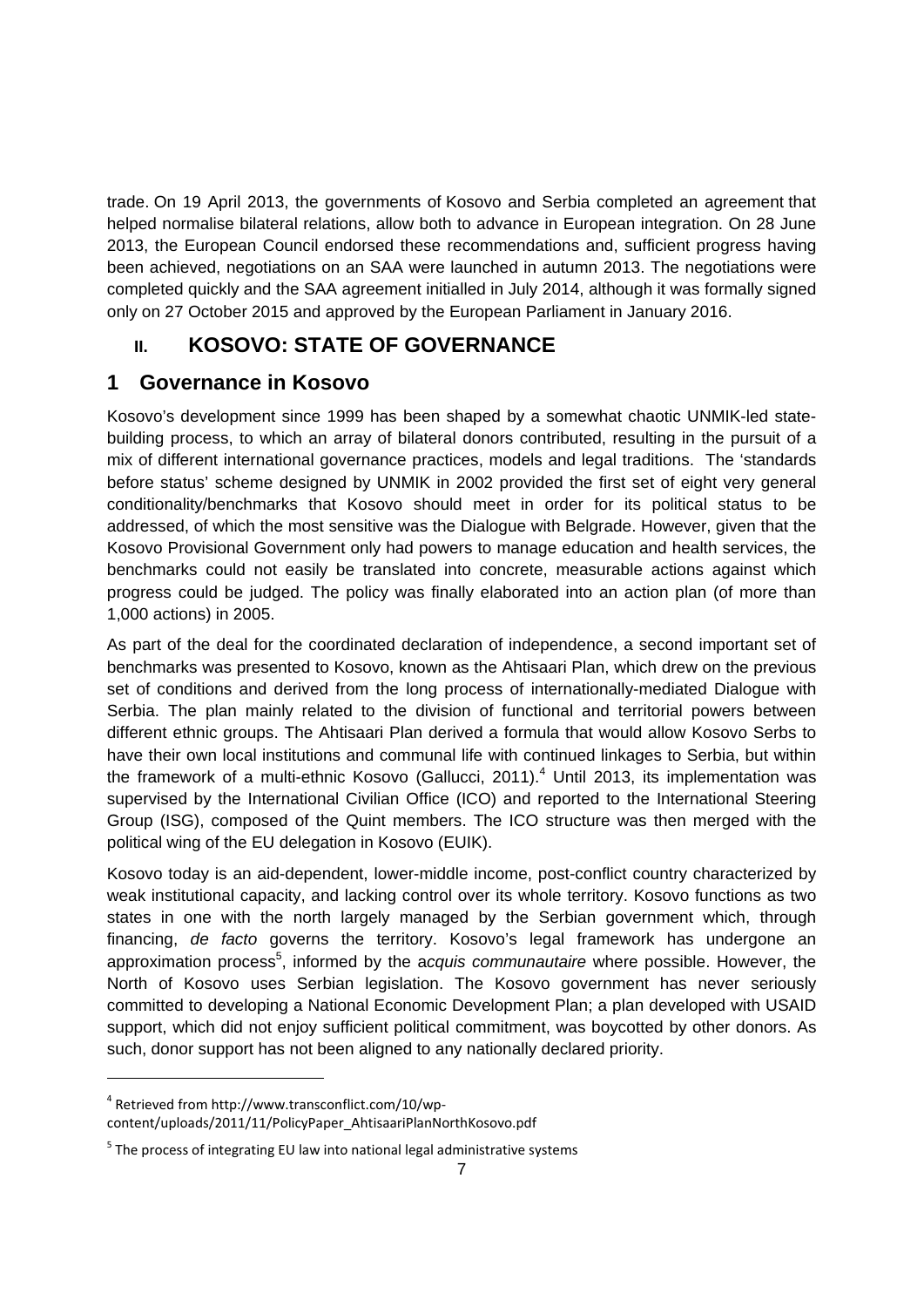Kosovo has a multi-party parliamentary representative democracy. The head of government is the prime minister, while the president is the head of state, and both are elected by the legislature, the Assembly of Kosovo. The electoral system is fully proportional with the whole of Kosovo being one single electoral zone. Since the end of the war, four parties have dominated the political landscape, of which three have relatively similar political manifestos, and make Kosovo's EU integration and related processes (such as visa liberalisation) a priority (see Appendices 3 and 4). They differentiate themselves mainly through the competing interests of the factions that compose them (Capussela, 2015).

Ethnic tensions have been present throughout this period. Serbs in the North of Kosovo boycotted the local elections in 2007 and only started taking part in local elections in 2013, which were accompanied with outbreaks of violence. The parallel institutions in the north were very strong at that point and they continue to be, although there has been notable progress in dismantling them since the start of the Serbia-Kosovo Dialogue in 2011.

# **III. EU CONDITIONALITY AND DEVELOPMENT ASSISTANCE**

# **2 Institutional setting of EU relations and assistance**

The EU has a long-term commitment in the Republic of Kosovo (RKS) $6$  and has been actively involved in the post-conflict period (see Appendix 2 for a chronology of key events in EU-Kosovo relations). There is also widespread public support within Kosovo for joining the EU. Formally, the RKS Ministry of European Integration is tasked with supporting Kosovo's reforms on its path towards EU accession while the EU Special Representative (EUSR) assists and oversees Kosovo's progress.

The main administrative bodies formally representing the EU in RKS are:

- The EU Office in Kosovo (EU Office), headed by the EUSR, is the primary representation of the EU in RKS. It ensures that a permanent political and technical dialogue is maintained with Brussels institutions. The EUSR offers advice and support to the Government of Kosovo in the political process; provides overall coordination among the EU's institutional presences in Kosovo; and contributes to the development and consolidation of the respect for human rights and fundamental freedoms. The EUSR reports to the Council of the European Union – the inter-governmental body representing the 28 EU member states – through the High Representative/Vice President of the European Commission.
- The EU Rule of Law Mission in Kosovo (EULEX) assists and supports the Kosovo authorities in the rule of law area, specifically the police, judiciary and customs. EULEX is a technical mission, which mentors, monitors and advises, whilst also retaining some

<sup>6</sup> EU Office statement on political and economic relations with Kosovo:

http://www.eeas.europa.eu/delegations/kosovo/eu\_kosovo/political\_relations/index\_en.htm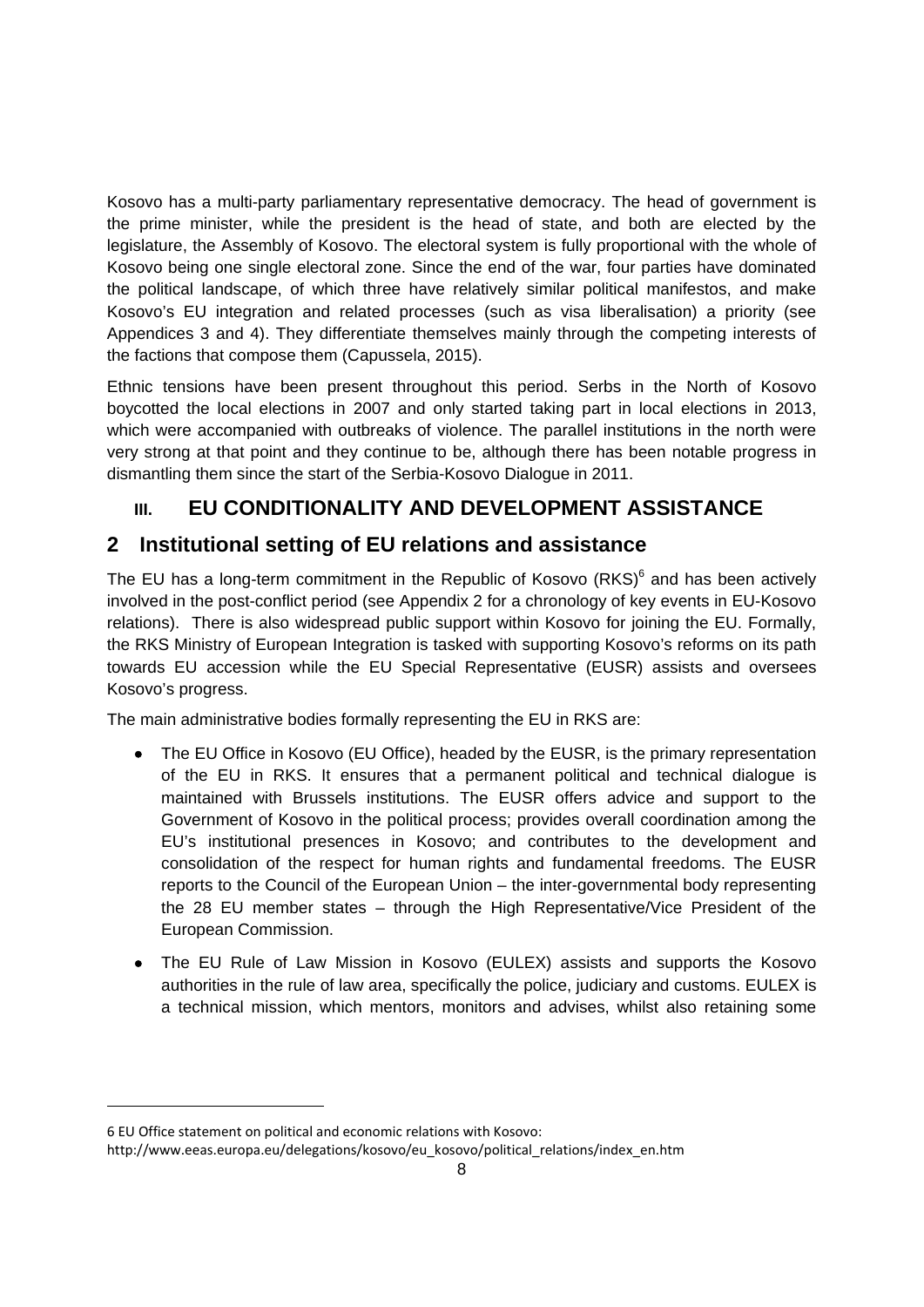executive powers. It succeeded UNMIK after Kosovo's call for independence in 2008.<sup>7</sup> EULEX has an annual budget of around €111 million and a mandate until June 2016.

 Eighteen EU Member States currently maintain representative offices (Embassies and Liaison Offices) in RKS. In addition, many member states also maintain a presence through governmental aid agencies and non-governmental organisations.

The **Stabilisation and Association Process** (SAP) is the EU's policy framework for the Western Balkan countries on the path towards eventual accession. It promotes three aims, namely stabilisation and a swift transition to a market economy, the promotion of regional cooperation and the prospect of EU accession. It is based on a progressive partnership, which utilises a mixture of trade concessions, financial assistance and contractual relationships. The SAP Dialogue (SAPD) meetings are co-chaired by the European Commission and the Government of Kosovo. Each meeting results in jointly agreed follow-up actions to be taken by the Kosovo authorities. Plenary meetings covering each of seven sectors are also held once a year, while sectorial meetings of the SAPD are held twice a year. Between meetings, recommendations are implemented and dialogue continues. This is monitored and evaluated through annual progress reports, dating back to 2005, which assess progress in meeting the 'Copenhagen criteria' – i.e., building stable institutions that guarantee democracy and the rule of law, moving towards a functioning market economy, and the ability to take on the conditions of membership.<sup>8</sup> The SAP was finalised with the signing of the Stabilisation and Association Agreement (SAA) on 27 October 2015.

# **3 EU corruption control conditionality and development assistance**

#### **3.1 EU development assistance to Kosovo**

The European Commission and the United States were consistently the largest donors to Kosovo throughout this period (around 40% and 20% of total aid, respectively), with EU member states Germany and Sweden also contributing considerable amounts of bilateral aid, and non-EU member state, Norway, the next largest contributor. Kosovo is the largest per capita beneficiary of EU financial aid, globally (Palokaj and Mikullovci 2013), and the EU is the single largest donor to Kosovo, having disbursed more than €2 billion in total since 1999, and €600 million during 2007-13.

EU assistance initially focused on emergency relief actions and reconstruction, but has shifted towards supporting the development of stable institutions and a sustainable economy. The commitments of the EU Office now span some 280 active programmes, across a wide range of sectors and regions<sup>9</sup>. Of total EU assistance, more than half of what was disbursed over 2007-11 was allocated to the rule of law sector. Of this, the contribution was made largely through EULEX (see section 2.4), but also through development assistance (ECA, 2012: 11). The Aid 1

 $7$  The legal basis of the EULEX mission is the Council Joint Action 2008/124/CFSP http://www.eulexkosovo.eu/eul/repository/docs/WEJointActionEULEX\_EN.pdf

<sup>8</sup> List of progress reports: http://ec.europa.eu/enlargement/pdf/key\_documents/2014/20141008-kosovoprogress‐report\_en.pdf

<sup>&</sup>lt;sup>9</sup> For an exhaustive list, see: http://eeas.europa.eu/delegations/kosovo/projects/overview/index\_en.htm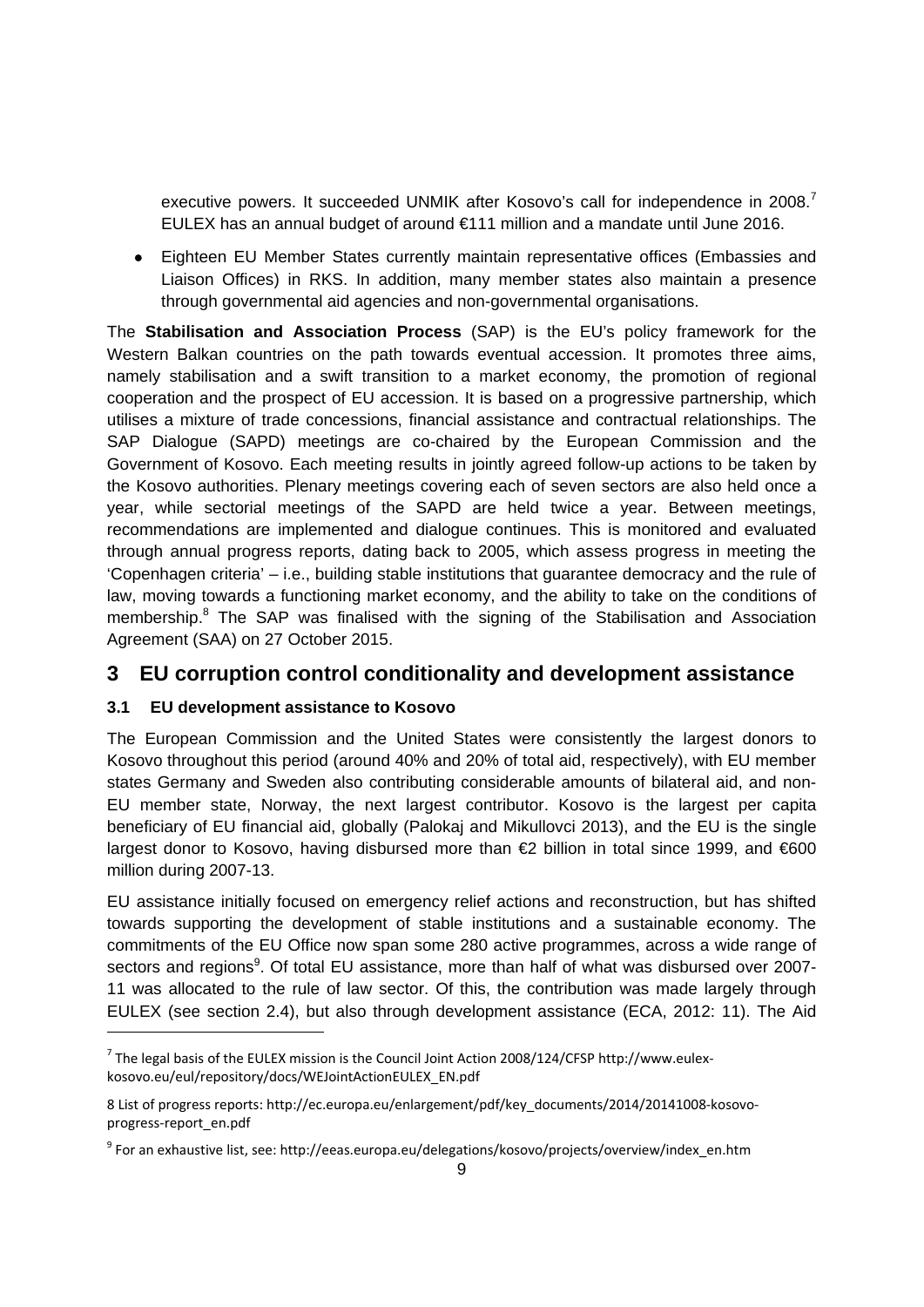Management Platform (AMP) indicates how total ODA was allocated in Kosovo by sector. The so-called Sector Working Groups (SWGs)<sup>10</sup> on Governance and on the Rule of Law attracted significant shares of total Overseas Development Aid (ODA) during the period under consideration (see Figure 1).



*Figure 1 ODA by Sector Working Group (2008-11), in million euros* 

Source: 2011 Annual Report on Donor Activities: 18

1

In the period 1999-2006, EU development assistance to Kosovo was organised and administered through three instruments: OBNOVA, ECHO and CARDS. OBNOVA and ECHO focused on immediate post-conflict reconstruction, while CARDS covered institution-building and *acquis* compliance. In 2007, the **Instrument for Pre-accession Assistance** (IPA) was launched to support candidate and potential candidate countries ('beneficiary countries'), replacing all previous programmes. Its key objective is to assist in aligning the institutional and value systems of beneficiary countries with the Union's standards, rules and practices (DG Enlargement Management Plan, 2014). shows how development assistance instruments for the Western Balkans have evolved.

 $10$  SWGs are a concept used in aid management and coordination efforts, introduced in the 2011 Regulation on Donor Coordination. For more information on the AMP, see http://www.amp‐mei.net/portal/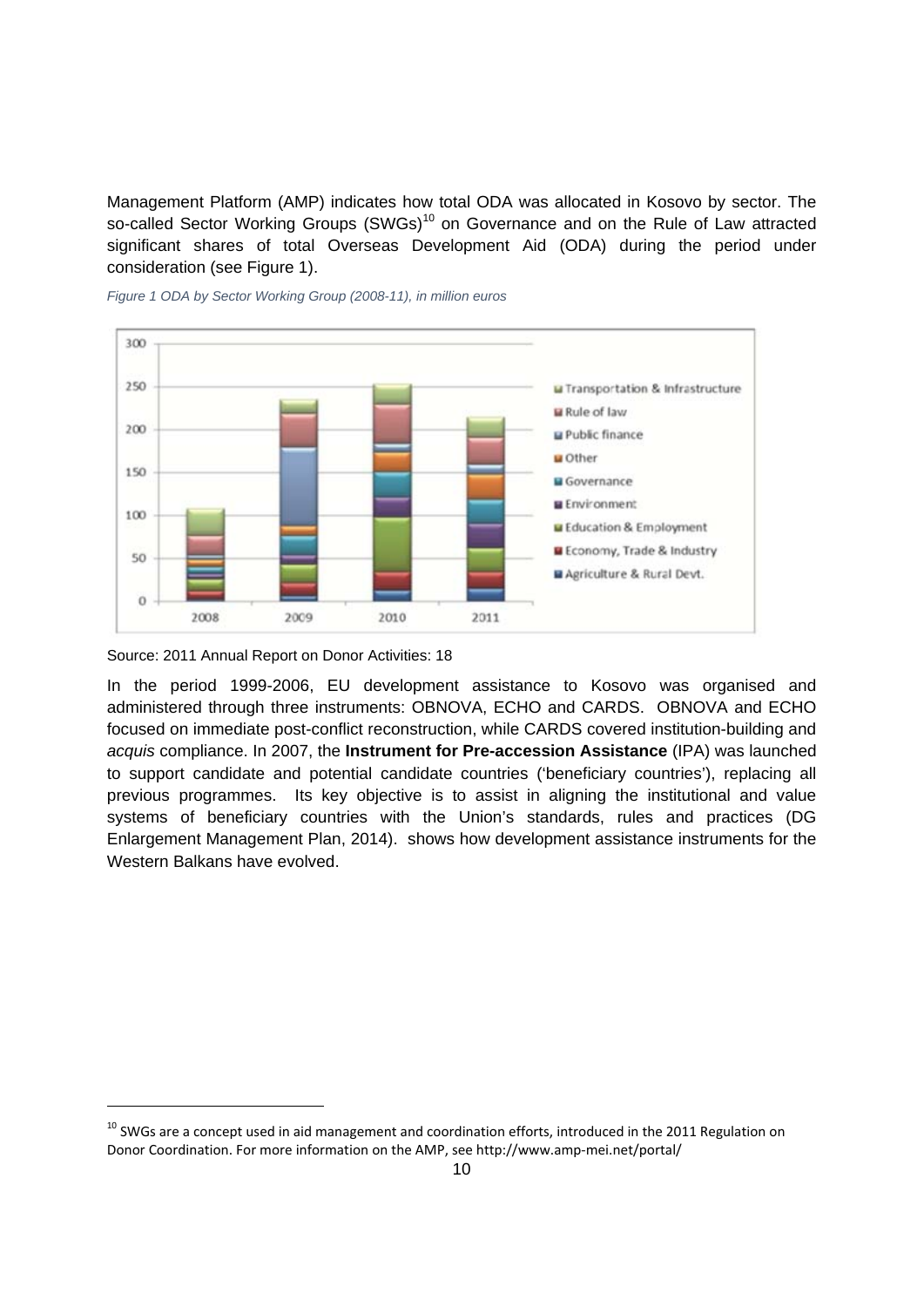|                        |                            | 1st generation<br>instruments       |                  | 2nd generation<br>instruments    | 3rd generation<br>instruments                                 |  |
|------------------------|----------------------------|-------------------------------------|------------------|----------------------------------|---------------------------------------------------------------|--|
| Instrument             | <b>PHARE</b>               | <b>OBNOVA</b><br><b>ECHO</b>        |                  | CARDS                            | <b>IPA</b>                                                    |  |
| Period                 | 1990-2000                  | 1996-2000                           | 1990-2000        | 2000-2006                        | 2007-2013                                                     |  |
| Target                 | BiH, Alb,<br>Mak           | BiH, Alb,<br>Mak                    | BiH, Alb,<br>Mak | BiH, Alb, Mak                    | 1) BiH, SR, Kos,<br>AL                                        |  |
| countries              |                            | CRO, FRY,<br>Kos                    | CRO, FRY,<br>Kos | CRO, FRY, Kos                    | 2) CRO, MK,<br>MN, TR                                         |  |
| Amount                 | 1.184 bln $\epsilon$       | 1.476 bln €                         | 2.196 bln €      |                                  |                                                               |  |
| (only for WB)          | TOT 1990-2000: 4.856 bln € |                                     |                  | 5.385 bln $\epsilon$             | 5.189.5 bln €                                                 |  |
| Primary focus          |                            | <b>Post-conflict Reconstruction</b> |                  | Development &<br>Stabilization   | Institution<br>building & acquis<br>compliance                |  |
| Management<br>method   |                            | Centralized                         |                  | <b>Differentiated</b><br>methods | Decentralized<br><i><b>Implementation</b></i><br>System (DIS) |  |
| Regional<br>programmes | 4%                         |                                     | 6%               | 4%                               | 8%                                                            |  |

#### Table 1. EU Assistance programmes in the Western Balkans 1990–2013

Source: Denti, 2013: 67

The priority areas for the IPA are strengthening democratic institutions, reforming the administration and economy, promoting and protecting human rights and freedoms, improving respect for the rights of minorities and developing civil society. The IPA should be understood as an 'external' instrument for economic and social cohesion that prepares a country to absorb 'internal' cohesion funds when it becomes an EU member state (Mrak & Tilev, 2008)<sup>11</sup>. It is a flexible instrument that adjusts assistance to beneficiary countries' progress and needs, as assessed by the Commission's reports and strategy papers.

The IPA includes five components:

- (I) support during the transition and building of institutions;
- (II) cross-border cooperation;
- (III) regional development;
- (IV) human resource development; and
- (V) rural development.

 $\overline{a}$ 

11 Retrieved from

 $\overline{a}$ 

-

http://www.kcsfoundation.org/repository/docs/26\_02\_2014\_6460997\_KCSF\_2008\_ABSORPTION\_OF\_EU\_PRE\_AC CESSION\_ \_FUNDS.pdf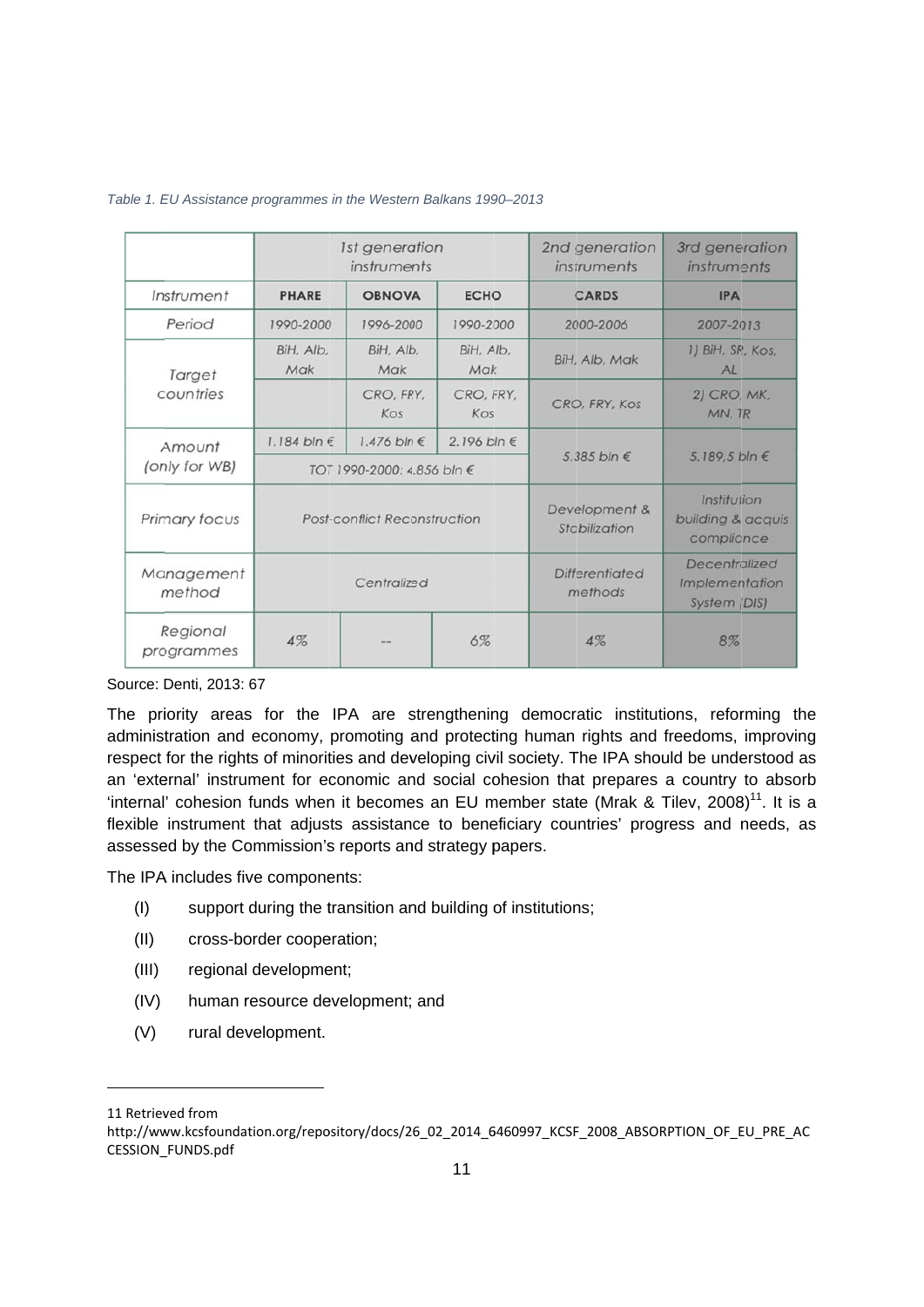Candidate countries have access to all five components of IPA, while potential candidate countries such as the RKS have access only to the first two. *Component I* is aimed at building institutions and improving their capacity, while moving towards EU alignment. *Component II* is aimed at supporting cross-border cooperation between beneficiary countries, i.e., between Kosovo and the member states, and inter-regional cooperation.

The first phase of disbursement of IPA funds, IPA I, saw a total allocation of €673.9 million over the period 2007-13. An additional €38.5 million was provided through IPA in 2013 to support the Pristina-Belgrade dialogue, normalisation and integration processes in Kosovo, and the visa dialogue over visa liberalisation. Funding is sector-based and allocated through projects, with over 80% spent on Technical Assistance.

IPA I funds have been allocated across nine sectors (see Appendix 2 for a full breakdown):

- Public Administration Reform, which encompasses projects related to good governance and improved performance in public procurement and public finances.
- Justice and Home Affairs, which focuses on strengthening the rule of law, improving border management (preventing activities such as smuggling), supporting the return and reintegration of minority communities, and providing support in the process of EU approximation.
- Private Sector Development, which aims at fostering regional development, improving infrastructure and creating a favourable business environment.
- Transport, aimed at improving transportation-related infrastructure.
- Energy, which encompasses projects and activities aimed at increasing energy efficiency.
- Environment and Climate, concerned with preservation of nature and green development.
- Social Development and Employment, which includes projects in capacity building and skills development for selected target groups, improved education and employability, but also projects related to youth culture, heritage preservation, as well as media.
- Agricultural and Rural Development, which includes projects related to the development of a sound and sustainable policy for agriculture, rural development as well as food security, which will lead to an increase in the market share of local products and consumer confidence in them.
- Support and other activities, which is focused on technical assistance targeted at specific needs related to the EU integration process.

Of the total amount committed, funding for projects related to the rule of law, anti-corruption and good governance amounted to roughly 25% of the total. Some of the most relevant projects include Support to Anti-Corruption Institutions in Kosovo, Support to the process of improving Public Management Control and Accountability in Kosovo, the Project against Economic Crime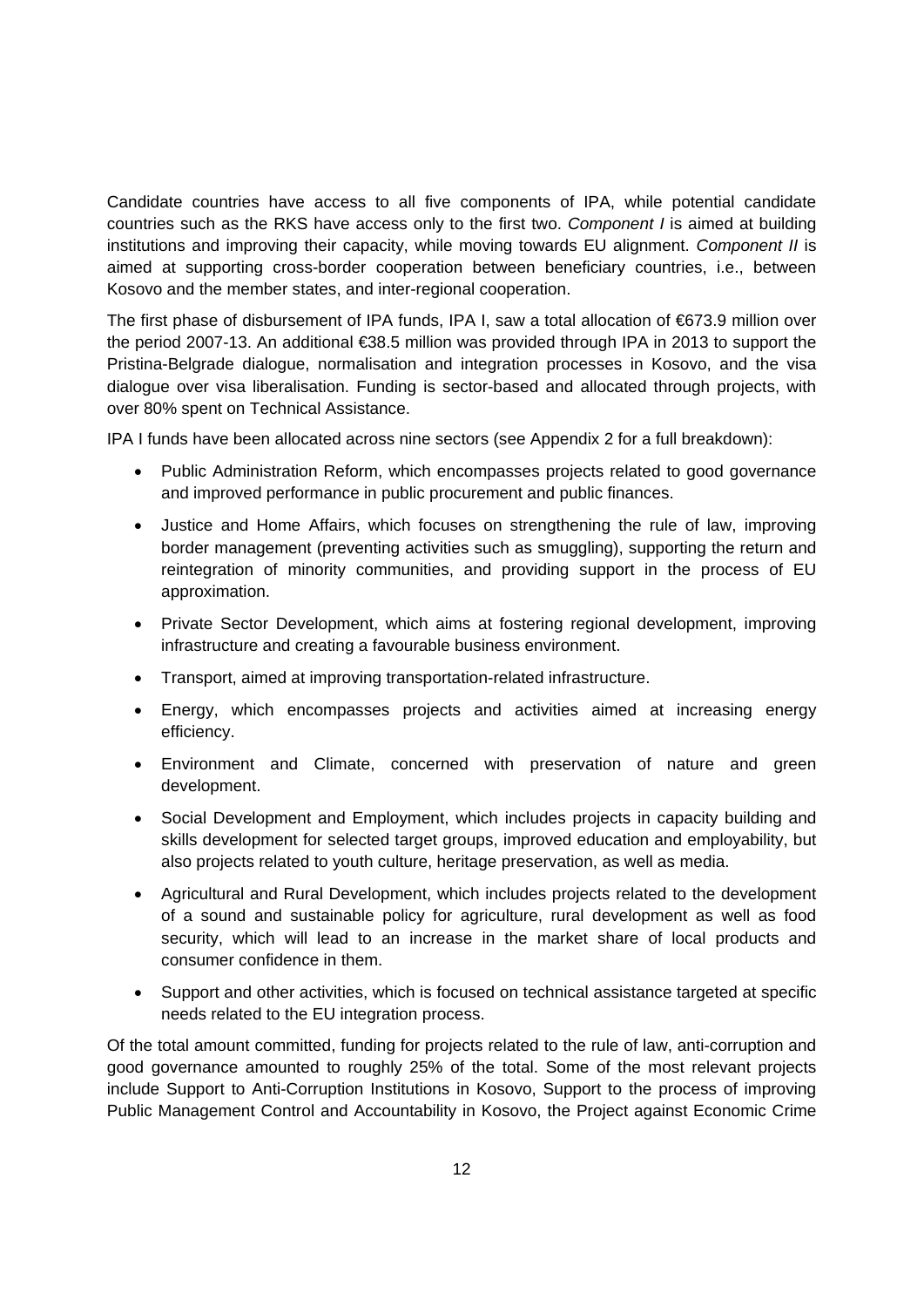in Kosovo (PECK), Support to Kosovo Institutions in Combating Financial and Economic Crime, and Support to the Agency for Managing the Sequestrated and Confiscated Assets (AMSCA).

The relatively low amount of IPA funding for the rule of law reflects the fact that EULEX was deployed in Kosovo near the beginning of the IPA I period and, is not itself funded by IPA but by the general budget of the EU (managed by DG RELEX). The Sector Working Groups on the rule of law and governance saw their share of overall aid grow substantially from 2012 to 2013 (see table 2). Besides being the biggest donor to these sectors, the EU also funded the largest number of activities in the sector, with 67 projects dealing with the judiciary, internal affairs and fundamental rights.

|                                   | Funding                      |                                |                              |                         |
|-----------------------------------|------------------------------|--------------------------------|------------------------------|-------------------------|
| <b>Sector Working Group</b>       | 2012                         |                                | 2013                         |                         |
|                                   | Actual<br><b>Commitments</b> | Actual<br><b>Disbursements</b> | Actual<br><b>Commitments</b> | Actual<br>Disbursements |
| <b>RULE OF LAW</b>                | 28,219,230                   | 29,615,082                     | 58,226,562                   | 45,969,756              |
| <b>GOVERNANCE</b>                 | 23,542,526                   | 33,392,542                     | 41,150,990                   | 34,529,955              |
| ECONOMY TRADE AND INDUSTRY        | 31,969,385                   | 29,395,831                     | 48,179,661                   | 27,916,996              |
| <b>ENVIRONMENT</b>                | 60,274,857                   | 27,269,083                     | 62,247,897                   | 27,984,398              |
| EDUCATION AND EMPLOYMENT          | 20,376,715                   | 27,300,360                     | 20,831,434                   | 21,788,008              |
| TRANSPORT AND INFRASTRUCTURE      | 14,517,745                   | 33,756,340                     | 8,125,522                    | 14,945,782              |
| <b>OTHER</b>                      | 26,878,118                   | 21,171,021                     | 22,728,489                   | 16,681,627              |
| AGRICULTURE AND RURAL DEVELOPMENT | 27,908,502                   | 15,833,449                     | 20,801,035                   | 17,777,709              |
| <b>PUBLIC FINANCE</b>             | 10,318,201                   | 6,285,318                      | 8,106,635                    | 7,522,558               |
| <b>TOTAL</b>                      | 244,005,278                  | 224,019,029                    | 290,398,223                  | 215, 116, 788           |

*Table 2 ODA by Sector Working Groups, commitments and disbursements for 2012-2013* 

Source: Report for Donor Activities 2012-2013: 36

In 2012 and 2013, the sub-sector that received the largest aid was the judiciary. Much of this was spent on ongoing large projects such as the construction of the Palace of Justice Compound ( $\epsilon$ 3.9 million) and a high-security prison ( $\epsilon$ 2.8 million), and on improving education in the public safety and security sectors ( $\epsilon$ 1.1 million). In 2014, the Rule of Law SWG received support from 16 donors implementing 86 projects. The EU was the largest donor, with commitments amounting to €9 million, and disbursements equal to €22 million, again partly reflecting expenditure on the construction of the Palace of Justice (€25 million pledged by the EU in IP PA 2008).

In 2014, IPA evolved into its second stage, IPA II, which moves towards financing policy strategies instead of sectors or individual projects. IPA II is more closely related to enlargement objectives and priorities, as well as country strategies, leading to a more results-oriented, strategic approach. Its goal is to foster a long-term, coherent and sustainable approach that will allow for increased local ownership, with the aim of achieving greater efficiency and effectiveness. In the rule of law sector, IPA II seeks to contribute to the creation of an accountable, independent and efficient judicial system, aligned to EU legislation and best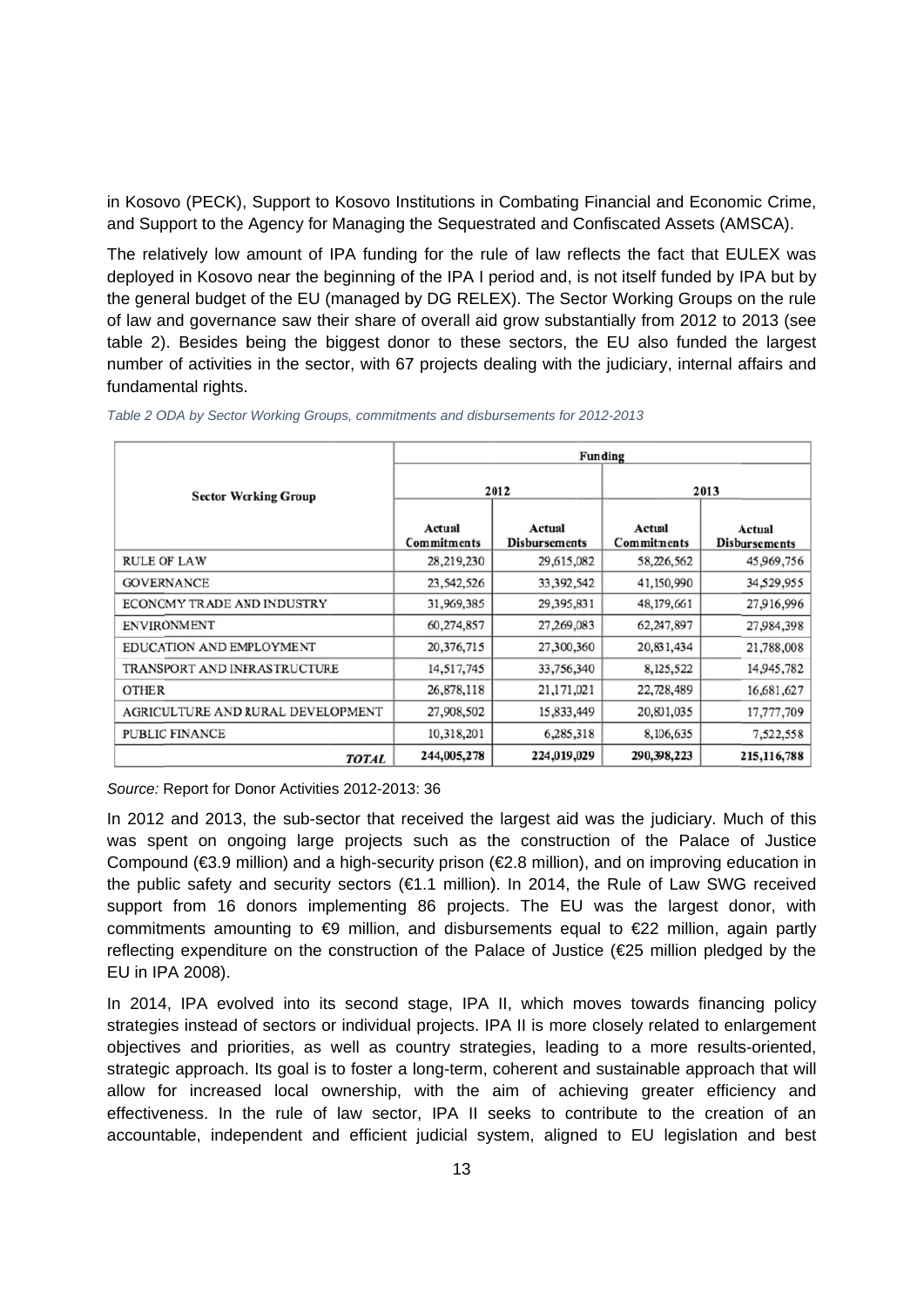practice, and to the enhancement of capacities to prevent, investigate, prosecute and convict cases of organised crime and corruption.

In August 2014, the Commission adopted the Indicative Country Strategy Paper for Kosovo  $(2014-20)^{12}$ , drafted in consultation with all relevant stakeholders. This shows that Kosovo will receive €645.5 million in pre-accession assistance over 2014-20, of which €125.6 million is pledged to the rule of law sector. IPA assistance will focus on support for priority sectors/areas, including two relevant to anti-corruption and governance:

- Democracy and governance: aiming at ensuring a de-politicised, reliable, transparent and accountable public administration and civil service at all levels).
- The rule of law and fundamental rights: judicial reform and the fight against corruption and organized crime and drugs trafficking, as well as enhancement of human rights.

For each sector, the Indicative Country Strategy Paper identifies expected results, indicators against which to measure progress, potential risks to fulfilling the goals, and types of financial assistance available to support reform (e.g., EU instruments such as IPA, and coordination with other donors when applicable). The indicator most often mentioned in the strategy paper is 'progress made towards meeting the Copenhagen criteria'. Other indicators include the World Bank's Worldwide Governance Indicators, the World Justice Project's composite indicator Access to Justice, and the World Economic Forum's Judicial Independence indicator (see

<sup>12</sup> Retrieved from http://ec.europa.eu/enlargement/pdf/key\_documents/2014/20140919‐csp‐kosovo.pdf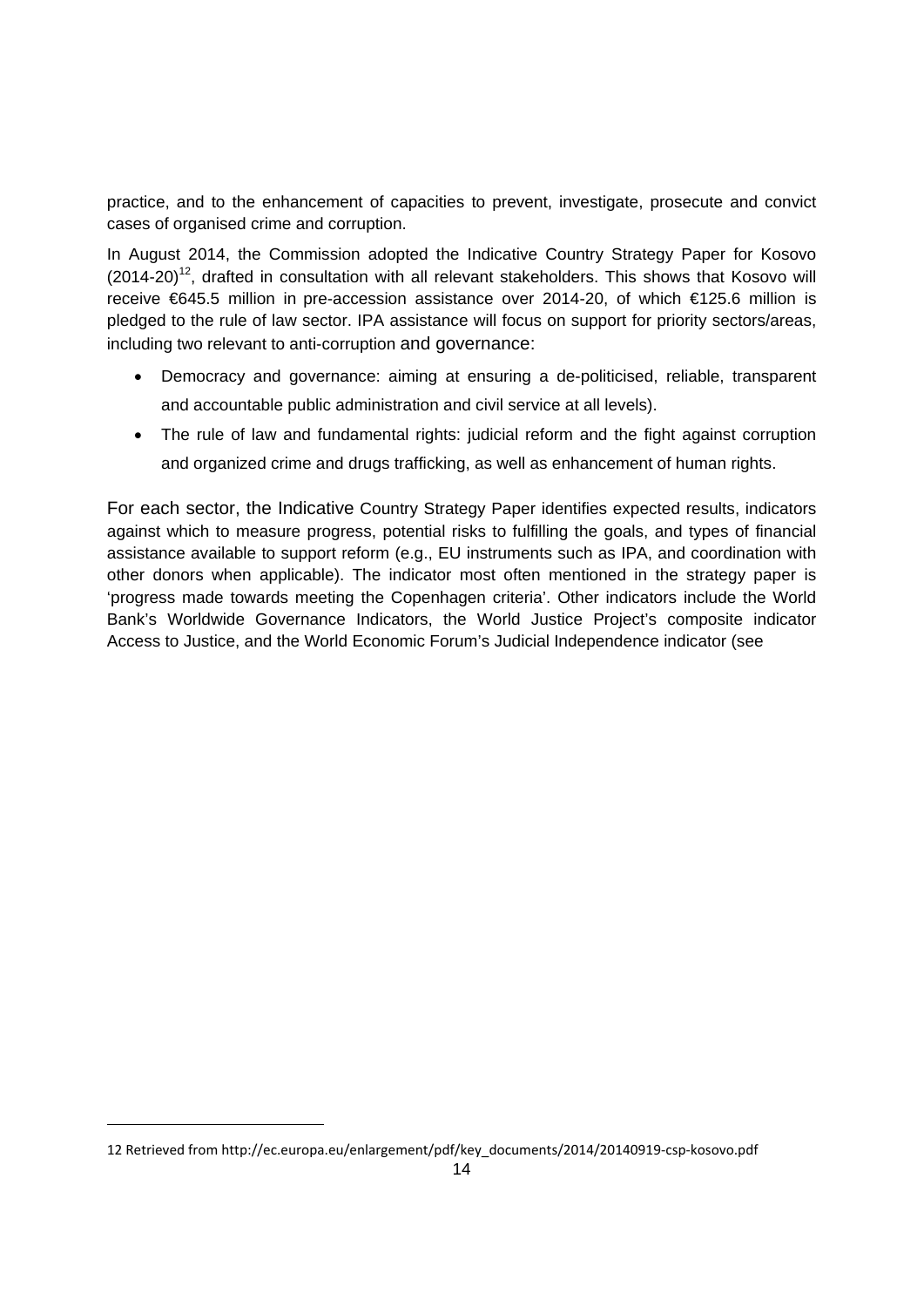Table 3 Indicators of performance on IPA II).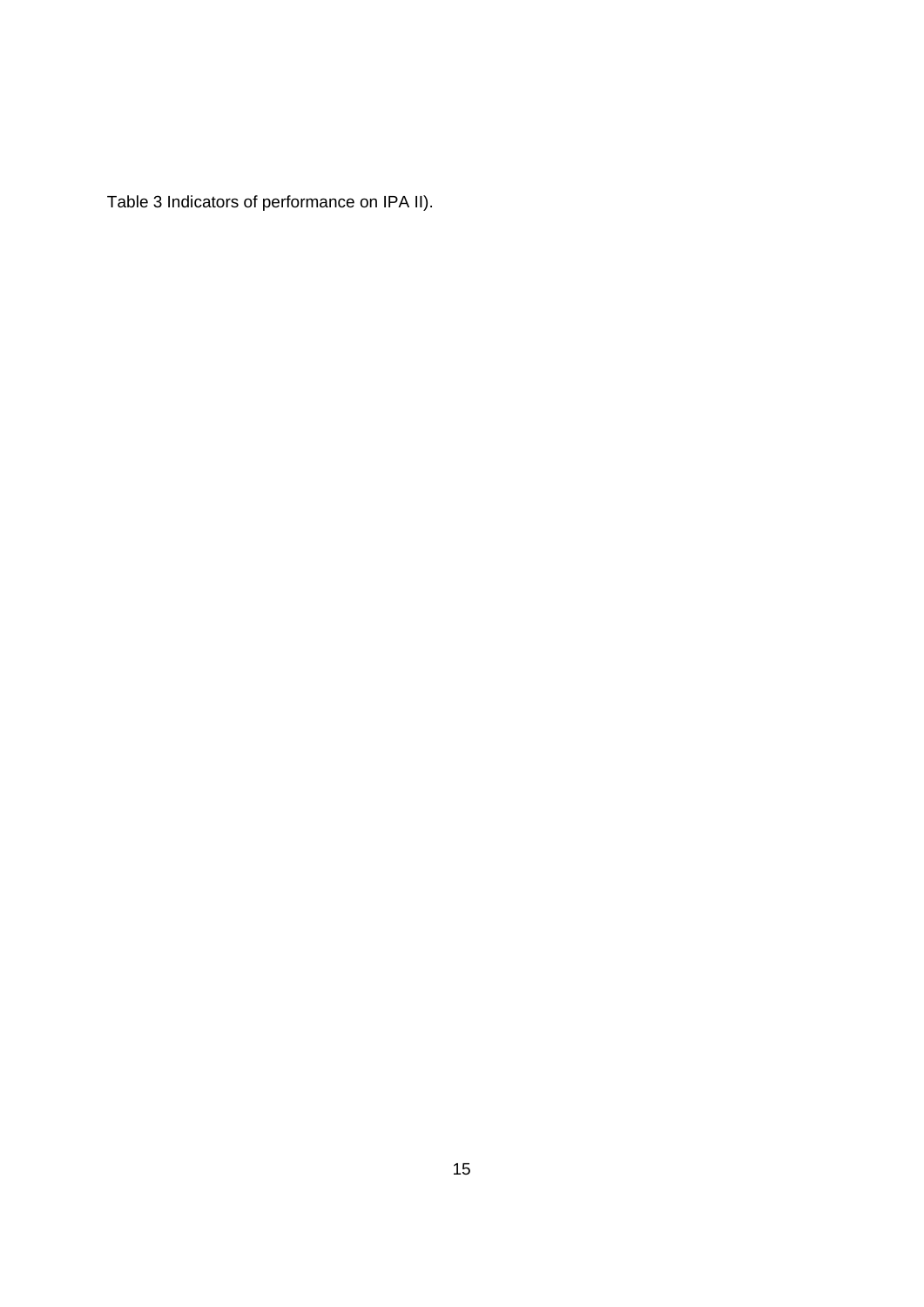*Table 3 Indicators of performance on IPA II<sup>13</sup>*

| S<br>е<br><b>ct</b><br>$\mathbf{o}$<br>r | <b>Subsector</b>                                                                                                                                                    | Indicator                                                                                                                                   | <b>Sources</b>                                      | <b>Baseline</b><br>(2010) |
|------------------------------------------|---------------------------------------------------------------------------------------------------------------------------------------------------------------------|---------------------------------------------------------------------------------------------------------------------------------------------|-----------------------------------------------------|---------------------------|
|                                          | <b>Judicial Reform</b>                                                                                                                                              | Progress towards Copenhagen criteria                                                                                                        | DG<br><b>ELARG</b><br>Progress<br>Report            |                           |
|                                          |                                                                                                                                                                     | Composite indicator (average of Access<br>to Justice and Judicial independence)                                                             | World Justice Project, World<br>Economic Forum      |                           |
|                                          |                                                                                                                                                                     | Progress on Copenhagen criteria                                                                                                             | Progress Report                                     |                           |
| Rule of law and fundamental rights       | Fight<br>against<br>corruption<br>Composite indicator (average of Global<br>and<br>Corruption and Control of Corruption) -<br>organized crime<br>1-100 (Worst-Best) |                                                                                                                                             | Transparency<br>International,<br><b>World Bank</b> | 30.45                     |
|                                          | Fundamental                                                                                                                                                         | Progress on Copenhagen criteria                                                                                                             | Progress Report                                     |                           |
|                                          | <b>Rights</b>                                                                                                                                                       | Composite indicator (Freedom of Press<br>and Press Freedom) 1 - 100                                                                         | Freedom House, Reporters<br><b>Without Borders</b>  |                           |
|                                          | Refugees<br>&<br>border mgmt                                                                                                                                        | Progress on Copenhagen criteria                                                                                                             | Progress Report                                     |                           |
|                                          | &<br>Governance                                                                                                                                                     | Progress on Copenhagen criteria                                                                                                             | Progress Report                                     |                           |
| ocracy<br>Governance and Dem             | Public<br>Administration<br>Reform                                                                                                                                  | Composite<br>indicator<br>(average<br>οf<br>Government Effectiveness, Burden of<br>Government Regulation and Regulatory<br>Quality) - 1-100 | World<br>World<br>Bank,<br>Economic Forum           | 42.03                     |
|                                          | Public Financial<br>Progress on Copenhagen criteria<br>Mgmt                                                                                                         |                                                                                                                                             | Progress Report                                     |                           |
|                                          |                                                                                                                                                                     | Progress on Copenhagen criteria                                                                                                             | Progress Report                                     |                           |
|                                          | <b>Statistics</b>                                                                                                                                                   | Statistical compliance - % 0 (Worst) -<br>100 (Best)                                                                                        | Eurostat                                            | 4%-<br>10%<br>in<br>2013  |

<sup>&</sup>lt;sup>13</sup> Source: Indicative Country Strategy Paper for Kosovo (2014-2020): 40.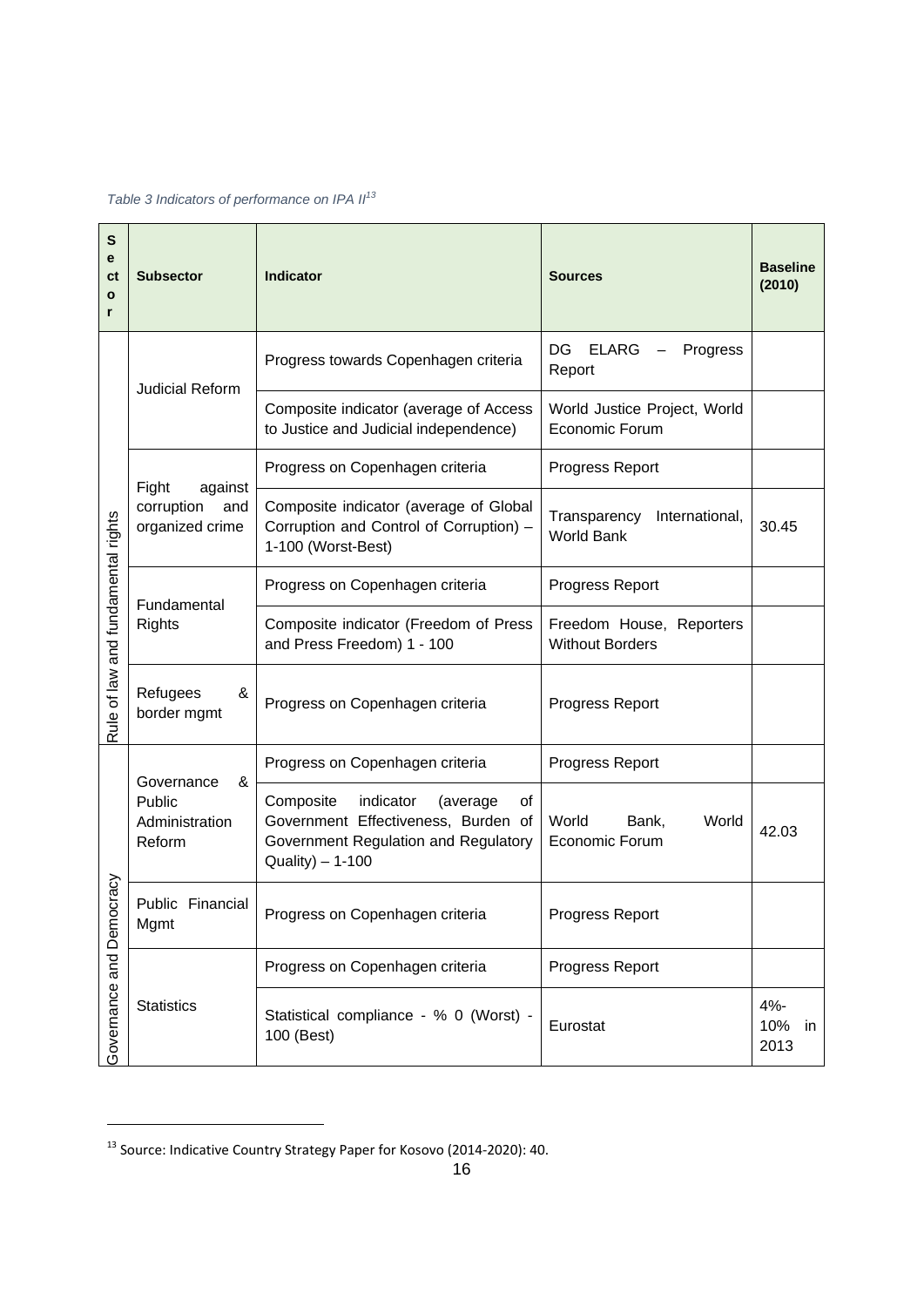The most important change is that the financial allocations indicated in the document are framed as 'rewards' that could become available if performance and progress is evaluated as positive over a period of several years, but not later than in 2017 and 2020 respectively, as defined in the IPA II Regulation (Indicative Country Strategy Paper for Kosovo 2014-20:3-4). Hence, this marks a shift towards a more performance-based and targeted form of ex-ante conditionality, which makes the provision of aid more dependent on progress achieved (rather than the promise of progress).

Three new projects were launched in 2012 and 2013 focusing on specific areas in the fight against corruption:

- Support to Kosovo Institutions in Combating Financial and Economic Crime;
- Project against Economic Crime in Kosovo (PECK); and
- Support to the Agency for Managing the Sequestrated and Confiscated Assets (AMSCA).

Most information is available on PECK, which started on 1 February 2012 and lasted for 30 months with a budget of  $\epsilon$  1.2 million, 83.3% funded by the EU and 16.7% by the Council of Europe<sup>14</sup>. Its first cycle assessment was carried out in 2013 and a report was published on 10 June 2013<sup>15</sup>. The assessment notes progress in adopting new legislation and amending existing legislation as well as in building institutional capacity. However, it also finds that the proper and effective implementation of the legislation and measures defined in anti-corruption strategic documents, including their monitoring, was lacking. The major obstacles to progress include weak cooperation and coordination between the authorities responsible for detecting, investigating and prosecuting corruption offences, and the lack of a proactive approach in investigating corruption offences.

Two interim evaluation reports on IPA assistance were issued in 2011<sup>16</sup> and 2013<sup>17</sup>. One report evaluates 28 IPA projects from 2007 to 2011, finding that 18 of the 28 projects had high relevance towards the priorities of the European Partnership agreement, while six were of medium relevance, and the remaining four were of low relevance. Out of the 18 projects with high relevance, 11 were considered to have high likely impact, including projects such as 'Support to the Anti-Corruption Institutions in Kosovo' (IPA 2007), 'Support to the intelligence led

-

 $14$  See:

http://eeas.europa.eu/delegations/kosovo/documents/press\_corner/2590\_peck\_ac\_final\_dar\_17\_06\_2013.pdf and http://www.coe.int/t/DGHL/cooperation/economiccrime/corruption/Projects/PECK-Kos/PECK\_default\_en.asp

 $15$  See:

http://eeas.europa.eu/delegations/kosovo/documents/press\_corner/2590\_peck\_ac\_final\_dar\_17\_06\_2013.pdf

<sup>16</sup> Interim/Strategic Evaluation of EU IPA Pre‐Accession Assistance to Kosovo (under UNSCR 1244/99). Retrieved from

http://ec.europa.eu/enlargement/pdf/financial\_assistance/phare/evaluation/2013/evaluation\_report\_kosovo\_are s\_836741.pdf

<sup>17</sup> IPA ‐ interim evaluation and meta‐evaluation of IPA assistance, Country Report Kosovo. Retrieved from http://ec.europa.eu/enlargement/pdf/financial\_assistance/phare/evaluation/2013/23914\_rep\_kosovo.pdf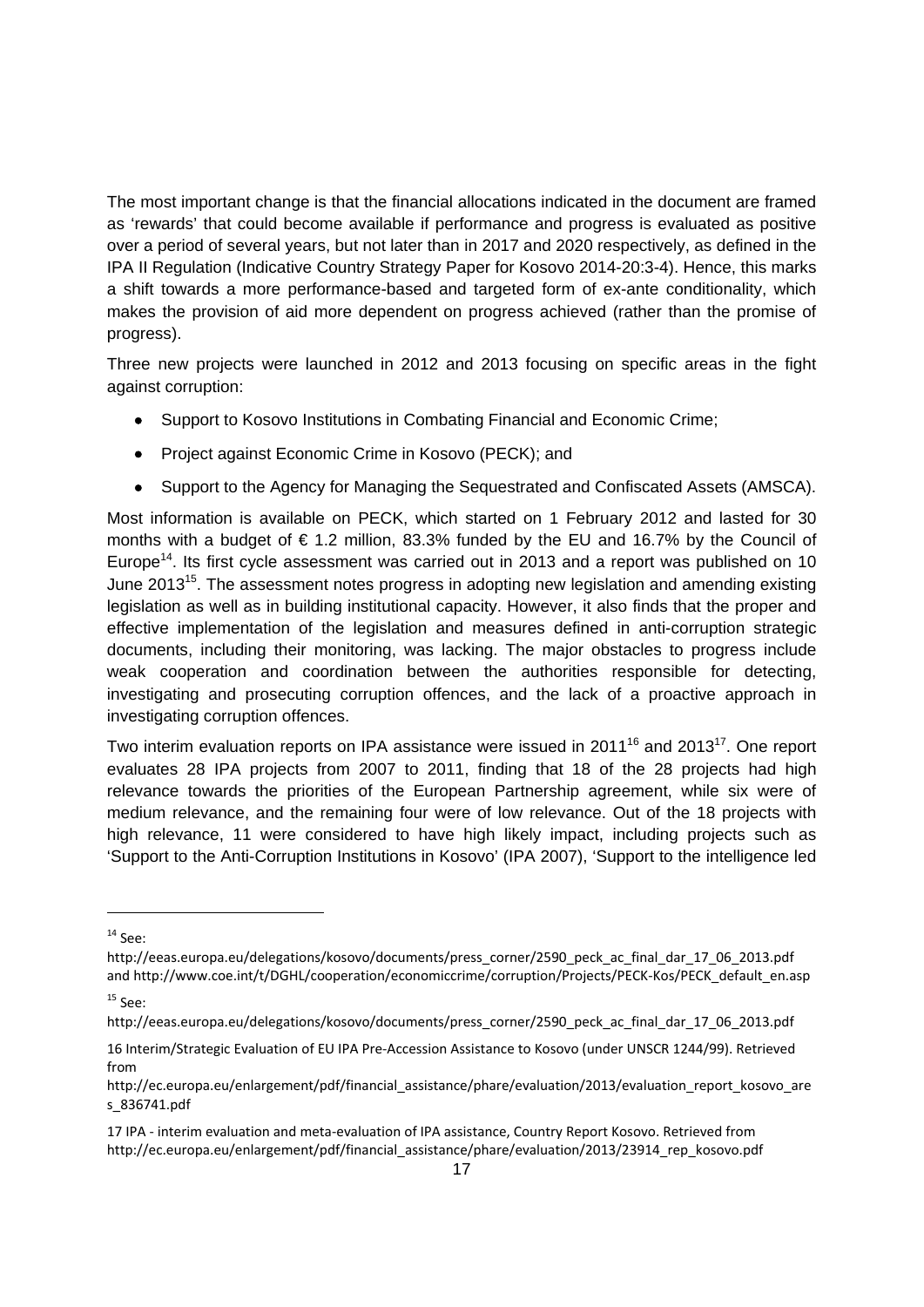policing in Kosovo police' (IPA 2010) and Support to institutions in combating financial and economic crime (IPA 2011).

#### **3.2 Th he manage ment of EU U developm ment assista ance**

The implementation of IPA programmes in Kosovo is managed by the EU Office - a form of centralised de-concentrated management (Mrak and Tilev, 2008). The goal is to move towards a Decentralised Implementation System (DIS), transferring increasing responsibility to the Kosovo institutions. To achieve this, the DIS of each national administration should implement steps to achieve 'conferral of management' status (accreditation) from the European Commission before the competencies of the EU Delegations and the Commission may be transferred to the beneficiary government (Mrak and Tilev, cited by Denti, 2013: 77)<sup>18</sup>. The roadmap for accreditation comprises six stages<sup>19</sup>, tailored to each country. Kosovo's performance has been unsatisfactory and showed no improvement during 2008-11, as shown in

|                        | 2008 | 2009                                                                      | 2010 | 2011 |
|------------------------|------|---------------------------------------------------------------------------|------|------|
| Croatia                | 4,8  | 4,8                                                                       | 5,0  | 5,0  |
| Bosnia-<br>Herzegovina | 0,0  | 0,0                                                                       | 0,0  | 0,0  |
| Serbia                 | 1,0  | 2,0                                                                       | 2,0  | 2,4  |
| Montenegro             | 0,0  | 1,0                                                                       | 2,0  | 2,0  |
| Kosovo                 | 0,0  | 0,0                                                                       | 0,0  | 0,0  |
| Macedonia              | 2,0  | 3,8                                                                       | 4,0  | 3,8  |
| Albania                | 0,0  | 0,5                                                                       | 2,0  | 2,3  |
|                        |      | For candidate countries: comp. I to V; for potential candidates: I to II. |      |      |

Table 4 Progress in DIS implementation in the Western Balkans

*Table 4 P Progress in DIS S implementati ion in the Wes stern Balkans*

Source: D Denti, 2013: 79

1

The centralised de-concentrated managerial arrangement is maintained under IPA II. Although there is increasing will from the EU institutions to accelerate the path towards decentralisation,

<sup>18</sup> Denti, D. 2013. Did EU candidacy differentiation impact on the performance of pre- accession funds? A quantitative analysis of Western Balkan cases. CIRR XIX (68), pages 61-91. Retrieved from http://hrcak.srce.hr/file/156693

<sup>19</sup> They are numbered from 0 to 5, starting with Establishment of Structures, and continuing through Gap Assessment, Gap Plugging, Compliance Assessment, Accreditation and Verification audit. For more information, please see Denti (2011). Building Member States? The EU's Instrument for Pre-Accession Assistance for the Western Balkan Countries. Page 64. Retrieved from Western Balkan Countries. Page 64. Retrieved from<br>http://www.denti.it/papers/Davide%20Denti%20(2011)%20Building%20Member%20States.pdf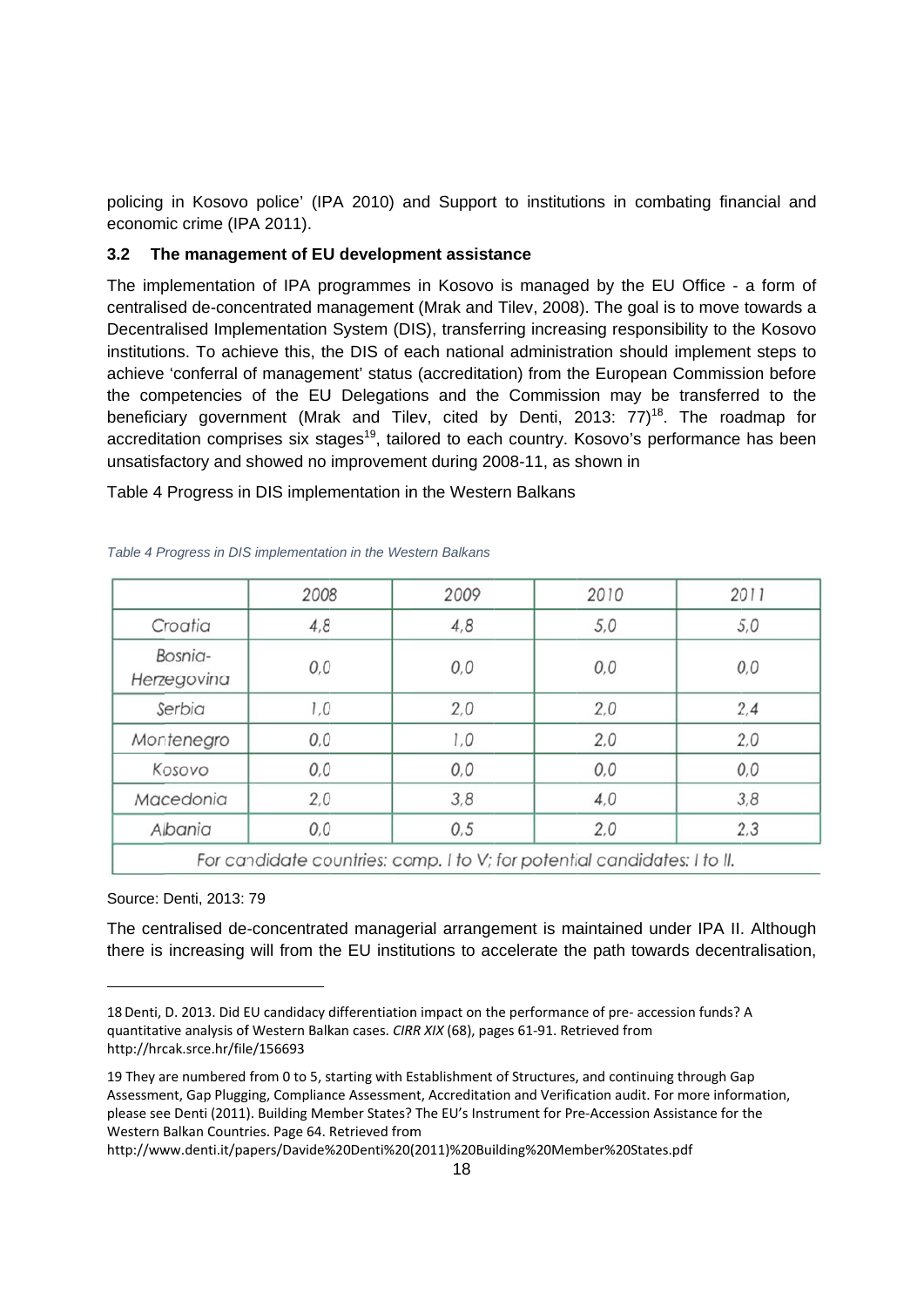this will only be possible if Kosovo's absorption and management capabilities improve substantially. Mrak and Tilev (2008) distinguish between:

- a. Macro-economic absorption capacity, defined and measured in terms of GDP.
- b. Financial absorption capacity, defined as the ability to co-finance EU supported programmes and projects.
- c. Administrative/institutional absorption capacity, defined as the ability of local authorities to prepare suitable programmes and projects, to select them, to coordinate between partners, to meet reporting requirements, and to finance and supervise implementation properly $^{20}$ .

In terms of macro-economic and financial capacities, Kosovo's performance is very limited. With a GDP of USD7.07 billion (GDP per capita USD 3.877)<sup>21</sup> and part of its budget having been financed by international organizations, such as the World Bank or IMF, it is understandable that the need to co-finance EU-supported projects puts a strain on the country. In terms of administrative/institutional capacities, although improvements have been seen, Kosovo does not yet have sufficient capacity to take on sole ownership of planning, programming, implementing and monitoring of financial assistance.

One of the reasons for the EU playing such an important role in the management of assistance is with the aim of transferring know-how to create lasting capabilities among local administrations. This requires the close involvement of the government of the beneficiary country throughout the process of planning and implementing EU programmes, in this case IPA. The process of planning financial aid for a beneficiary country and the subsequent allocation according to projects is rather complex. In the case of Kosovo, the decision-making structure is as follows (Berenschot & IMAGOS, 2013: 201):

- DG ELARG (Brussels) identifies the financial envelope as laid out in the three-year Multiannual Indicative Financial Framework (MIFF).
- On this basis, a country-specific Multi-Annual Indicative Planning Document (MIPD) is developed. The MIPD identifies broad sector objectives, including for the field of Rule of Law and the sub-fields judiciary reform, fight against organised crime and corruption.
- The identification of projects starts with a request from the European Union Office in Kosovo (EUO) to the Kosovo Ministry of European Integration (MEI) to submit project proposals in line with MIPD priorities.

<sup>20</sup> The different bodies and authorities that need to be set up to achieve DIS include a national IPA coordinator (NIPAC), a strategic coordinator for the regional development component and the human resources development component, a competent accrediting officer (CAO), a national authorising officer (NAO), a national fund (NF), an operating structure by IPA component or programme (SPO – Senior programme officers), and an audit authority (AA) (Mrak and Tilev, 2008).

<sup>21</sup> Retrieved from http://data.worldbank.org/country/kosovo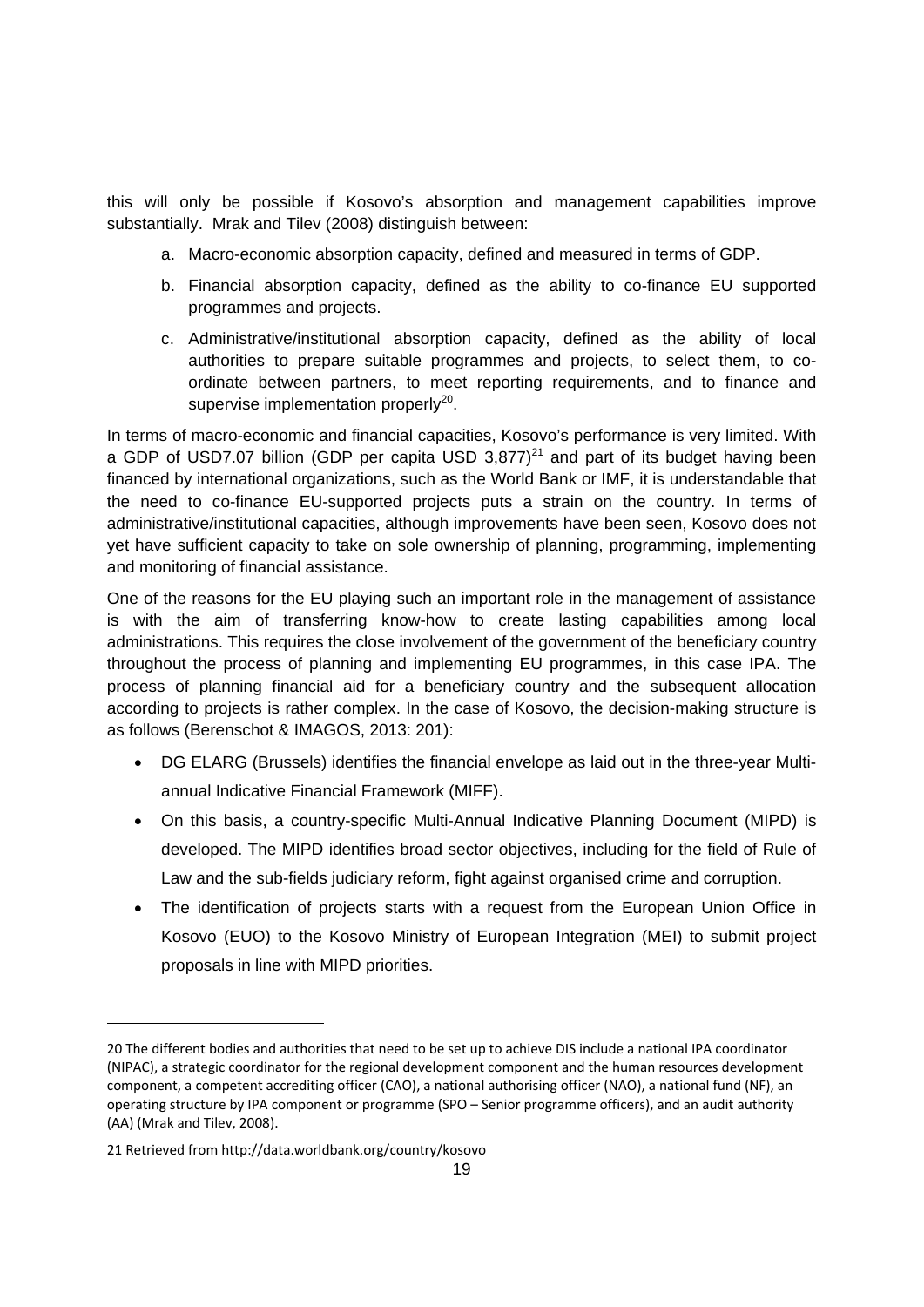- After internal consultations, MEI presents a list of project ideas to the EUO that are then discussed at workshops organised jointly by EUO and MEI with beneficiaries in order to prioritise projects. The priority concept notes are then redrafted into project fiches by EUO staff in close cooperation with beneficiaries.
- Project fiches are submitted to the EC in Brussels for inter-service consultation.
- Once approved, these project fiches are submitted to the IPA management committee (financing proposal).
- If approved, the Commission prepares a Commission Decision and a Financing agreement.

Beneficiaries are included in all stages of project selection, in a process that relies heavily on formal and informal consultations between stakeholders and the EU authorities. Berenschot & IMAGOS, 2013 note that it is sometimes criticized as being more focused on achieving consensus than in selecting the most strategic projects.

The prioritisation of projects is guided by the strategic objectives identified in the EU Partnership Action Plan and should be consistent with the Copenhagen criteria. The Government of Kosovo endorsed the first European Partnership Action Plan (EPAP) in 2004, and has considered it a key strategic document in the process of EU integration ever since. It is updated annually and serves as the primary medium-term planning document, aimed at addressing short- and medium-term challenges and priorities. The progress of the country is evaluated based on the realization of these priorities. In this context, the government uses EPAP as tool for planning activities, and for setting political and legislative agendas.

#### **3.3 Assessment of EU anti-corruption conditionality**

EU conditionality for Kosovo, as for other countries, is based on a logic of providing rewards in return for achievements. The incentive to comply with conditions and to meet the targets is the disbursement of further assistance, with the final aim of EU accession. Performance needs to be compared against benchmarks, as measured through a set of indicators. However, due to the peculiar status of Kosovo, this has not always been the case. Indeed, until October 2015, when the Stabilisation and Association Agreement was signed, there had been no contractual agreement between the RKS and the EU, making it a highly unusual relationship. For this reason, despite the fact that a record amount of funding has been allocated to Kosovo, there has never been a well-defined, clear-cut account of conditionality.

The reasons for the lack of indicators and any baseline against which to measure the progress are twofold:

a) The EU funds in Kosovo are managed by the EUIK and are being disbursed mainly against Technical Assistance. Instruments that rely heavily on mutually agreed indicators and require prior baseline studies - such as DIS or Sector Wide Approach Programmes or Direct Budget Support to support specific sector strategies - are being discussed but have not been utilised to date.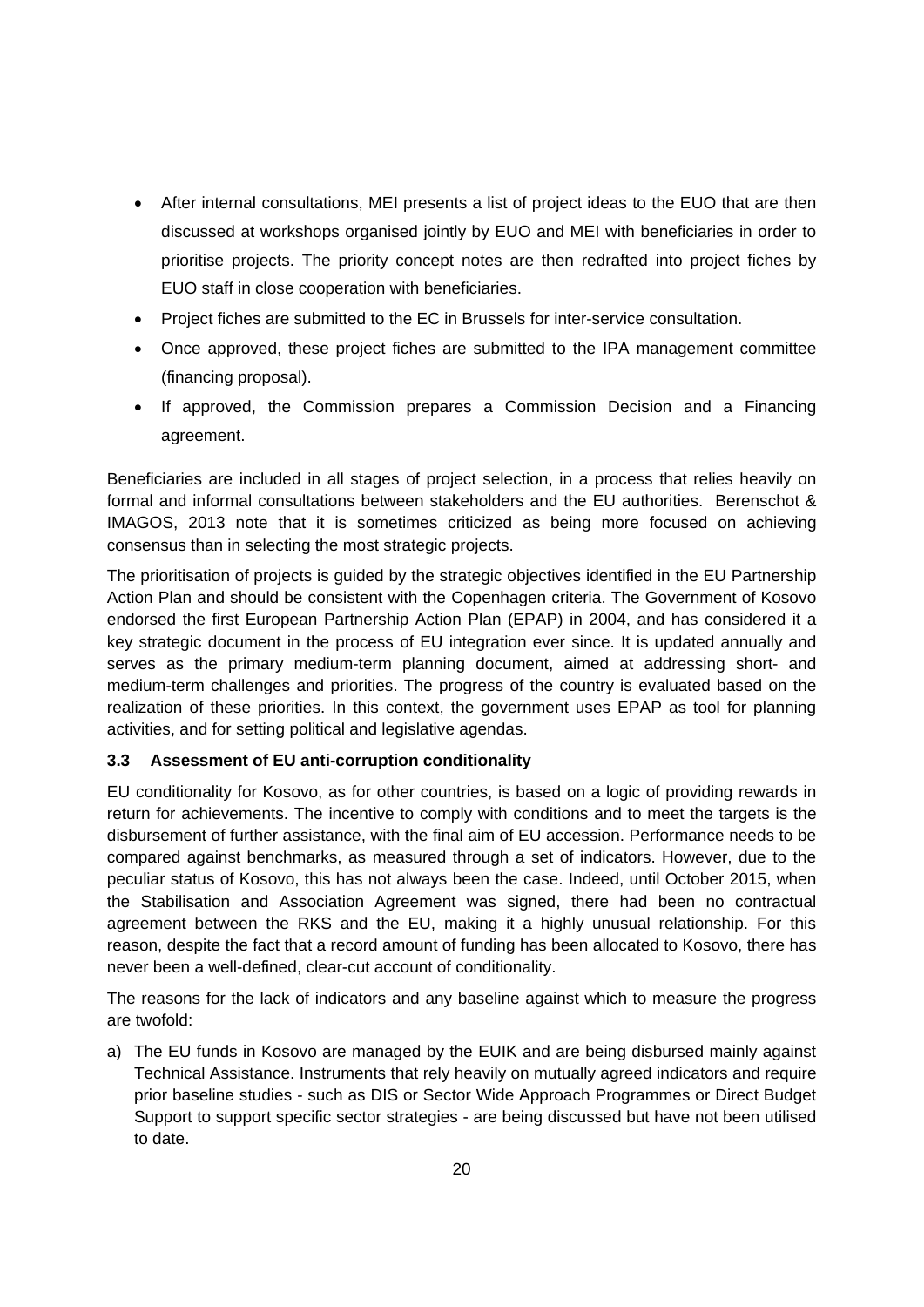b) The existing conditionality is not quantitative but rather based on documents related to political processes, such as the visa liberalisation regime for Kosovo and EU accession.

An additional challenge arises from the fact that the Programme and Political Sections of the EU report to different Directorates at the EU level (DGDEV and DGNEAR), resulting in a lack of coordination between the development and political agendas of the EU.

Recommendations about the need for progress on anti-corruption are made in the EPAP and in the yearly EC Progress Reports. However, there is a lack of coordination or consistency among these documents or in relation to IPA assistance. The EPAP (2008) contains 79 priorities on the rule of law but these are broad policy concerns, not linked explicitly to IPA annual programmes, which rather contain targets of a technical nature (ECA, 2012). The progress reports primarily emphasise the importance of amending legislation to align it with the *acquis*, and the need to improve the implementation of legislation. The recommendations are not always easily translated into conditionality since at times they resemble a tick-box approach rather than grounded suggestions, while others are too abstract to be broken down into actionable steps.

In the fields of rule of law, justice, organized crime and corruption, the objectives in MIPDs for the periods 2009-11, 2010-12 and 2012-14 have largely remained unchanged. They are part of the 'political criteria' and their progress is to be measured by indicators such as (Berenschot & IMAGOS, 2013: 201):

- An increased number of criminal cases detected, prosecuted and judged.
- An increased number of corruption cases detected, prosecuted and judged.
- An increased number of organised and financial crime cases detected, prosecuted and judged.
- An increase in the quality of policy formulation/legislation drafted.
- A reduced backlog of criminal cases.

Such quantitative indicators are problematic, as the EU readily admits, since there is no measure of the relative significance of the cases being prosecuted/judged, or room for a qualitative discussion as to the reasons why numbers are not higher. Other than data on the backlog of cases per judge, which are of questionable accuracy, there are no baseline data, and the evaluations in the progress reports are thus purely based on perceptions. Data on prosecutions is particularly problematic as an indicator of anti-corruption success, since a low number of prosecutions might reflect a lack of crime on the one hand or the capture of the judiciary by vested interests on the other.

The European Court of Auditors (ECA), in their 2012 report on the police, justice, customs and anti-corruption found that EU assistance in the field of rule of law had not been sufficiently effective. It stated that "[s]ome of the objectives of individual interventions have been achieved, albeit frequently with delays and doubts about the sustainability of the results" (ECA, 2012: 5). In the area of police, interventions by the EU only had modest success, with many challenges remaining, such as the fight against organised crime. In the judiciary, EU interventions helped build capacity, but the fundamental weaknesses of the system remain. The area of customs is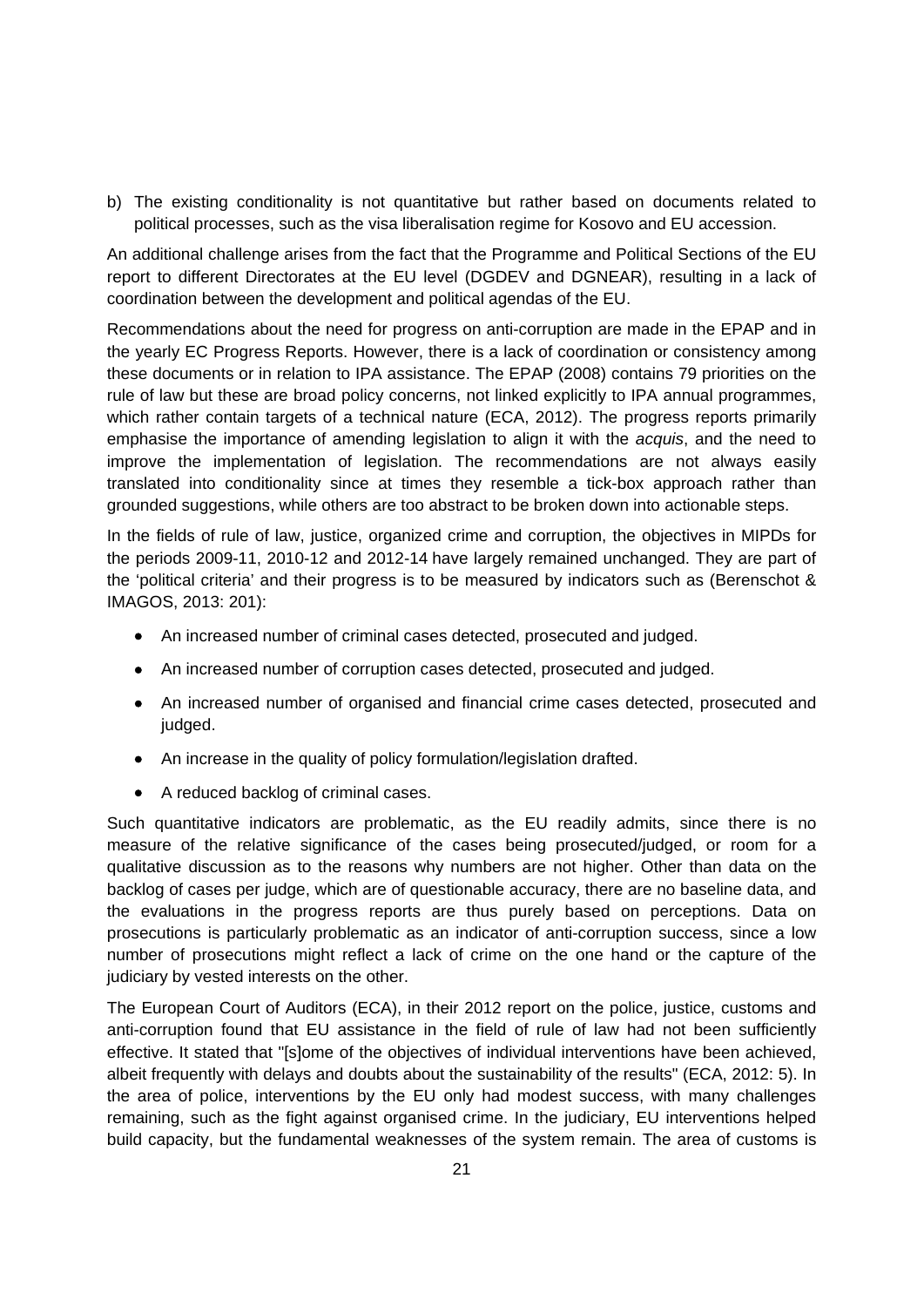one of the rare cases where the intervention by the EU has been successful, especially in building capacity. Nevertheless, corruption remains a significant problem in this area.

According to the ECA, the main reasons for the lack of sustainability of EU interventions are the questionable local political will, weak financial capacity and the limited influence of civil society. The ECA also identified problems within the EU assistance, which impair its efficiency and effectiveness, such as poorly defined objectives; insufficient coordination between the EU institutions themselves, as well as with the Kosovo authorities and international community; EULEX suffering from resource constraints and from the fact that not all EU member states have recognized Kosovo; insufficient use of policy dialogue and conditionality to strengthen rule of law by both the Commission and the EU External Action Service (EEAS).

Evaluating the impact of specific IPA funded projects is a complicated task. One level of difficulty lies in the fact that there are several donors other than the EU active in the country, including USAID, UNDP and the World Bank, and it is not uncommon to find overlapping areas of intervention. Another factor to keep is that, despite the careful design of projects, adequate prioritisation and alignment with EU strategic objectives, the capacity of Kosovo's public administration is limited: it is understaffed and its potential to absorb aid is low. The lack of technical tools, such as IT systems, and related know-how, presents a further layer of difficulty.

The EC Progress Reports over the period 2007-14 find that Kosovo has made some progress in the fight against corruption, but many challenges remain. Under IPA I, the Support to Anti-Corruption Institutions in Kosovo received major support. This project ended in 2011 with 35 recommendations for the RKS authorities, but only 14 were accepted. The European Court of Auditors judged that the project's impact had been limited. The audit concluded that EU assistance to the rule of law had been ineffective, unable to meet all its objectives, subject to delays and with dubious sustainability of results.

#### *1.1.1 2.3.1 Visa liberalisation*

One key political milestone in EU-Kosovo relations has been the visa liberalisation process, launched in January 2012. Dialogue on this process was designed to support Kosovo in implementing a list of reforms aimed at fulfilling requirements related to the freedom of movement. The process is based on a Visa Liberalisation Roadmap, which contains a list of reforms concerning readmission and reintegration, and other reforms across four areas: (i) document security; (ii) border/boundary and migration management; (iii) public order and security; and (iv) fundamental rights related to the freedom of movement.

The reforms relate explicitly to Kosovo's ability to control its borders, and include:

- the adoption and implementation of legislation on legal migration in accordance with the EU *acquis*;
- the definition and application of a methodology for the improvement of competent authorities' capacity to prevent, detect and investigate trafficking in human beings and the facilitation of irregular migration;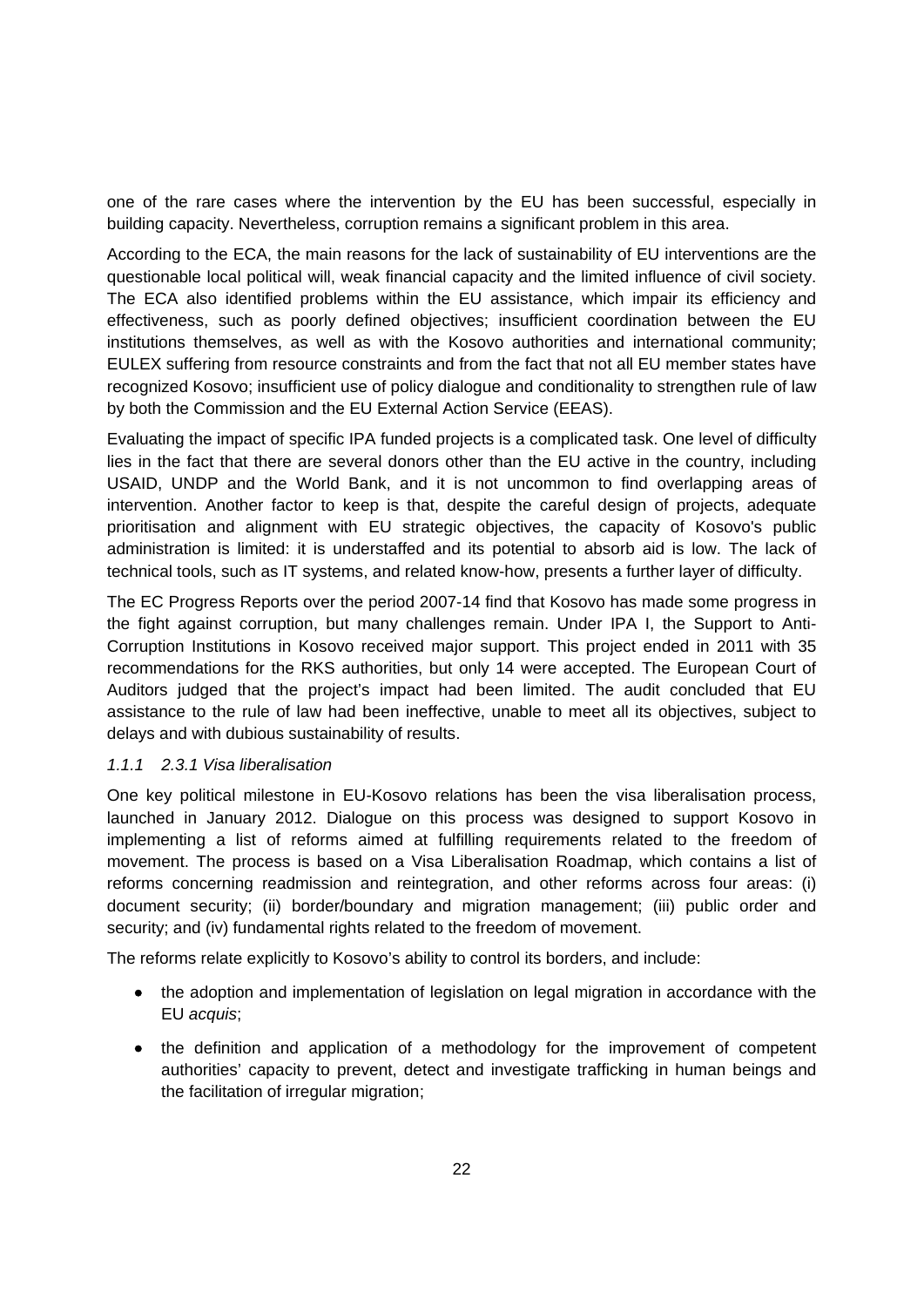- the adoption and implementation of legislation on the prevention, investigation, prosecution and adjudication of organized crime and corruption, including moneylaundering, economic and financial crime;
- the development of a national strategy of the Republic of Kosovo on Crime Prevention and against Organized Crime;
- the establishment of training programmes and adoption of ethical codes on anticorruption targeting the border guards, customs and other officials involved in the border management; and
- the establishment of cooperation with international agencies such as EMCDDA and **FUROPOL.**

The ministries in charge of the visa liberalisation process are the Ministry of Internal Affairs and the Ministry for EU Integration. While the former drafts action plans and/or strategies to address the requirements laid down in the visa liberalisation roadmap<sup>22</sup>, the latter is responsible for aligning the relevant legislation to the EU *acquis*. The European Commission was tasked with reporting to the Council and Member States on Kosovo's progress in completing the visa liberalisation roadmap.

The document does not stipulate how progress is to be measured. However, the first progress report, published in February 2013, stated that Kosovo had established a legal and institutional framework in readmission, reintegration, document security, border/boundary management, migration, asylum, the fight against organised crime and corruption, police and judicial cooperation, data protection and fundamental rights related to the freedom of movement. The report identified two new pieces of legislation that Kosovo should adopt: a law on inter-agency cooperation in integrated border/boundary management and a law to combat trafficking in human beings. It also warned that Kosovo's capacity to fight organised crime and corruption [remained] limited, with a potentially severe impact on the EU's internal security.

The second report was published in July 2014. This report considered that,

*"Kosovo's criminal justice system [had] benefited from significant reforms. [Nevertheless] further steps [were] necessary to fully comply with the requirements of the visa roadmap."* 

Particularly, the independence of the judiciary still needed to be developed and a credible track record of court rulings in organised crime and corruption cases needed to be established.

The most recent report, published in December 2015, considers that Kosovo's progress has been substantial, but still not sufficient. It identifies eight outstanding requirements, with four key priorities for the remaining period of the visa liberalisation dialogue:

transferring a sufficient number of judges to the courts' serious crime departments;

<sup>22</sup> http://www.mpb‐ks.org/?page=2,114&ddate=2013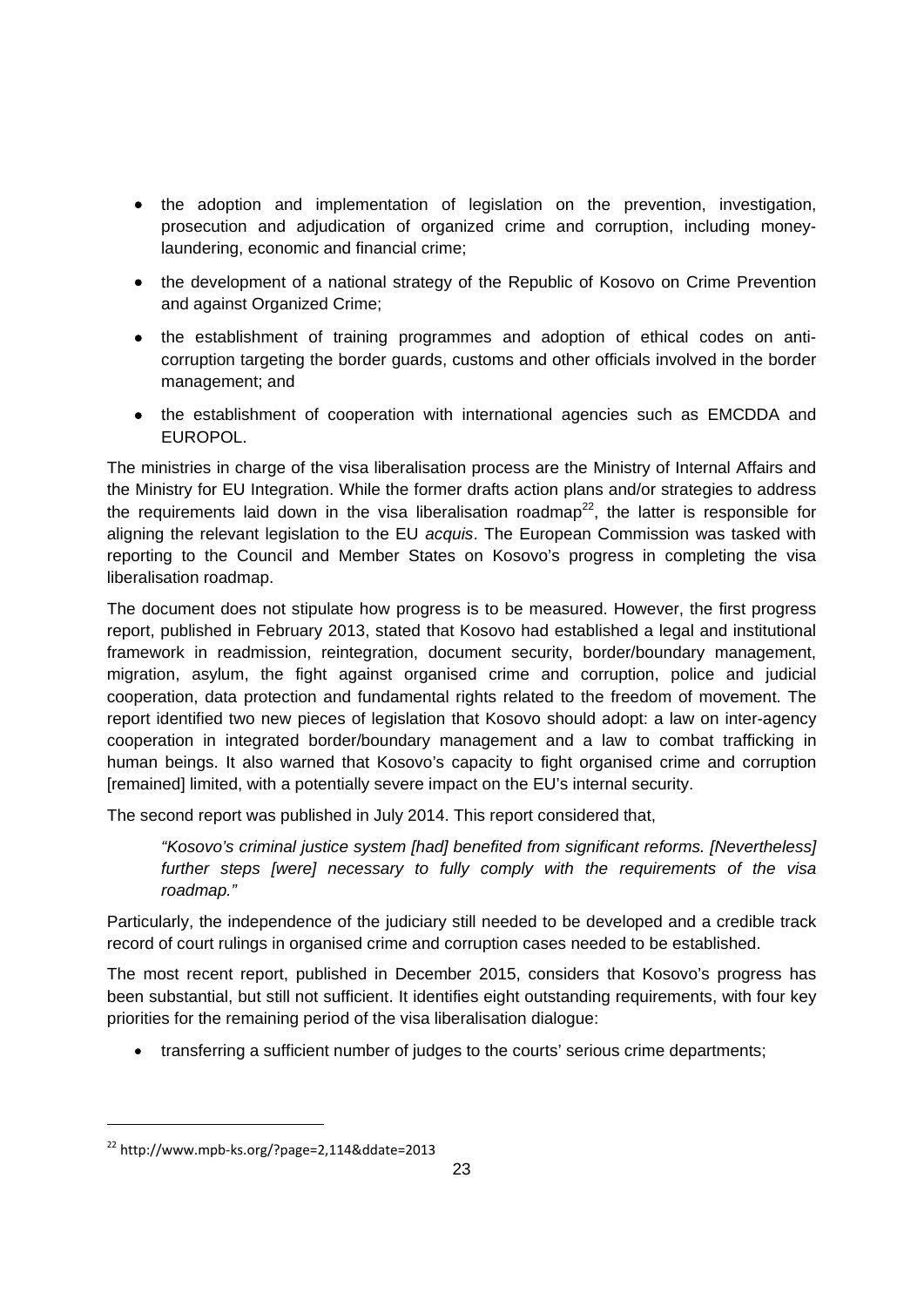- building up a track record of investigations, court rulings and confiscations in serious organised crime and corruption cases;
- ensuring the operational independence of the Public Procurement Review Body and Public Procurement Regulatory Commission; and
- demonstrating that legislation on name changes has been implemented.

As in other countries, the goal of visa liberalisation appears to have motivated reforms rather successfully. However, compared to other countries of the Western Balkans, Kosovo's visa liberalisation roadmap is subject to more benchmarks, reinforced monitoring mechanisms, a stricter and phased evaluation process and a more complex decision-making procedure (KCSS, 2013). While this may facilitate the pulling power of conditionality, by making the steps to progress clear, the fact that the roadmap remains subject to amendments clouds the process. Recommendations in progress reports often result in more conditions being added to the already long list of requirements in the roadmap. Critics have argued that this makes it more difficult for the Kosovo government to fulfil the roadmap requirements and reach the important goal of visafree travel for its citizens (GLP, 2015).

# **4 The role of EULEX**

1

EULEX was initially deployed by the EU Security and Defence Programme to deal with difficult aspects of law enforcement, including corruption and the fight against organised crime. The mission was established in 2008 and became fully operational in early 2009, providing an international police force, judges and prosecutors. Its purpose is to "assist the Kosovo institutions, judicial authorities and law enforcement agencies in their progress towards sustainability and accountability and in further developing and strengthening an independent multi-ethnic justice system and multi-ethnic police and customs service, ensuring that these institutions are free from political interference and adhering to internationally recognised standards and European best practices"<sup>23</sup>. This was important considering that when Kosovo declared its independence in 2008, it was feared that the political-economic elite would overlap with the criminal elite (Capussela,  $2015)^{24}$ .

EULEX's mandate comprises two tasks, one focused on monitoring, mentoring and advising Kosovo institutions (MMA), and a second, executive task of carrying out judicial processes. Capussela argues that executive functions were assigned to the mission precisely because Kosovo's judiciary was deemed inefficient and permeable to political interference, corruption and intimidation (Capussela, 2015). Thus, giving such powers to EULEX was an attempt to bypass local institutions and vested interests that might otherwise have sought to de-rail anti-corruption reforms. EULEX is financed through the Common Foreign and Security Policy and has received

<sup>&</sup>lt;sup>23</sup> http://www.eulex-kosovo.eu/eul/repository/docs/WEJointActionEULEX\_EN.pdf

<sup>&</sup>lt;sup>24</sup> Capussela, A. 16 April 2015. Eulex report exposes EU failure in Kosovo. As retrieved on 16 November 2015 from https://euobserver.com/opinion/128343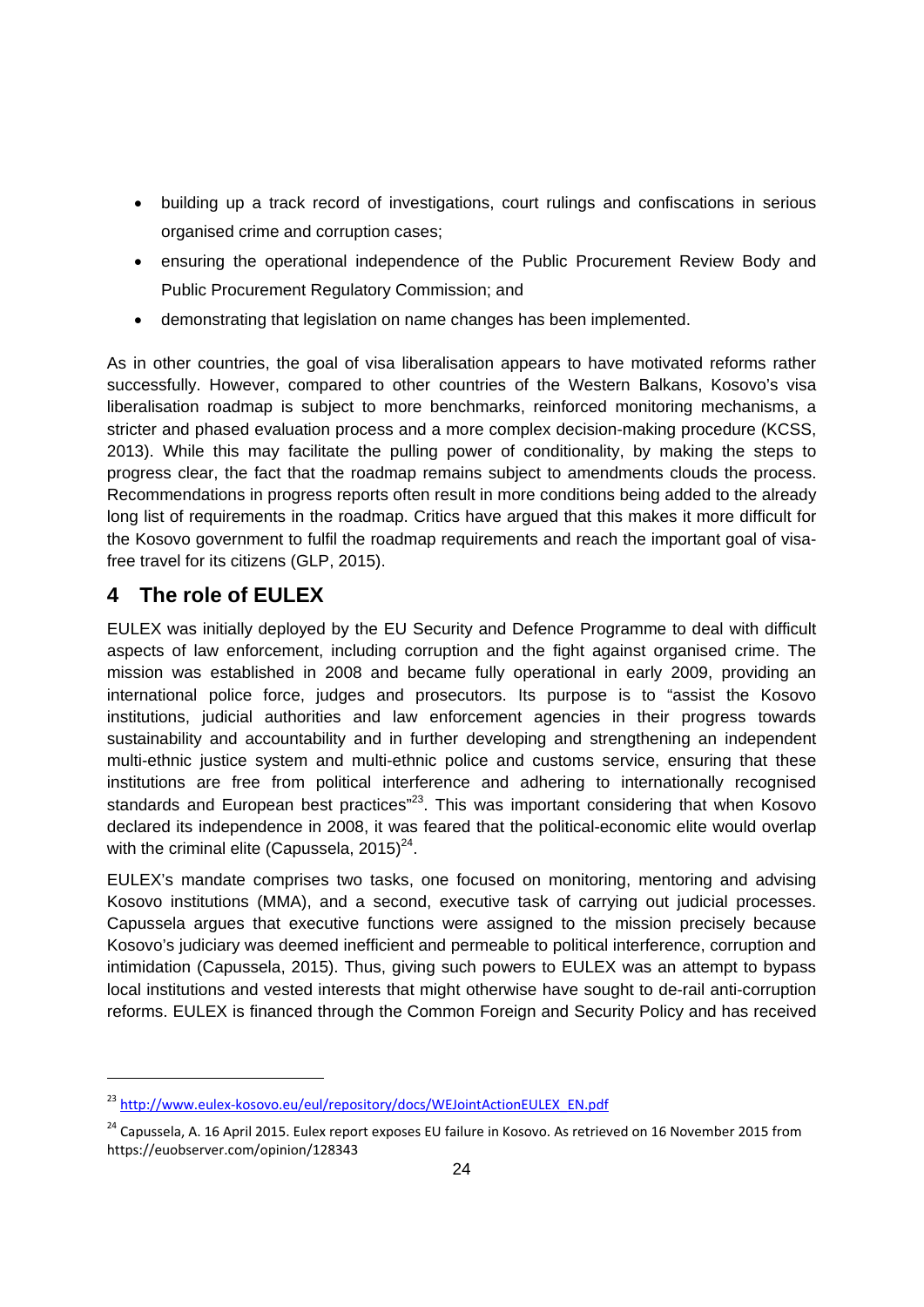a budget of over €110 million per year for most of its existence<sup>25</sup>, dropping to €90 million in  $2014^{26}$ . In 2011, it reportedly provided almost one policeman, judge or prosecutor for every 1,000 residents of [Kosovo]" (Capussela, 2011) $^{27}$ .

The mission's two planning documents are the Concept of Operations (CONOPS) and the Operation Plan (OPLAN), both classified. The OPLAN states that EULEX's presence in Kosovo should be based on continued cooperation and support from the Kosovo authorities (ECA, 2012). EULEX is not mandated to use 'conditionality' instruments to promote progress in the rule of law in Kosovo, but it does have an important role in monitoring, mentoring and advising Kosovo institutions on adopting and implementing the reforms set out in the visa liberalisation roadmap, in addition to its already crucial role in developing the rule of law sector in Kosovo. In this way it can shape Kosovo's reform process.

Expectations regarding EULEX's contribution to pursuing high-ranking corrupt officials or criminal gang leaders have been very high, and the mission has not been able to deliver on its promises, causing widespread resentment within the country. According to Capussela (2011), this failure partly reflects the difficult context, but the main causes are internal – incompetence, weak management and a lack of loyalty to the mission's mandate. Capussela further argues that EULEX's choice of which cases to investigate or prosecute might be driven more by the desire to safeguard stability than to eradicate corruption and organised crime.

In late 2014, the mission suffered major allegations of corruption amongst its own high-ranking officials<sup>28,29</sup>. This prompted the launch of a review mission in early 2015. Conducted by Prof. Jean-Paul Jacque, the review concluded that, considering the state of Kosovo's judicial system, the mission was not equipped to meet the challenges of corruption and organised crime. Corruption is omnipresent and has remained a serious cause for concern since the mission began (Jacque, 2015), while the mission has, according to Jacque, failed to create the foundations of a system capable of fighting corruption (Jacque, 2015). Additionally, both the European Court of Auditors (2012) and the Jacque report (2015) criticise the quality of staff deployed to EULEX. The ECA's report states that some of the staff members were unqualified and that member states do not properly assess candidates prior to their deployment. The Jacque report also considered that training of staff was inadequate.

The credibility of EULEX is a sensitive issue for Kosovars, who often feel that EULEX's failure to sentence certain politicians is evidence of the impervious presence of criminal groups in

-

http://www.iss.europa.eu/fileadmin/euiss/documents/Books/Yearbook/5.3\_CFSP\_Budget.pdf

 $25$  For more precise figures see pp. 2-3 of

http://www.europarl.europa.eu/meetdocs/2009\_2014/documents/cont/dv/5\_briefing\_on\_eulex\_/5\_briefing\_on eulex\_en.pdf; page 271

<sup>&</sup>lt;sup>26</sup> See http://eeas.europa.eu/csdp/missions-and-operations/eulex-kosovo/pdf/factsheet\_eulex\_kosovo\_en.pdf

<sup>&</sup>lt;sup>27</sup> Capussela, A. 2011. Eulex in Kosovo: a shining symbol of incompetence. The Guardian. Retrieved in 15 November 2015 http://www.theguardian.com/commentisfree/2011/apr/09/eulex‐kosovo‐eu‐mission

<sup>&</sup>lt;sup>28</sup> See http://www.eulex-kosovo.eu/en/news/000528.php

<sup>&</sup>lt;sup>29</sup> http://www.economist.com/news/europe/21632598-eus-mission-kosovo-ensnared-corruption-claims-smallbalkan‐scandal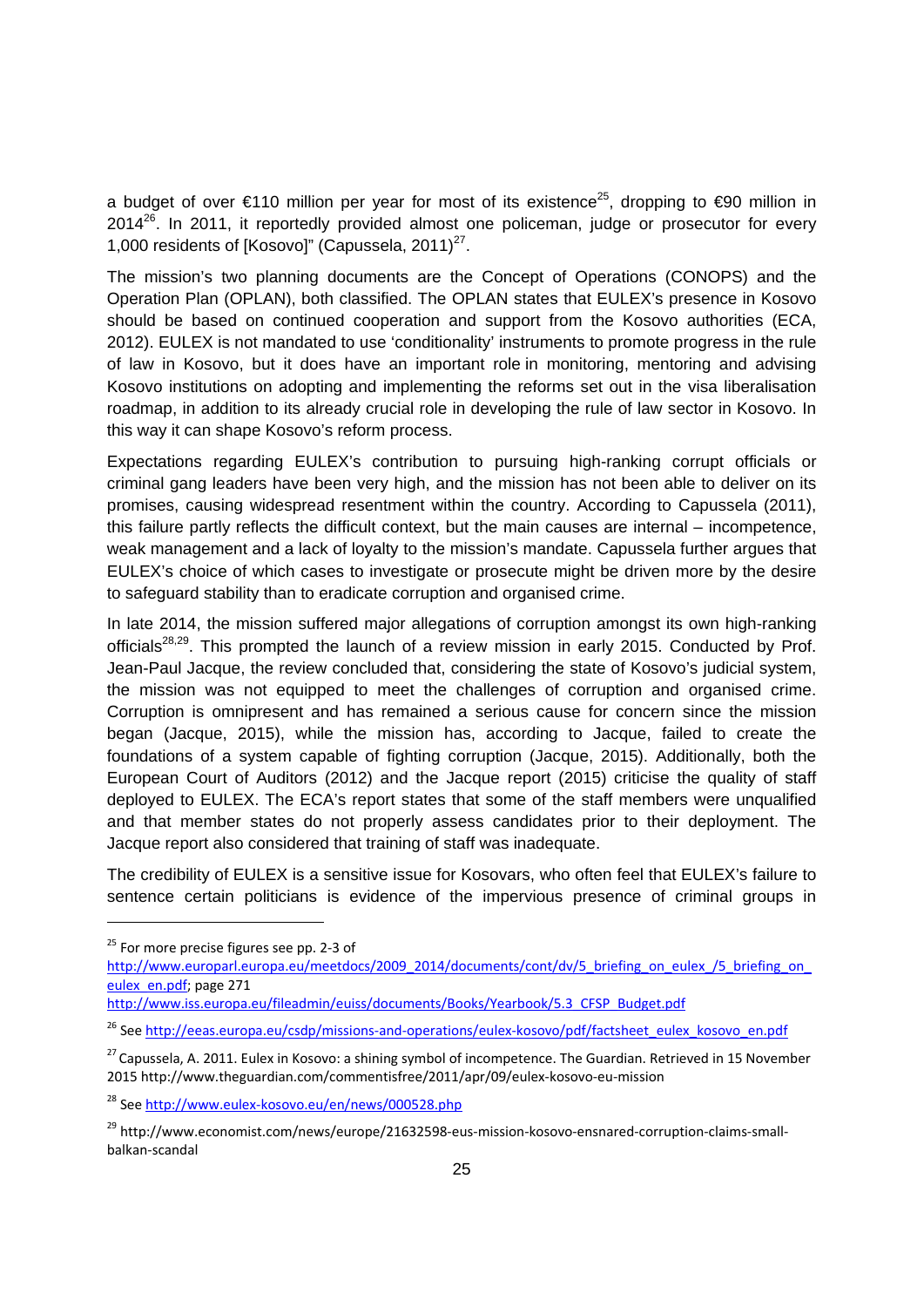Kosovo's elite. Capussela even suggests that EULEX's weakness reflects the great pressure on Western countries to portray Kosovo as a success story so as to justify the initial intervention and the unprecedented support that it has received since (Capussela, 2015). He argues that EULEX faced two opposing pressures: the EU institutions and member states demanded results, but the Kosovar political elite requested flexibility. According to Capussela, the mission's management has been passive in the face of these competing pressures and has sought to balance them by "[producing] the minimum necessary results in the repression of serious crime, and to obtain them where its actions were least problematic for the elite, or its leading faction" (Capussela, 2015: 83). Capussela notes that, of the 15 most important corruption cases opened by the EULEX mission, only four led to convictions, of which three involved low-level figures.

# **IV. DETAILED DIAGNOSTIC - IMPROVING GOVERNANCE THROUGH EU FINANCIAL ASSISTANCE**

# **5 The state of governance and corruption in Kosovo today**

#### **5.1 The legal framework regulating the rule of law sector**

The Anti-corruption Strategy 2004-07 included three target fields: (i) the drafting and adoption of policies and legislation against corruption, (ii) institution building and (iii) increasing public awareness. Significant achievements have been made in the first priority, building a legal framework which sets out standards for public office and provides a basis for prosecuting corruption. The main laws in the field are:

- *The Kosovo Criminal Code (2008, amended in 2012)*, which defines corruption as a criminal act and identifies the different forms through which corruption can manifest. It lacks a clear legal basis for confiscation of illegally obtained assets and wealth.
- *The Law on the Anti-Corruption Agency (2010)*, which sanctions the foundation of the Kosovo Anti-Corruption Agency (KAA) and defines its responsibilities. This law ensures some level of political and financial independence, but does not provide a clear definition of the scope of work of the agency, leaving a vulnerability to political interference. The strongest tool in the agency's hands is administrative investigation and official correspondences.
- *The Law on Declaration, Origin and Control of Assets of Senior Public Officials and on Disclosure, Origins and Control of Gifts for all Public Officials (2011, and further amended in 2014)*, which obliges senior public officials to declare their assets, revenues and the origins of their wealth to KAA who then audits those statements. However, KAA does not have enough capacity to follow through with those officials who refuse to disclose their wealth and assets. The law needs to be stricter in its provisions related to gifts and better harmonized with legislation pertaining to protection of personal data.
- *The Law on Whistleblower Protection (2011), which* offers anonymity and integrity from any form of mistreatment to those who report malpractices, abuse or corruption cases. However, negative public perceptions of whistleblowing may deter people from asking for protection under this law.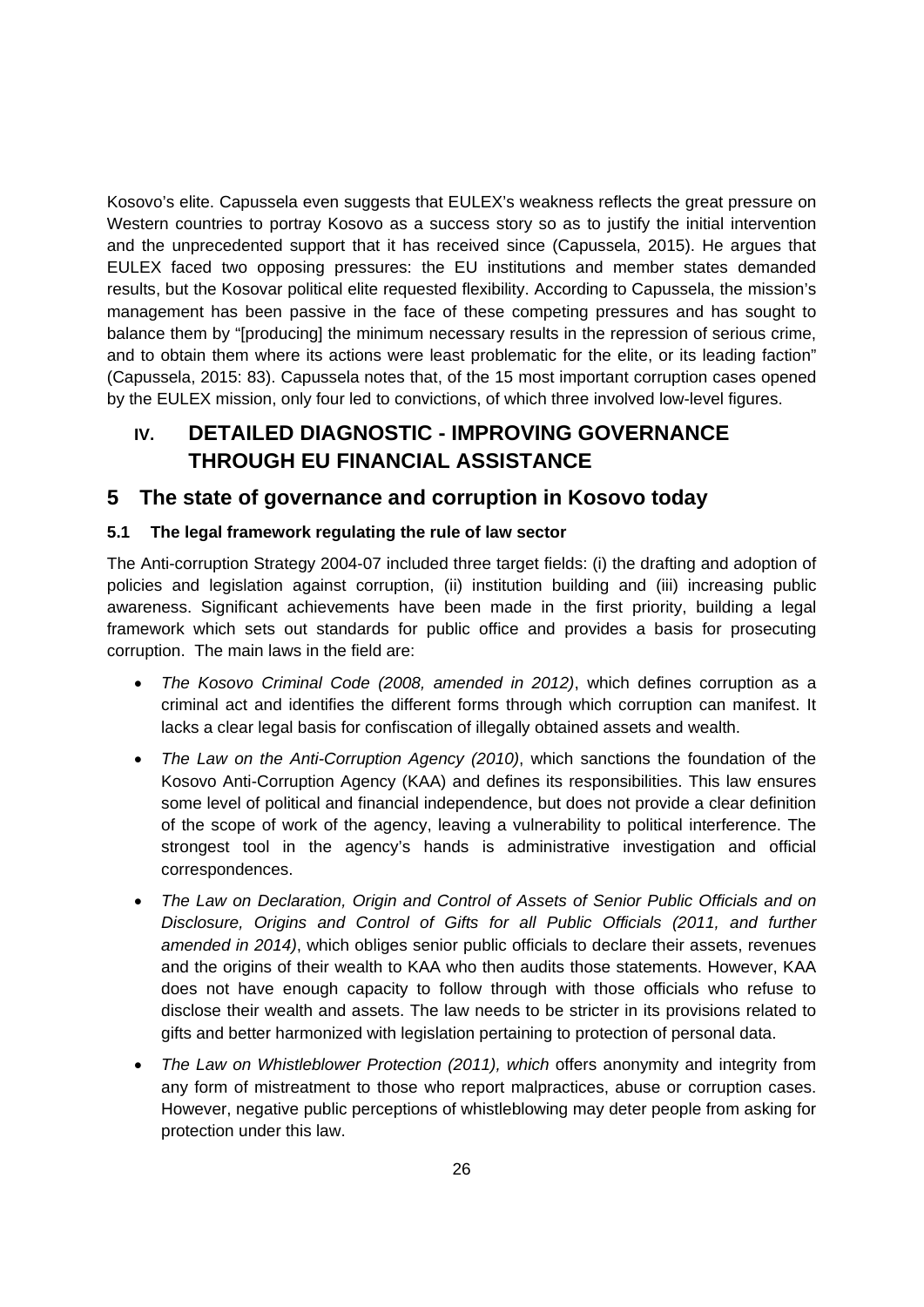- *The Law on Prevention of Conflict of Interest (2007, amended in 2011)*, which identifies potential clashes between private and public interest, and clarifies how conflicts can give rise to corruption. The KAA is in charge of investigating cases of conflict interest. This law provides clear definitions, but sanctions are very weak and courts tend to treat cases of conflict of interest very lightly.
- The Law on Financing of Political Parties (2010, amended in 2013), which regulates the manner, conditions of financing, administration, supervision, transparency and reporting on expenditure and income of political parties in the Republic of Kosovo. This law has not helped in improving the transparency and financial accountability of political parties. Its sanctions are very weak and its implementation extremely poor.
- *The National Anti-corruption Strategy* fails to represent an all-encompassing and unifying strategy. The strategy defines the obligations and objectives of all institutions that work in fighting corruption. Unfortunately, it does not have mechanisms to adequately monitor compliance or sanction non-compliance the obligations by the institutions involved.
- *The Law on Public Procurement,* which sets out procedures for tendering public contracts, was last amended in  $2013^{30}$ . An independent regulatory body on public procurement was established in 2004 (the Public Procurement Regulatory Commission<sup>31</sup>) and a Procurement Code of Ethics<sup>32</sup> exists.

However, there are serious questions about how well these laws are implemented and hence their effect in terms of deterring and detecting corruption. The Assessment of Institutional Integrity (KDI/TIK and TI-S, 2011: 26) found that

*"although a supportive legal framework is generally in place, many barriers exist regarding its effective implementation. [L]aws are often incomplete or lack supporting legislation [...], political interference frequently compromises the independence of institutions and influences a number of critical processes, such as recruitment and public procurement".* 

In addition to these laws, an Anti-Corruption Agency (KAA) has been established and became operational in 2007. The KAA produced an Anti-corruption Strategy (2009-11)<sup>33</sup> and was responsible for its implementation. It identified corruption as a serious and widespread problem, and stated that fighting it was one of the priorities of RKS. The strategy was built on a set of general principles, including respect for fundamental human rights, good governance, rule of law, accountability and transparency, access to information, and with the main objective of progressively and sustainably reducing corruption. This translated into a set of smaller objectives, including increasing integrity, accountability and

<sup>30</sup> http://www.kuvendikosoves.org/?cid=2,191,1084

<sup>31</sup> http://krpp.rks‐gov.net/Default.aspx?LID=2

<sup>32</sup> http://krpp.rks‐

gov.net/krpp/PageFiles/File/NewStandardForms/English/Part%20D%20Procurement%20Code%20of%20Ethics/D01 %20Procurement%20Code%20of%20Ethics.docx

<sup>33</sup> Retrieved from http://www.akk-ks.org/repository/docs/Strategjia\_-\_versioni\_final\_anglisht\_-\_janar\_2010\_186083.pdf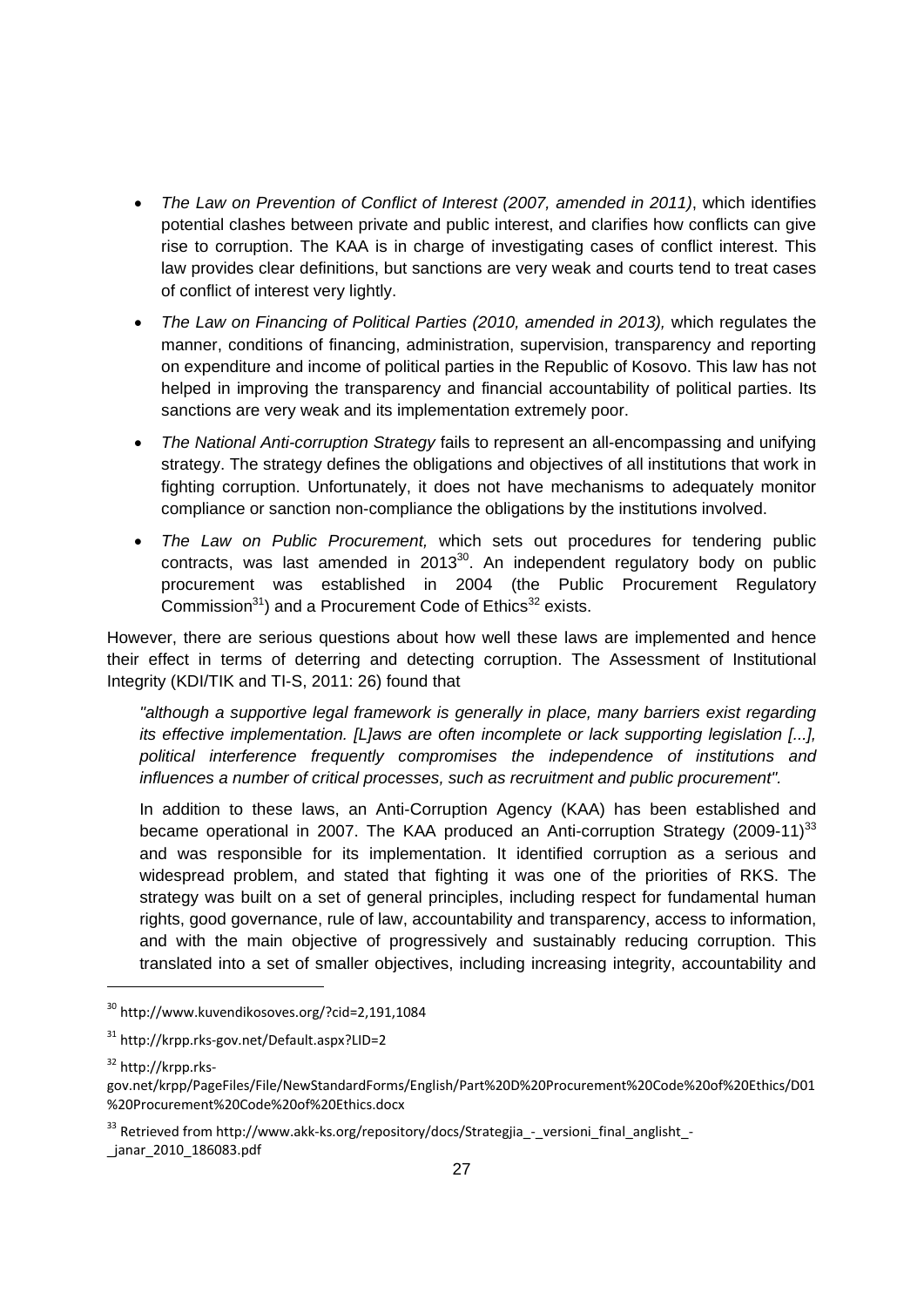transparency of the legislature, executive and judiciary; strengthening anti-corruption capacities of public institutions; establishing conditions for a corruption-free economy; ensuring law enforcement. The strategy was operationalised with an Action Plan<sup>34</sup>.

The plan included three types of measures - law enforcement, preventative measures, and education and public participation - in eight sub-groups:

- a) Specific anti-corruption measures, such as simplification of certain licensing procedures.
- b) Legislative anti-corruption measures, including the completion of a legislative review in order to assess presence legal loopholes, the adoption of new laws (such as the law on funding for political parties and electoral campaigns) and bylaws, as well as amendment of existing legislation (such as the Criminal Code of Kosovo, the Suppression of Corruption Law, the Law on Preventing Conflict of Interest in Exercising Public Function).
- c) Judicial measures and law implementation, which includes capacity building for law enforcement staff, inspectors, and prosecutors, particularly for those who investigate corruption and organised crime.
- d) Public Administration Reform measures, which aims at improving integrity, transparency and accountability of public administration workers at the local level, as well as improving compliance with approved budgets of public institutions and agencies.
- e) Public Finances- and Economic-related measures, which focuses on improving oversight and transparency in procurement processes, and refining financial procedures in order to prevent corruption.
- f) Media, civil society and public participations; aimed at improving communication of KAA with civil society and the public, increased public awareness and better reporting of corruption cases in the media.
- g) Capacity building and education.
- h) Institutional reform measures.

1

Indicators are provided for each action, but they are largely qualitative  $-$  e.g., 'law is implemented'; 'study is produced on time'; 'reporting is done with acceptable quality'; 'process is transparent; 'legislation is approved and adopted'. The disadvantage of such indicators is that the assessment of progress remains highly subjective, and evaluations on this basis can therefore be subject to political 'spin' or manipulation, or might simply be uninformative.

Moreover, there has been no comprehensive analysis or research into the level of implementation of the strategy 2009-11. This meant that the adoption in 2012 of a new Anticorruption Strategy<sup>35,36</sup> for the period 2012-16 was not appropriately informed. The new Strategy

<sup>34</sup> Albanian version can be retrieved from: http://www.akk‐

ks.org/repository/docs/Plani\_i\_Veprimit\_Kunder\_Korrupsionit.pdf

<sup>&</sup>lt;sup>35</sup> Retrieved from http://akk-ks.org/repository/docs/Draft\_Anti-Corruption\_Strategy\_2012%20\_%202016.pdf

<sup>&</sup>lt;sup>36</sup> NOTE: in the Albanian version, the strategy's validity period is 2013-2017. See http://www.akkks.org/repository/docs/Stragjia\_2013(1)\_418966.pdf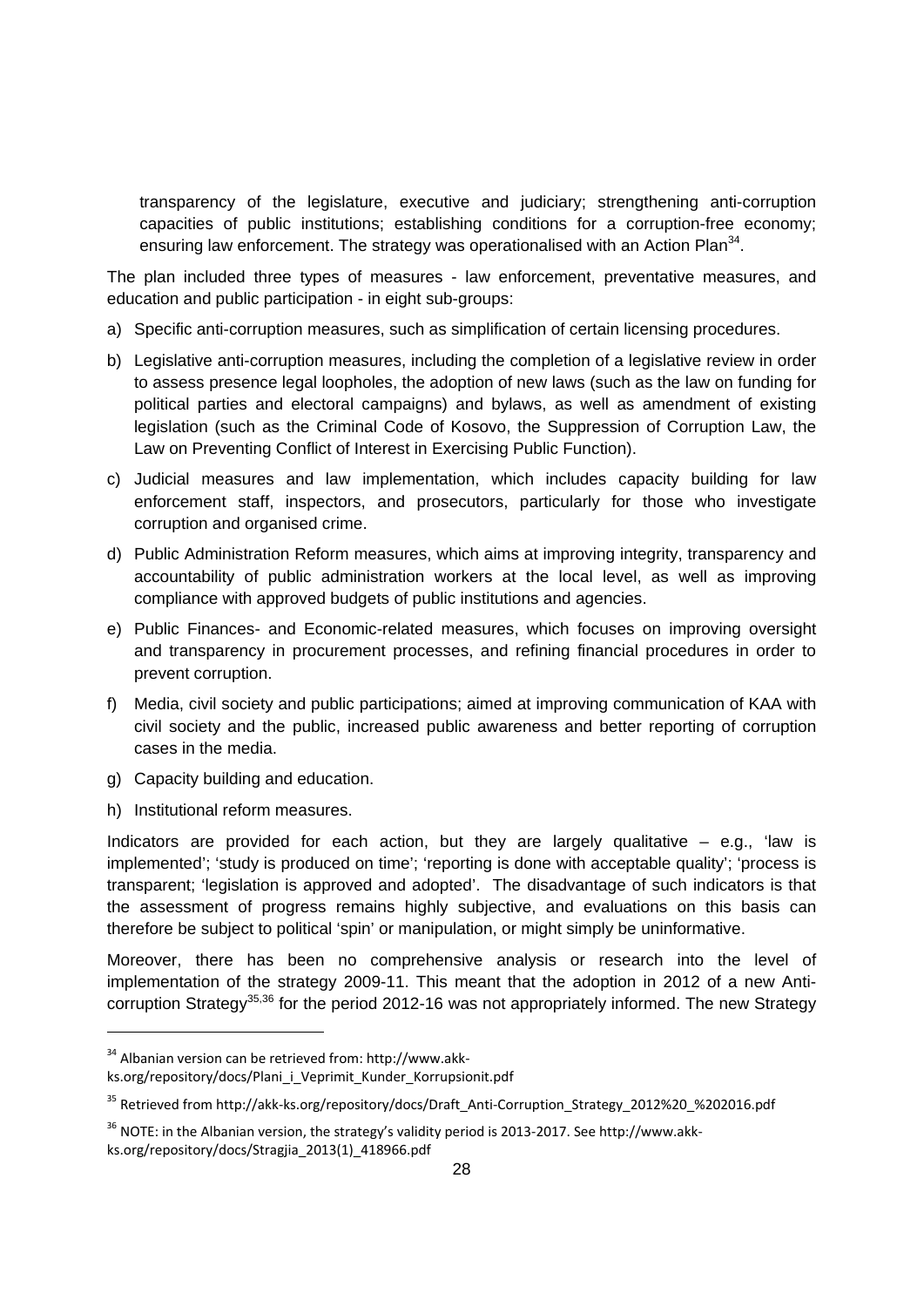acknowledges that Kosovo still suffers from weak implementation capacity and lack of genuine political will, which undermine efforts to fight corruption. It further states that,

*"[the g]eneral perception is that although the legal framework is often in place, it is frequently not respected or used to sanction [...]violations" (KAA Anti-corruption Strategy 2012-16: 3).* 

The overarching principles have been updated to include political will, responsibility, political neutrality, effectiveness and efficiency, cooperation and inclusiveness. The Action Plan for the 2012-16 strategy details priorities similar to those of its predecessor:

- Horizontal priorities: objectives and actions that promote a culture of transparency, public inclusion and zero tolerance towards corruption in different institutions.
- Vertical priorities: the sectoral priorities are the political sector, local government, central administration, law enforcement, prosecution and judiciary, public finance, public procurement, private sector/business activities, civil Society and media, and international cooperation. 37

Much like the previous action plan, this one also lists a number of indicators to measure progress towards each action. These include some quantitative indicators, such as 'number of reports published', 'number of groups formed', 'number of proceedings launched', 'number of monitored cases by media followed up by the Prosecutor'. However, baselines and targets are missing even for these. Civil society organisations have been very critical of the 2012-16 anticorruption strategy, calling the document weak, confused, inappropriate for the local context and unlikely to produce results. Civil society organisations have argued that the Action Plan, meanwhile, might serve to legitimise the illegally accumulated wealth of existing politicians<sup>38</sup>.

These action plans have led to very few final convictions in corruption cases, while the KAA also lacks analytical capacity for conducting risk assessments. Maintaining oversight of a plethora of new institutions created every year is also a challenging task. Inter-agency cooperation has improved, especially between the KAA and the prosecutor's office. However, the underlying political support to fight corruption remains weak.

#### **5.2 Indicators of corruption and anti-corruption performance**

According to mainstream indicators, Kosovo has made limited progress in curbing corruption during the period studied here. In Transparency International's annual Corruption Perceptions Index, Kosovo has scored consistently low. In a ranking from 0 to 10, with 0 being highly corrupt and 10 being highly clean, Kosovo was placed in the 3.0-3.9 score group in 2007 and 2009, and dropped down to 2.8 in 2010, recovering only slightly to 2.9 in 2011. In 2012, the scale changed, with 0 being highly corrupt and 100 being highly clean. Over 2012-2015, Kosovo's score has been 33 or 34, placing it 103<sup>rd</sup> out of 168 countries in the 2015 Index.

<sup>&</sup>lt;sup>37</sup> Retrieved from http://www.akk-ks.org/repository/docs/Draft\_Anti-Corruption\_Action\_Plan\_2012\_\_2016\_112410.pdf

<sup>38</sup> http://gazetajnk.com/?cid=1,1018,4767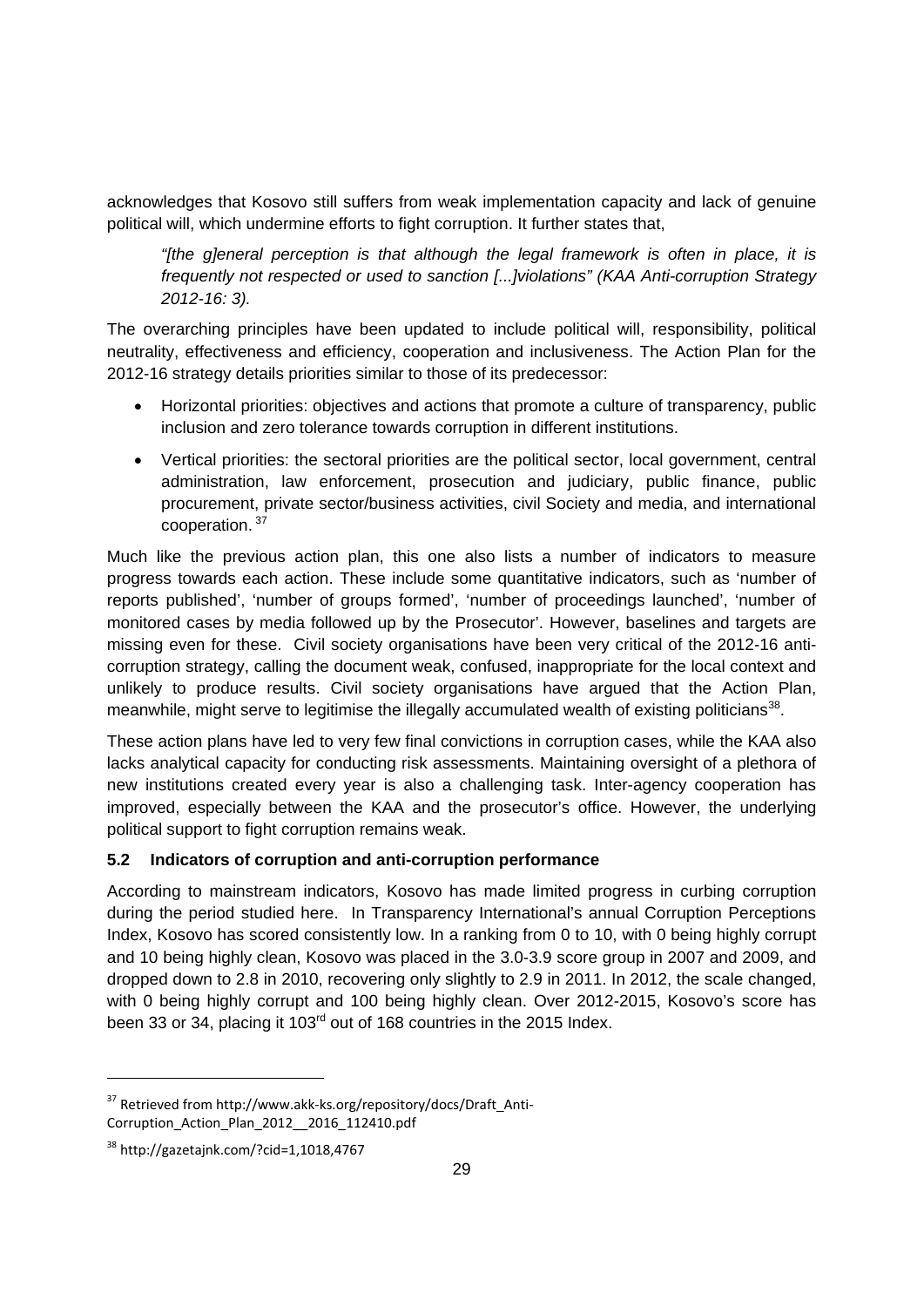In 2011, 73% of respondents to the Global Corruption Barometer felt that the level of corruption in Kosovo had increased during the previous four years<sup>39</sup>. Moreover, political parties, the judiciary and the parliament were perceived to be among the most corrupt institutions, together with healthcare. In Global Integrity's Reports on Kosovo, the overall score improved from 'weak' in 2009 to 'moderate' in 2011 while the legal framework was deemed 'very strong' in that year. However, implementation is still assessed as 'weak'. The most problematic areas are judicial independence, fairness, and citizen access to justice; law enforcement; conflicts of interest in the executive branch; business licensing and regulation; and political financing transparency (again, deemed the overall most problematic aspect).

The World Bank's Worldwide Governance Indicators Country Data Report for Kosovo<sup>40</sup> shows performance during 1996-2014 on a series of aggregate indicators. Comparing 2007 and 2014, we see that Kosovo's percentile ranks improved for rule of law and corruption control, but worsened for others (table 5).

| Indicator                                                       | Percentile rank in 2007 | Percentile rank in 2014 |
|-----------------------------------------------------------------|-------------------------|-------------------------|
| Voice and Accountability                                        | 36.5                    | 40.4                    |
| <b>Political Stability and Absence</b><br>of Violence/Terrorism | 85.2 (in 2008)          | 32.5                    |
| Government Effectiveness                                        | 48.1                    | 42.8                    |
| <b>Regulatory Quality</b>                                       | 54.9                    | 46.1                    |
| <b>Rule of Law</b>                                              | 24.4                    | 37.0                    |
| <b>Control of Corruption</b>                                    | 23.8                    | 39.4                    |

*Table 5 Kosovo's performance on Worldwide Governance Indicators, 2007 and 2014* 

Source: World Bank.

1

On the World Bank 'Doing Business' Report, Kosovo's performance showed significant improvement in 2014, ranking  $86<sup>th</sup>$ , up from  $96<sup>th</sup>$  in 2013 and 126<sup>th</sup> in 2012<sup>41</sup>. In Doing Business 2016, Kosovo further improved to a ranking of 66<sup>th</sup>. These dramatic improvements largely reflect success in reforming the regulatory framework for business. It should be noted that these reports focus mainly on the content of rules rather than their implementation. Nevertheless, some of the changes highlighted in the Doing Business reports are likely to have removed corruption risks by reducing the discretionary power of officials to grant permits and licences, for example:

<sup>39</sup> See https://www.transparency.org/country/#KOS\_PublicOpinion

<sup>40</sup> Retrieved from: http://info.worldbank.org/governance/wgi/pdf/c134.pdf

<sup>&</sup>lt;sup>41</sup> http://www.worldbank.org/en/news/press-release/2013/10/29/doing-business-report-identifies-kosovo-as-topten‐reformer‐worldwide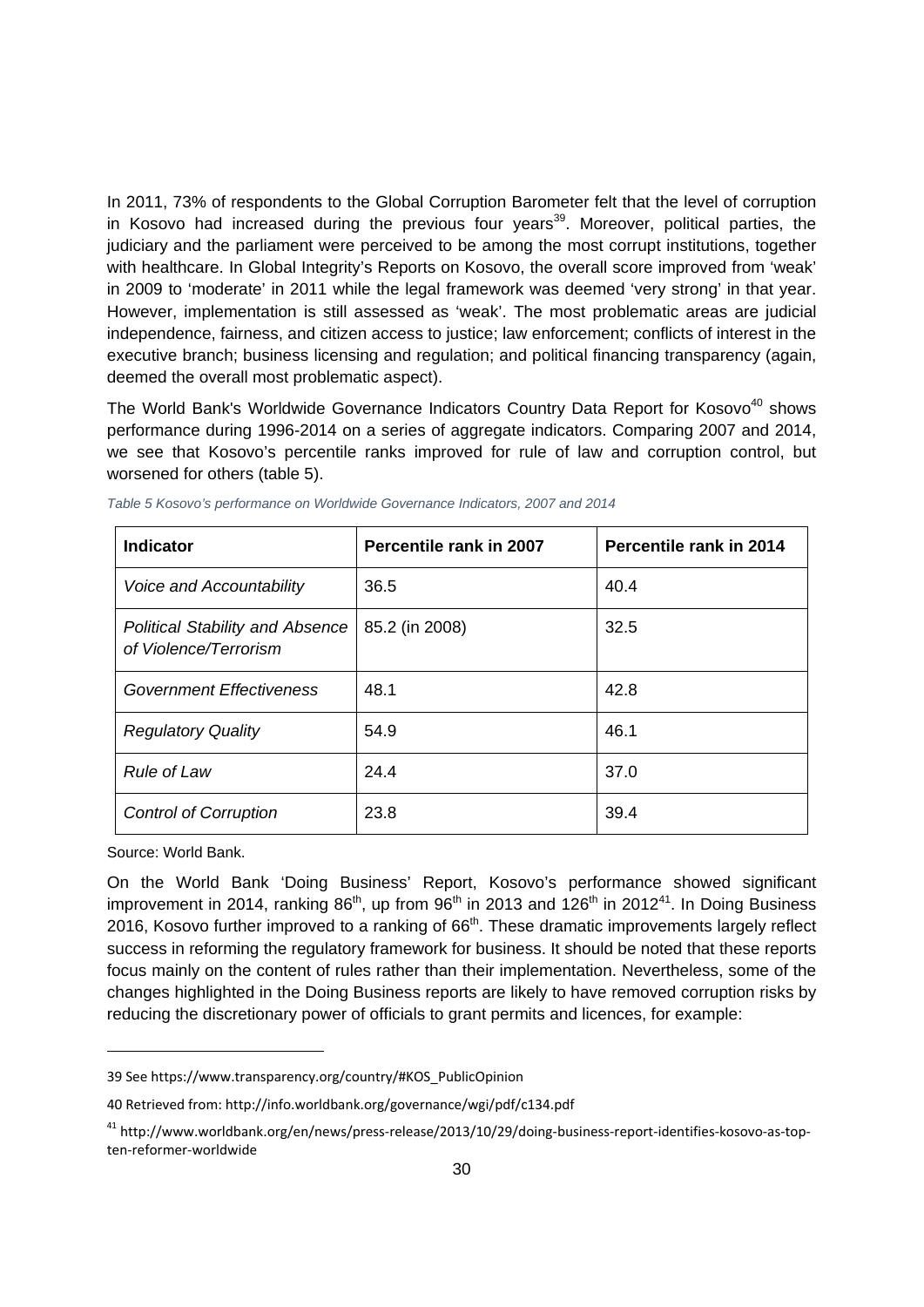- Doing Business 2014 noted the creation of a one-stop shop for incorporation, which simplified the process of starting a business.
- Kosovo has made dealing with construction permits easier by eliminating the requirement for validation of the main construction project, abolishing fees for technical approvals from the municipality and reducing the building permit fee.
- Transfer of property has been made easier by introducing a new notary system and by combining procedures for drafting and legalizing sale and purchase agreements.
- According to Doing Business 2015, enforcement of contracts was made easier by introducing a private bailiff system.
- Doing Business 2106 noted that Kosovo had made paying taxes easier for companies by abolishing the annual business license fee.

However, transferring property has become more difficult, because the fee for registering property transactions has increased.

Lëvizja FOL, a civil society organisation (CSO) focusing on anti-corruption, publishes a regular Corruption Monitor reporting expert assessments of anti-corruption progress as well as public perceptions.<sup>42</sup> They find that the legislative framework has improved, most importantly with the inclusion of the criminal offence of 'false declaration of assets' in the Criminal Code, but that the drafting of strategy documents is poor quality. The 2012 Corruption Monitor argues that the Assembly has failed to create and maintain control mechanisms for governmental agencies and has been unable to provide a credible framework for the debate on the fight against corruption.<sup>43</sup> The Assembly devoted only three sessions to anti-corruption measures out of the 47 plenary meetings held that year. Lëvizja FOL also observes that the drive behind anti-corruption efforts did not come from within, but was the result of pressure from the international community tied to the visa liberalisation process.

Lëvizja's report on the first six months of 2013 found that public officials were not committed to the fight against corruption. The government's only decision pertaining to the rule of law area concerned the approval of financial incentives for workers of the Special Prosecution of the Republic of Kosovo for 2013. The Assembly discussed corruption-related issues only in four of the 26 plenary meetings held in that period. They included the review of the Anti-corruption Strategy and Action Plan, the review of the draft law on confiscation of assets, and the review of KAA's yearly report for 2012. In Lëvizia FOL's 2015 study, CorruptionScan<sup>44</sup>, respondents provide a list of the issues they consider most worrisome. Corruption ranked second (considered

<sup>42</sup> http://levizjafol.org/folnew/?lang=en

<sup>&</sup>lt;sup>43</sup> http://levizjafol.org/folnew/wp-content/uploads/2014/12/Monitoruesi-i-Korrupsionit-2012.pdf

<sup>&</sup>lt;sup>44</sup> Full report retrieved from http://levizjafol.org/folnew/wp-content/uploads/2015/09/CorruptionSCAN-Hulumtimi‐Opinionit‐Publik.pdf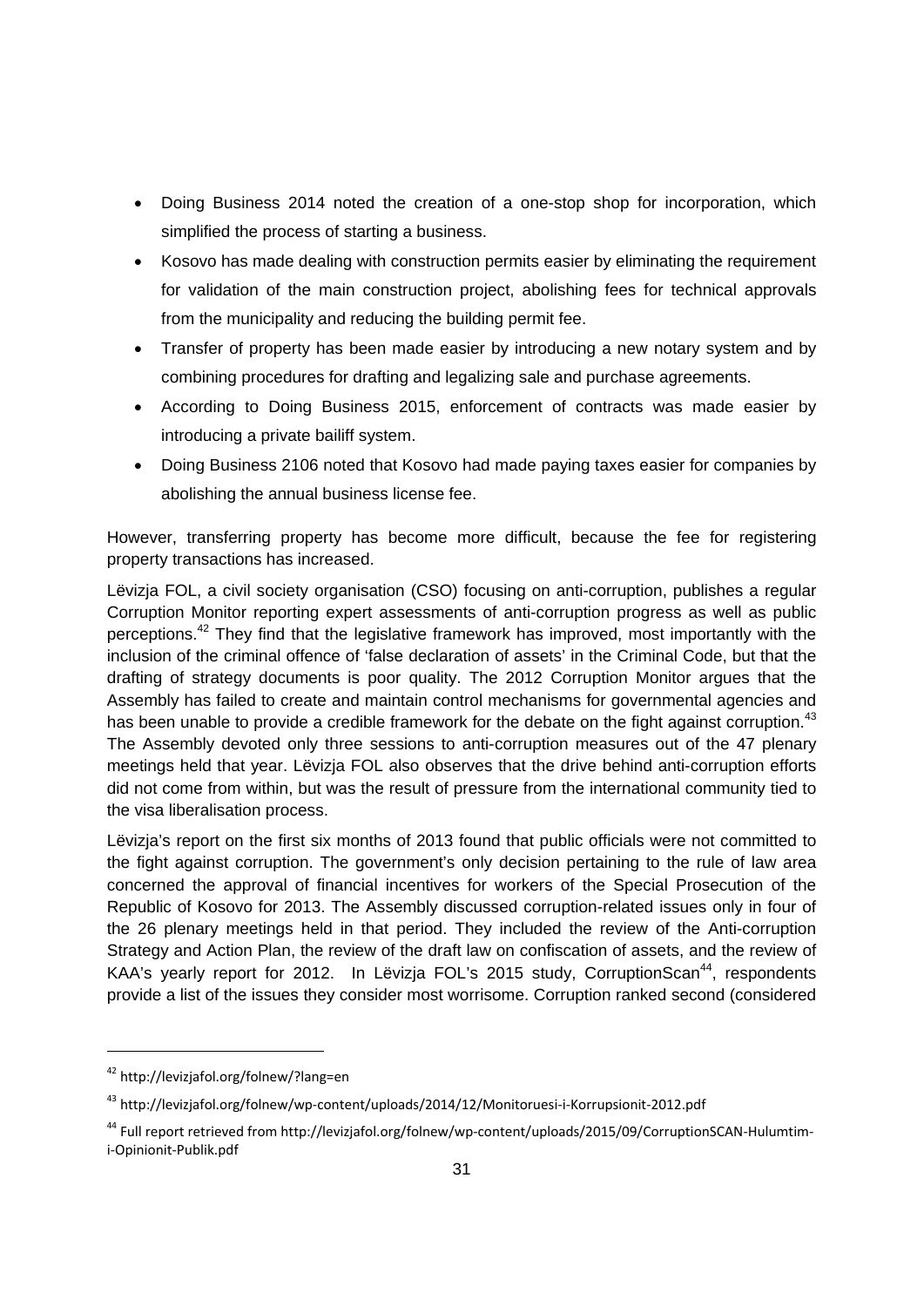the most problematic issue by 39.7% of respondents), while government performance ranked third (34.4%).

Many believe that Kosovo suffers from the lack of a good governance tradition, especially the lack of experience among its current political class, and the legacy of a 'parallel institutions' mind-set. A large proportion of Kosovo's political elite comprises former warlords, whose positioning in public life owes much to their past roles in the conflict. Kosovo's sovereignty is still partial, the UN Security Resolution 1244 maintaining some reserved powers for International Organisations and UN agencies. NATO troops are still providing security in Kosovo, while EULEX has powers in fighting organised crime and corruption, and the Quint oversees the Dialogue with Belgrade which is still the biggest process of conditionality - both informal and formal. It is a widespread perception among the public that the Kosovo political leadership's satisfactory performance in that dialogue 'buys them' enough impunity to exploit and distribute public resources among their patronage systems. Given the large number of IOs playing a role in monitoring governance in Kosovo, the oversight role of the Kosovo Parliament is somewhat redundant.

The state administration is the biggest employer in Kosovo<sup>45</sup>, and the allocation of public office roles is characterised by high levels of political influence, party patronage and nepotism. In December 2014, the Kosovo Centre for Investigative Journalism – Preportr published a report<sup>46</sup> that discussed political patronage in Kosovo. According to their study, 249 senior public officials with known connections to certain political parties have held decision-making positions within public or independent institutions. UNDP's  $10<sup>th</sup>$  Public Pulse survey (October 2015)<sup>47</sup> found that 85% of respondents believe that "family connections, bribes, party alliances and other non-merit factors are the most important in gaining employment in the public sector". Public perceptions are also shaped by heavy media coverage of this phenomenon. However, despite the allegations of politicisation, changes in government have not resulted in major public service turnover. The public administration is also consistently found to be in need of capacity-building support (SIGMA, 2013, Kosovo Assessment Report)<sup>48</sup>.

Public procurement accounts for €800 million annually, or around 14% of GDP (GLPS, 2012), and is one of the major drivers of the Kosovo economy<sup>49</sup>. It is thus a cause for concern that

<sup>47</sup> Retrieved from

1

<sup>48</sup> Retrieved from http://www.oecd‐

 $45$  Total number of public employees is 91,281. See pp. 9-10 here for a detailed breakdown http://www.institutigap.org/documents/99892\_Reforming%20%20Public%20Administration%20in%20Kosovo.pdf

<sup>46</sup> As retrieved on 23 November 2015 from http://preportr.com/en‐us/Re‐public/Employment‐Party‐389

http://www.ks.undp.org/content/dam/kosovo/docs/PublicPulse/pp10/ENG%20version%20Public%20Pulse%20X.p df

ilibrary.org/docserver/download/5jz2rqkm2d6l.pdf?expires=1446128487&id=id&accname=guest&checksum=15A0 0270A00AD070D9C468FCD774B9AC

<sup>49</sup> http://www.cipe.org/sites/default/files/publication‐ docs/Public%20Procurement%20Policy%20Paper%20FINAL.pdf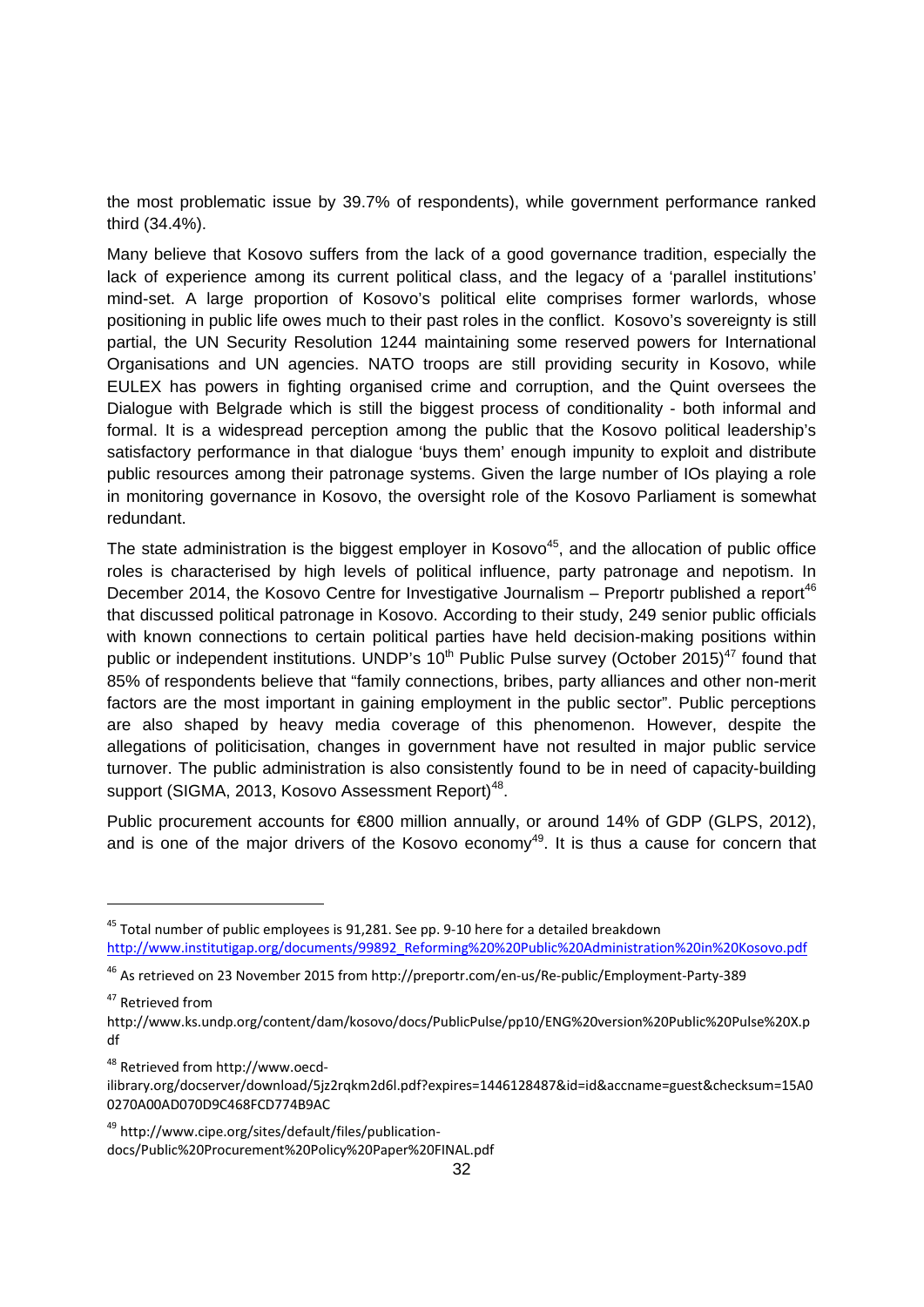public procurement regulations are not effectively enforced (EUPR, 2014)<sup>50</sup>. Political patronage in this area can seriously distort the market. As reported in the country profile of the Business Anti-Corruption Portal<sup>51</sup>, public procurement lacks accountability, transparency and is susceptible to political influence. Award criteria are often drafted so as to favour companies with connections to procurement officials, probably in return for kickbacks (GLPS, 2012)<sup>52</sup>. Almost half of all companies report that the provision of facilitation payments and gifts to government officials to secure public contracts is common  $(ES, 2013)^{53}$ .

More broadly, bribery and extortion are widespread and the informal economy is a serious challenge. Capussela suggests that,

*"The aggregate turnover of organized crime in Kosovo has been estimated at between onequarter and two-thirds of GDP – the higher estimate is by '[u]ndisclosed EU reports dating from 2009' – and virtually all of it can be assumed to be controlled by the elite, either through its own politico-criminal power structures or through associated criminal organizations" (Capussela, 2015: 8-9).*

# **6 Support for good governance and anticorruption: trends and challenges**

The EU has made the strengthening of the rule of law a key priority in Kosovo. It is considered a pre-requisite for economic development, and also a matter of EU internal security given the international nature of organised crime. Nearly €140 million were committed to Justice and Home Affairs during 2007-13, and €236.6 million have been pledged to democracy and governance, and rule of law and fundamental rights for the period 2014-20. Despite the continued EU support, however, progress in improving the rule of law has been limited and levels of organised crime and corruption remain high (ECA, 2012). EU interventions are consistently seen to have improved capacity in customs and the judiciary, but both sectors remain prone to corruption and political interference (ECA, 2012).

The effectiveness of EU assistance has suffered from a lack of clear conditionality. Most policy and process documents have referred only to qualitative indicators of success, which are evaluated subjectively, leaving assessments vulnerable to claims that they are influenced by political agendas or events. Even where documents do provide more objective indicators of success, as with the visa liberalisation roadmap, for example, they have been widely criticised – e.g., by the European Stability Initiative – because the EU has retained the right to alter targets during implementation.

<sup>&</sup>lt;sup>50</sup> http://ec.europa.eu/enlargement/pdf/key\_documents/2014/20141008-kosovo-progress-report\_en.pdf

<sup>51</sup> Refer to http://www.business-anti-corruption.com/country-profiles/europe-central-asia/kosovo/publicprocurement.aspx

<sup>52</sup>

https://dgap.org/sites/default/files/article\_downloads/GLPS%20(Pristina)\_Business%20environment%20in%20Kos ovo\_new.pdf

<sup>53</sup> http://www.enterprisesurveys.org/data/exploreeconomies/2013/kosovo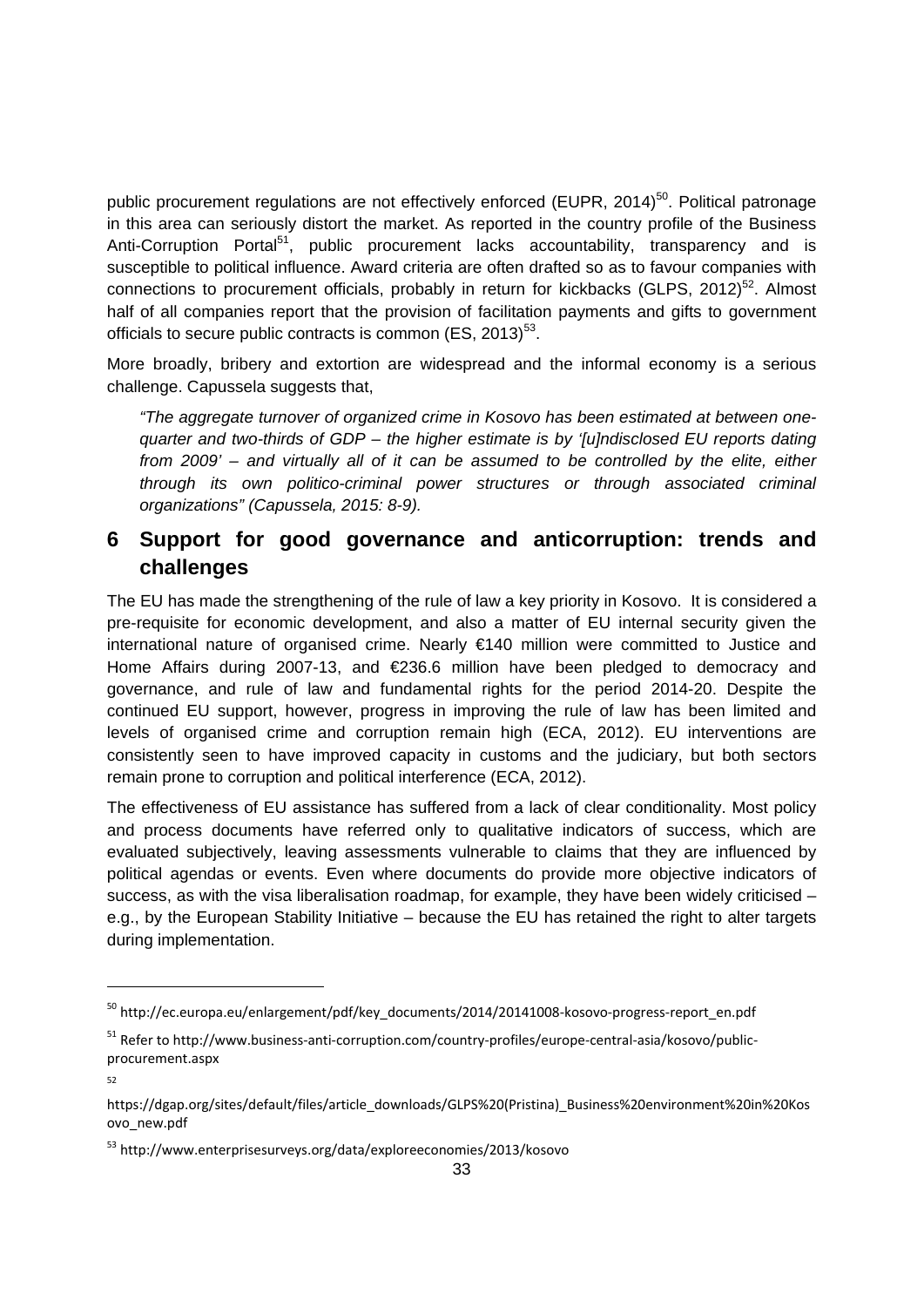EU intervention in domestic reform processes varies greatly across policy areas, depending on the priority attached to specific reforms and the capacity of implementing institutions.<sup>54</sup> EU intervention tends to be greater in *acquis*-heavy policy areas, when a reform falls under the socalled 'fundamentals' of economic reform, rule of law and public administration, and/or when a reform needs to be delivered in exchange for a politically important milestone, such as the conclusion/signing of an SAA, or commencement/conclusion of accession negotiations. This variation in political attention and commitment further clouds accountability structures and discourages local ownership. On the other hand, some scholarship suggests that conditionality, even if clear and concise, is largely ineffective and anti-democratic (Trebilcock and Daniels, 2008; Killick, 1998; Burnside and Dollar, 1997). Moreover, the EU in Kosovo might be criticised for not doing enough to ensure adherence to the principles of the Paris Declaration on Aid Effectiveness: ownership, harmonisation, alignment, results and mutual accountability.

There is a wide degree of consensus in Kosovo on the desirability of European integration, and hence an overall commitment to achieving the reforms necessary to advance progress towards this aim. In fact, EU integration is a part of the agenda of all political parties in the country, except for Lëviza Vetëvendosje. This perennial aspiration has set the priorities for the different post-conflict governments and influenced the national strategies. Our interviews with officials from the Ministry of European Integration confirmed that the EU and Kosovo authorities tend to be in agreement on "what" to achieve, although they may differ on "how" to achieve particular goals.

However, there appear to be significant gaps in good practice in the way that policies are made. For example, the ECA (2012) noted that a new anti-corruption strategy for 2012-2016 had been published, without having evaluated the results and impact of the two previous anti-corruption strategies (2004-07 and 2009-11. EU efforts have often focused on changing legislation, without thinking through the capacity and institutional requirements necessary for its implementation. On the Kosovo side, limited absorption and coordination capacities, as well as limited financial resources, lead to a lack of continuity and hinder the implementation of new laws. This can mean that initial progress in reforms is squandered, as for example, in the judicial sector, where the implementation of new laws has often required additional funds (ECA, 2012).

More fundamentally, the complex arrangements for sharing power between local institutions and international actors lead to a fragmented accountability system, in which it is difficult to judge progress and even more problematic to attribute it to certain actors or programmes. As Montamaro comments,

*"Geopolitical controversy over Kosovo's status is mirrored within the country by a large grey area of sovereignty, in which the jurisdictions of domestic and international actors overlap and compete" (Montamaro, 2009: 5).* 

This complicates efforts to use conditionality to motivate reform, since it is easy to blame others for a lack of progress. Moreover, overlapping priorities and a lack of transparency about where

<sup>&</sup>lt;sup>54</sup> Interviews with MEI officials, January 2016.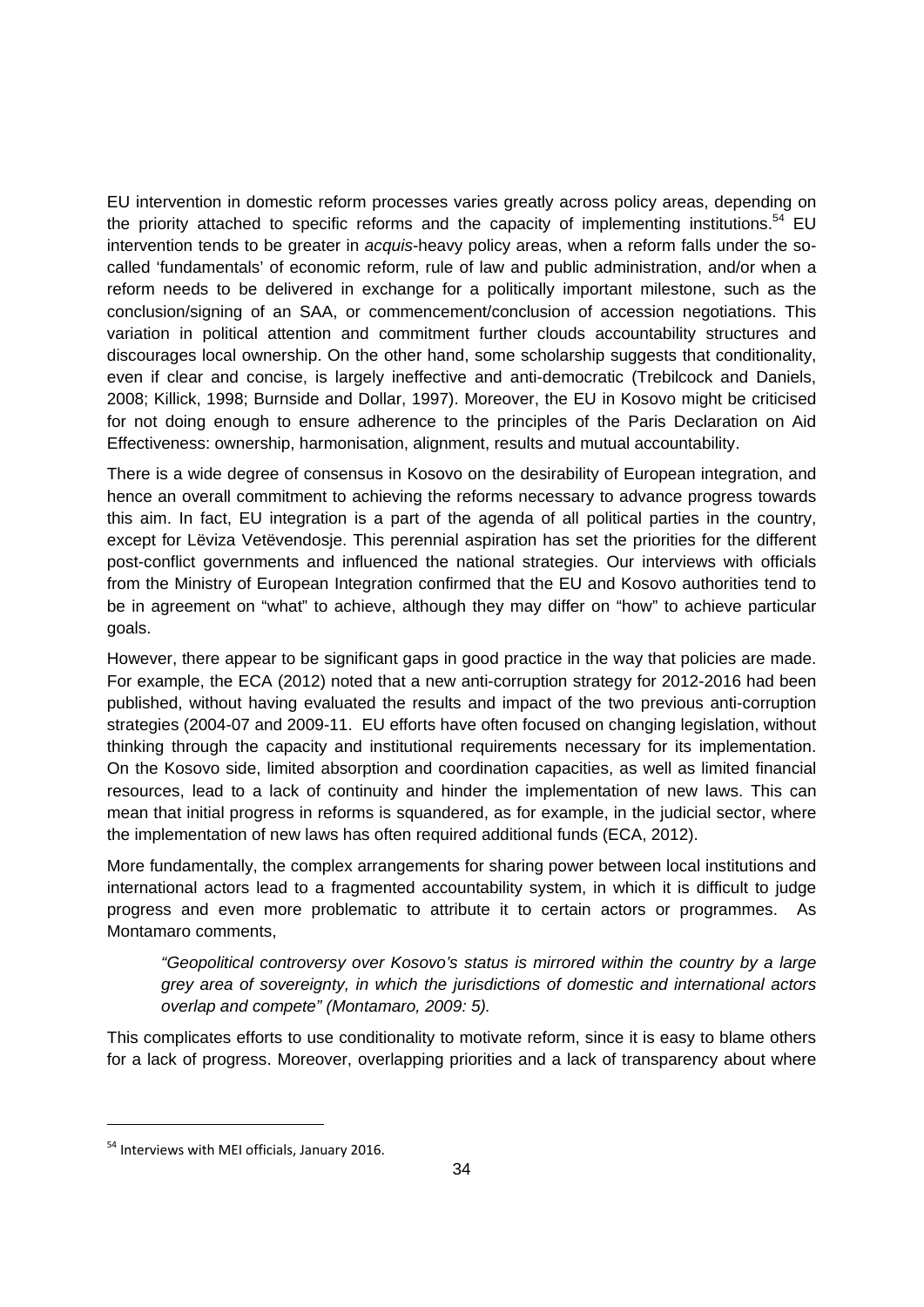responsibilities lie make for conditions in which corruption might be expected to flourish (Klitgaard, 1991; Mungiu-Pippidi et al, 2011; Schwindt-Bayer and Tavits 2016).

Moreover, the underlying conditions in the political arena in Kosovo are not conducive to achieving accountability or tackling corruption. Not only is there a lack of political will among local actors, most of whom benefit from the informal power structures and patronage networks that shape the allocation of resources, but civil society also remains too weak to act as an effective check on power (ECA, 2012). Some commentators argue that the EU should have done more to address these fundamentals:

*"[T]he extensive externally-led administrative and security intervention that has been mounted in the last decade has not generated genuine state legitimacy nor created institutional strength. Indeed, external efforts have failed to address the underlying causes of conflict and state weakness, and may have even undermined state construction in a number of critical ways. Montamaro, 2009: 5).*

However, it is questionable the extent such goals can be achieved by external actors.

The poor credibility of some international organizations, particularly EULEX, following allegations of corruption, has not strengthened the hand of the EU in changing local power dynamics. The future presence of EULEX in Kosovo clearly requires reform, although the question of whether to eliminate its executive functions, in line with the Paris Declaration principle of maximising local ownership, for example, is likely to be hotly debated (Jacque, 2015). The ECA found that,

*"the situation regarding organised crime in Kosovo has not changed considerably since the arrival of the international community […]. The investigation of serious crimes is still ineffective due to limited experience and political interference. Kosovo authorities also lack the capacity to tackle financial and economic crime and money laundering" (2012: 18).* 

In such circumstances, it would seem inappropriate to leave the responsibility for countering these kinds of crime to the Kosovo authorities.

In future, the EU needs to ensure that rule of law objectives for Kosovo are linked to concrete benchmarks and clearly defined indicators against which progress can be assessed. Too often in the past, failure to meet reform objectives has simply resulted in negative comments in the EC progress reports, with no notable sanction or negative consequence. This will require better coordination among EU institutions, as well as between EU institutions and Kosovo authorities. In particular, the EU Commission and the European External Action Service need to deepen their dialogue on conditionality to strengthen the rule of law. EU internal security objectives should be better integrated into the EU's external objectives for Kosovo in particular and the Western Balkans in general (ECA, 2012).

# **V. CONCLUSIONS**

Our evaluation of the EU's conditionality in Kosovo raises fundamental questions as to what constitutes 'successful' conditionality. On the one hand, most of the reforms that Kosovo has undertaken have been the result of pressure from the international community and the desire on the part of local politicians to maintain good relations with the EU and make progress towards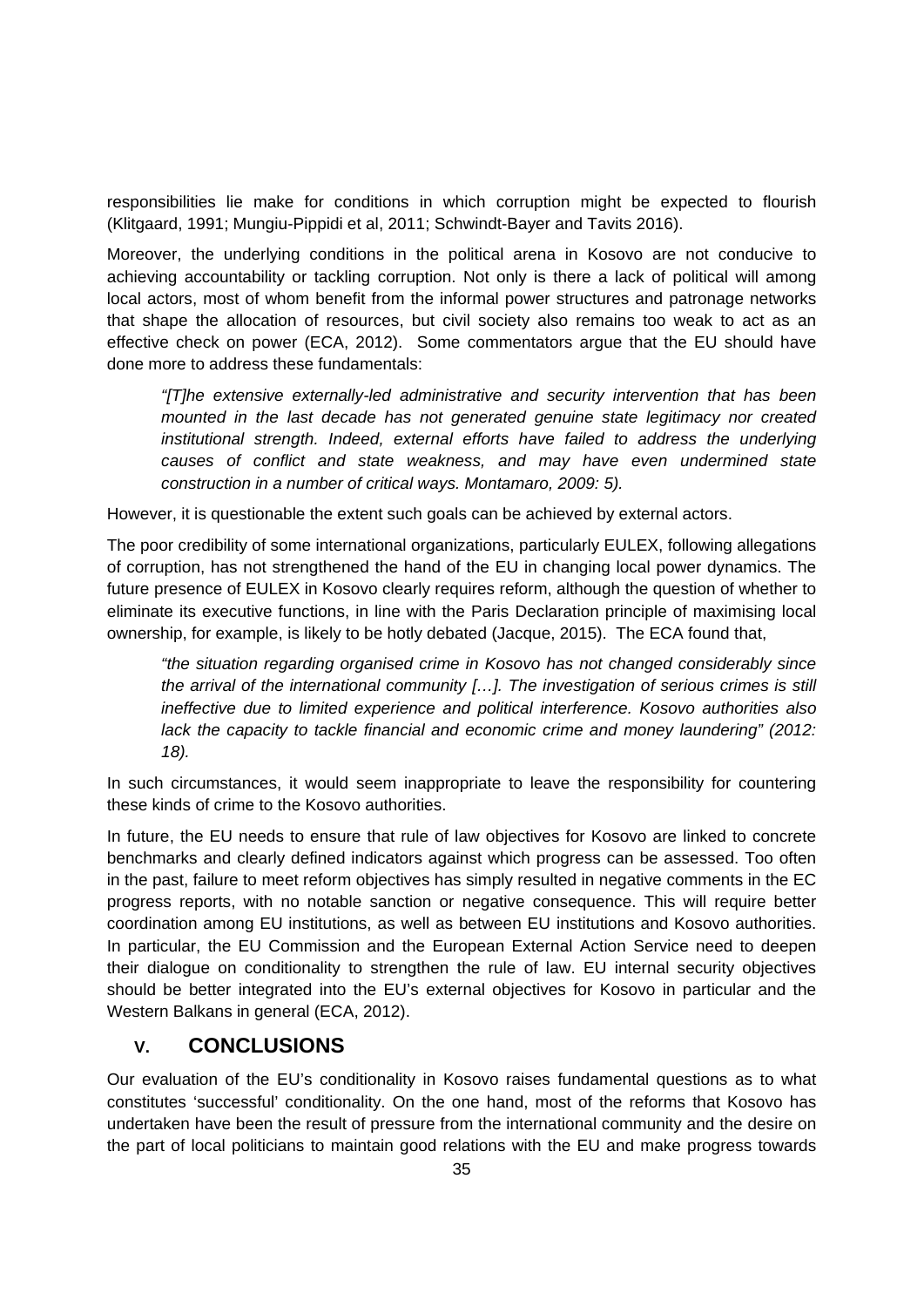eventual accession. On the other hand, these reforms are often regarded as having been ineffective in building local political will and capacity, and hence may be unsustainable in the medium term. Achieving a healthy balance between assisting in the building of capacity and motivating local leaders to engage in reform themselves is a difficult task, particularly in a very young democracy with a history of conflict and continued uncertainty about its international status.

This tension is exacerbated in the area of controlling corruption, because the headline political priorities of international actors pose a direct challenge to existing political settlements. While Kosovar politicians may support anti-corruption goals in public, they are by and large not ready to dismantle their existing networks of political patronage or risk the loss of informal power that meaningful reform would involve. As such, Kosovo authorities have not given adequate priority to anti-corruption activities and it is problematic to try to incentivise them to do so.

Certainly, corruption remains rife in Kosovo and is the primary obstacle to the rule of law, threatening the democratic functioning of public institutions and distorting the normal functioning of the internal market. It hinders governance and undermines public confidence in the emerging state institutions and democratic system, as well as creating conditions in which the informal economy and organised crime can prosper. This is a major cause for concern, not least because ODA for Kosovo is declining and many donors are seeking to exit. This makes it all the more important that remaining donors coordinate their actions. Unresolved, these problems will pose an increasing risk to EU security.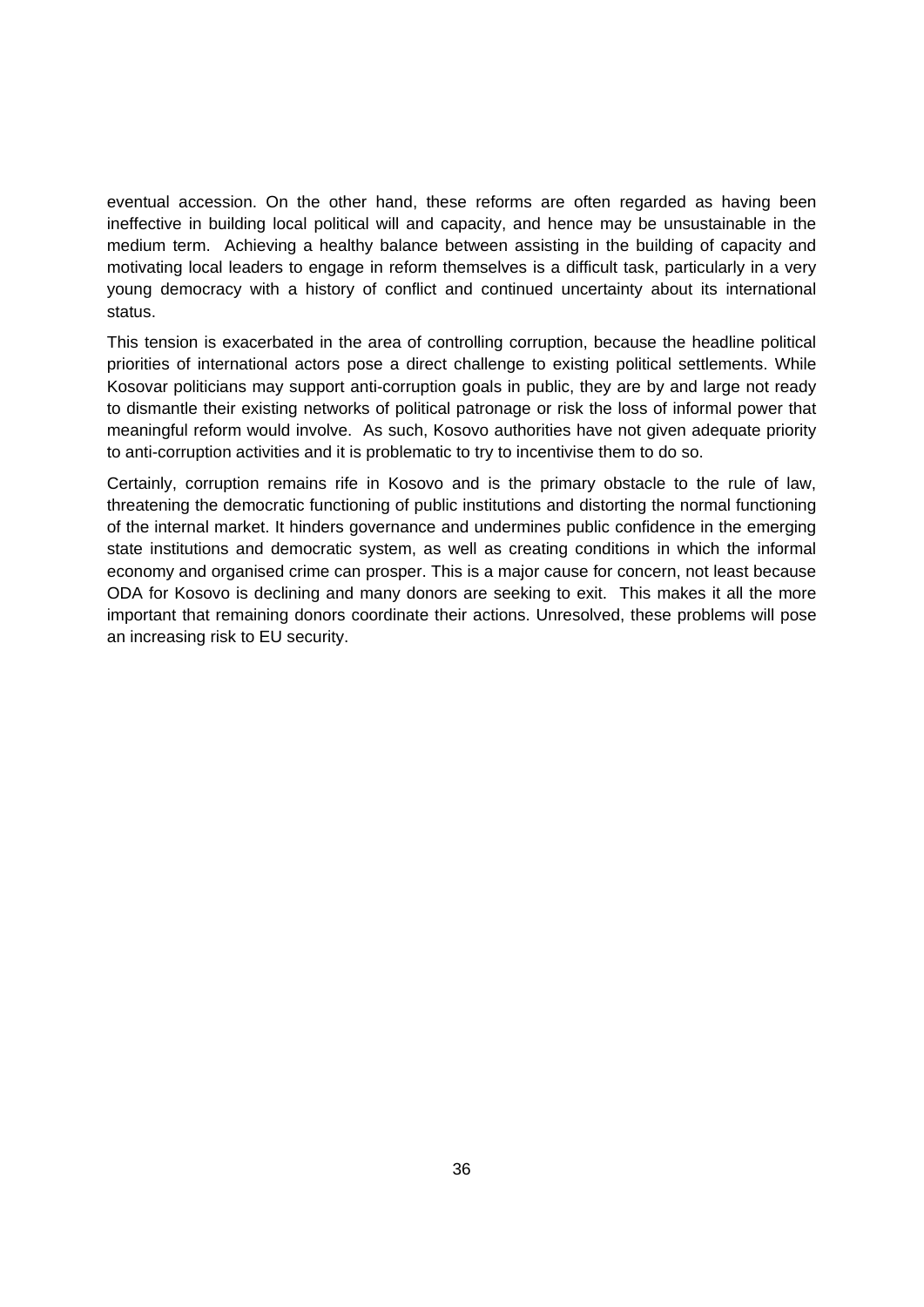#### *APPENDIX 1 Historical timeline of EU – RKS relations*

**01-11-2000:** During the Zagreb Summit, 1<sup>st</sup> of Nov 2000, the Stabilisation and Association Process (SAP) is launched.

**01-02-2006:** UN Special Envoy launches status negotiations

**04-02-2008:** EU-Council adopts Joint Action, establishing EU Rule of Law mission (EULEX) in Kosovo

**18-02-2008**: EU-Council acknowledges Kosovo's declaration of independence, underlines EU conviction that Kosovo is a sui generis case.

**15-06-2008:** Kosovo adopts its Constitution

**09-12-2008:** EULEX becomes operational

1

07-2010: First SAPD Plenary meeting held<sup>55</sup>

**08-03-2011:** Following a UN General Assembly Resolution, the Kosovo-Serbia technical dialogue begins

**19-01-2012:** EU-Commission launches the visa liberalisation dialogue with Kosovo

**30-05-2012:** EU**-**Commission launches the Structured Dialogue on the Rule of Law<sup>56</sup>

**14-06-2012:** EU-Commission issues Kosovo's visa liberalisation roadmap<sup>57</sup>

**10-09-2012:** Kosovo declares the end of supervised independence

**10-10-2012:** EU-Commission issues its Feasibility Study for a Stabilisation and Association Agreement between the EU and Kosovo

**19-10-2012:** High-level dialogue between Kosovo and Serbia as facilitated by HRVP Ashton begins

 **11-2012:** The Kosovo government, the Head of the EU Office/EUSR and EULEX signed a joint rule of law agreement, the Compact, setting out common rule of law objectives until the end of the EULEX mandate (June  $2014$ <sup>58</sup>.

<sup>&</sup>lt;sup>55</sup> Five plenary meetings and 35 sectorial meetings were held between 2010 and 2015. Sectorial meetings result in a list of decisions. Given the technical nature of these meetings, decisions are usually concise, actionable remarks, ranging from adoption of legislation, to compiling of reports or provision of statics. For a detailed list, please see: http://eeas.europa.eu/delegations/kosovo/eu\_kosovo/political\_relations/sap\_dialogue/meeting\_conclusions/inde x\_en.htm

<sup>56</sup> http://ec.europa.eu/commission\_2010‐2014/fule/headlines/news/2012/05/20120530\_en.htm

<sup>57</sup> Visa liberalization with Kosovo\* Roadmap http://eeas.europa.eu/delegations/kosovo/documents/eu\_travel/visa\_liberalisation\_with\_kosovo\_roadmap.pdf

<sup>&</sup>lt;sup>58</sup> Refer to page 8 of Indicative Strategy Paper for Kosovo\* (2014-2020). Retrieved from http://ec.europa.eu/enlargement/pdf/key\_documents/2014/20140919‐csp‐kosovo.pdf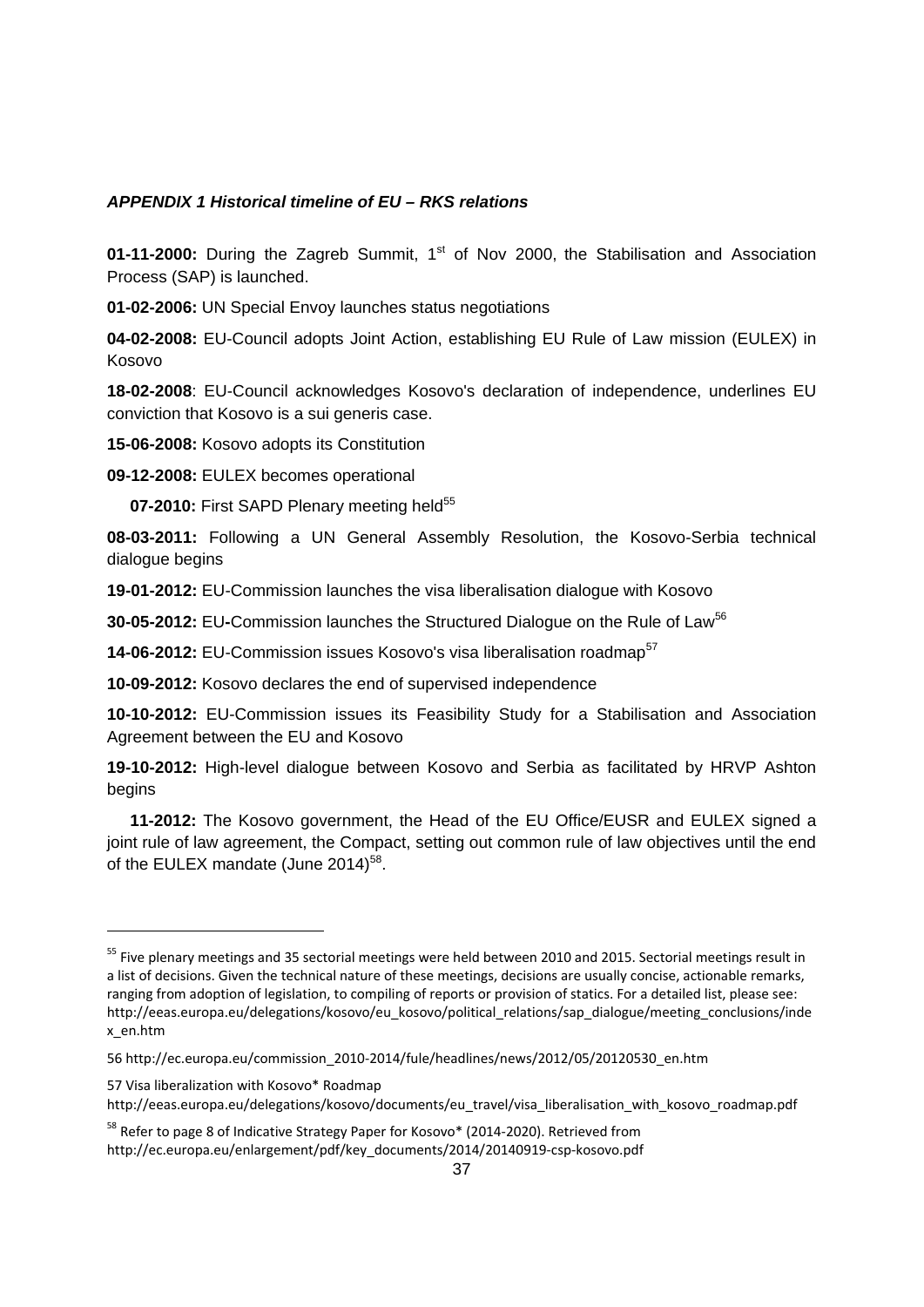**01-01-2013:** Following the Structured Dialogue on Rule of Law, "new laws on courts, on the state prosecutor, on the Kosovo Judicial Council, on the Kosovo Prosecutorial Council and on the Special Prosecutorial Office entered into force. In addition, the criminal code and the criminal procedure code, among others, were reformed" (BTI 2014, Kosovo Country Report, page  $8$ )<sup>59</sup>.

**12-02-2013:** Second meeting of Structured Dialogue on Rule of Law is held in Pristina<sup>60</sup>

**28-10-2013:** Negotiations on the Stabilisation and Association Agreement between the EU and Kosovo start in Pristina

**16-01-2014:** Third meeting of Structured Dialogue on Rule of Law is held in Brussels

**22-04-2014:** The mandate of EULEX is extended to June 2016

**02-05-2014**: Negotiations on the Stabilisation and Association Agreement completed

**25-07-2014:** The EU and Kosovo chief negotiators initialled the Stabilisation and Association Agreement between the EU and Kosovo in Brussels

**27-10-2015**: The EU and Kosovo sign the Stabilisation and Association Agreement in Strasbourg, marking the first contractual agreement between the two $61$ .

#### *APPENDIX 2 – Profile of Kosovo's main political parties during the post-war period*

The '**Lidhja Demokratike e Kosovës'** (**LDK**, 'Democratic League of Kosovo'), a supporter of the non-violent strategy, established parallel institutions after the loss of autonomy of the region. LDK sees itself as a conservative, anti-communist party favouring economic liberalism, with a small government and private property as central to its ideology.

Next to LDK, the **'Partia Demokratike e Kosovës**' (**PDK**, 'Democratic Party of Kosovo') is the most important party in Kosovo. Founded by former Kosovo Liberation Army (KLA) fighters, it clearly did not favour a non-violent strategy and has been in a rivalry with LDK from the

<sup>59</sup> BTI (2014), Kosovo Country Report. Retrieved from http://www.bti‐ project.de/uploads/tx\_itao\_download/BTI\_2014\_Kosovo.pdf

<sup>60</sup>http://eeas.europa.eu/delegations/kosovo/documents/press\_corner/press\_releases/2013/130212\_second\_mee ting of the structured dialogue on rol en.doc

<sup>61</sup> http://eeas.europa.eu/delegations/kosovo/press\_corner/all\_news/news/2015/20151027\_en.htm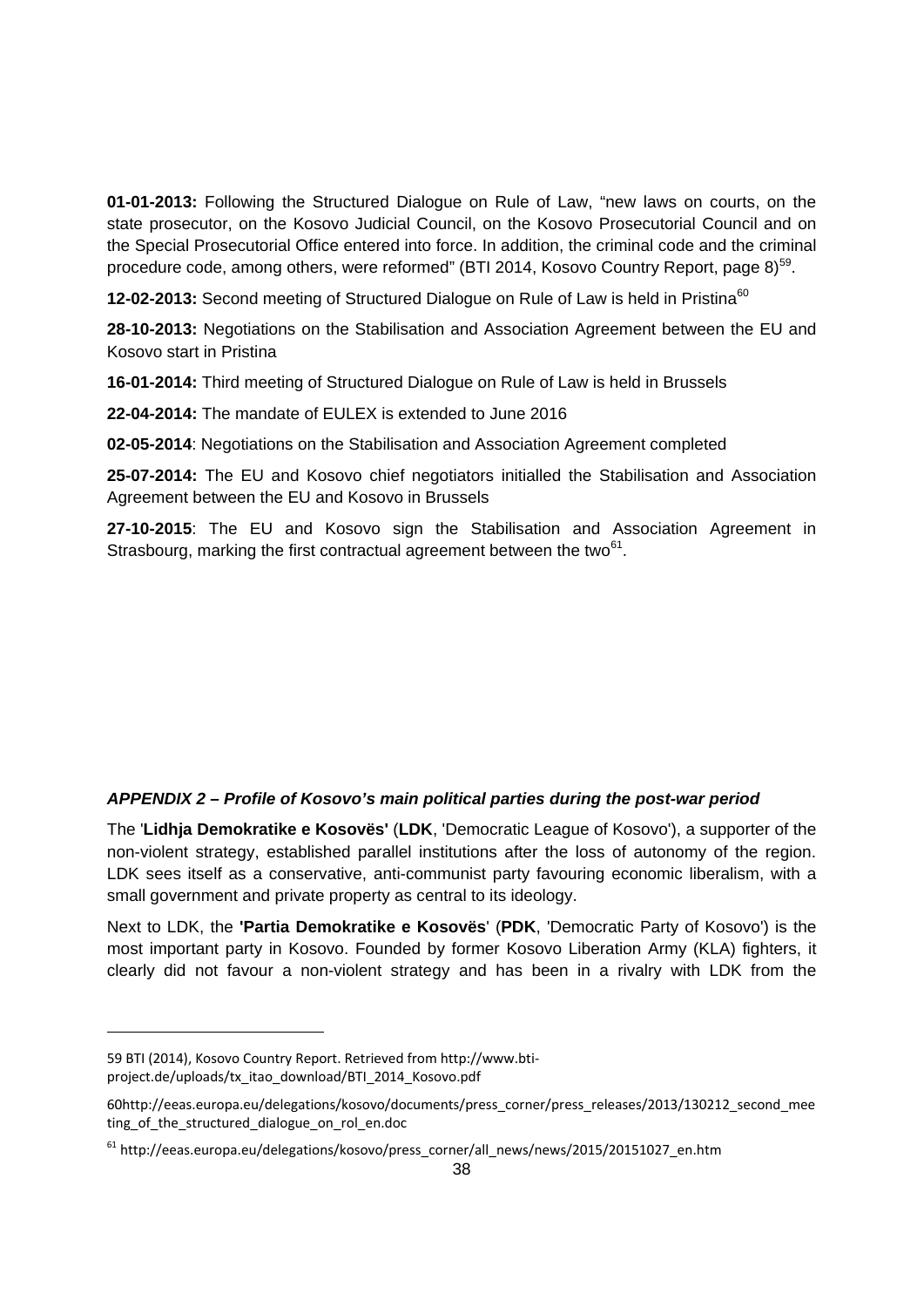beginning. It is generally seen as a party that favours individualism. The ethnic identity is more important than a citizen's identification with the state.

Another war-born party is the '**Aleanca për Ardhmërinë e Kosovës**' (**AAK**, 'Alliance for the Future of Kosovo'). The ideology of AAK centres on family and adherence to traditional values rather than individualism. It further supports the unitary character of Kosovo with its cultural and ethnic diversity. It thus believes that minorities should be protected, but is however against affirmative action. It favours the privatization of all state-owned enterprises.

Founded in 2005, the '**Lëvizja Vetëvendosje!**' (**LVV**, 'Movement Self-determination') is a citizen movement born as a result of the long period of hesitation of International Community to dwell on the political status of Kosovo and UNMIK's subsequent idea of resolving it through a dialogue between Kosovo and Serbia. LVV believed that Kosovo had every moral right to selfdetermination. The group quickly became active opposition to the international presence and the Kosovo political elite. The movement's ideology is based upon radical leftist principles on one side, and radical nationalism on the other side. Their reputation derives from their image of clean-hands politics.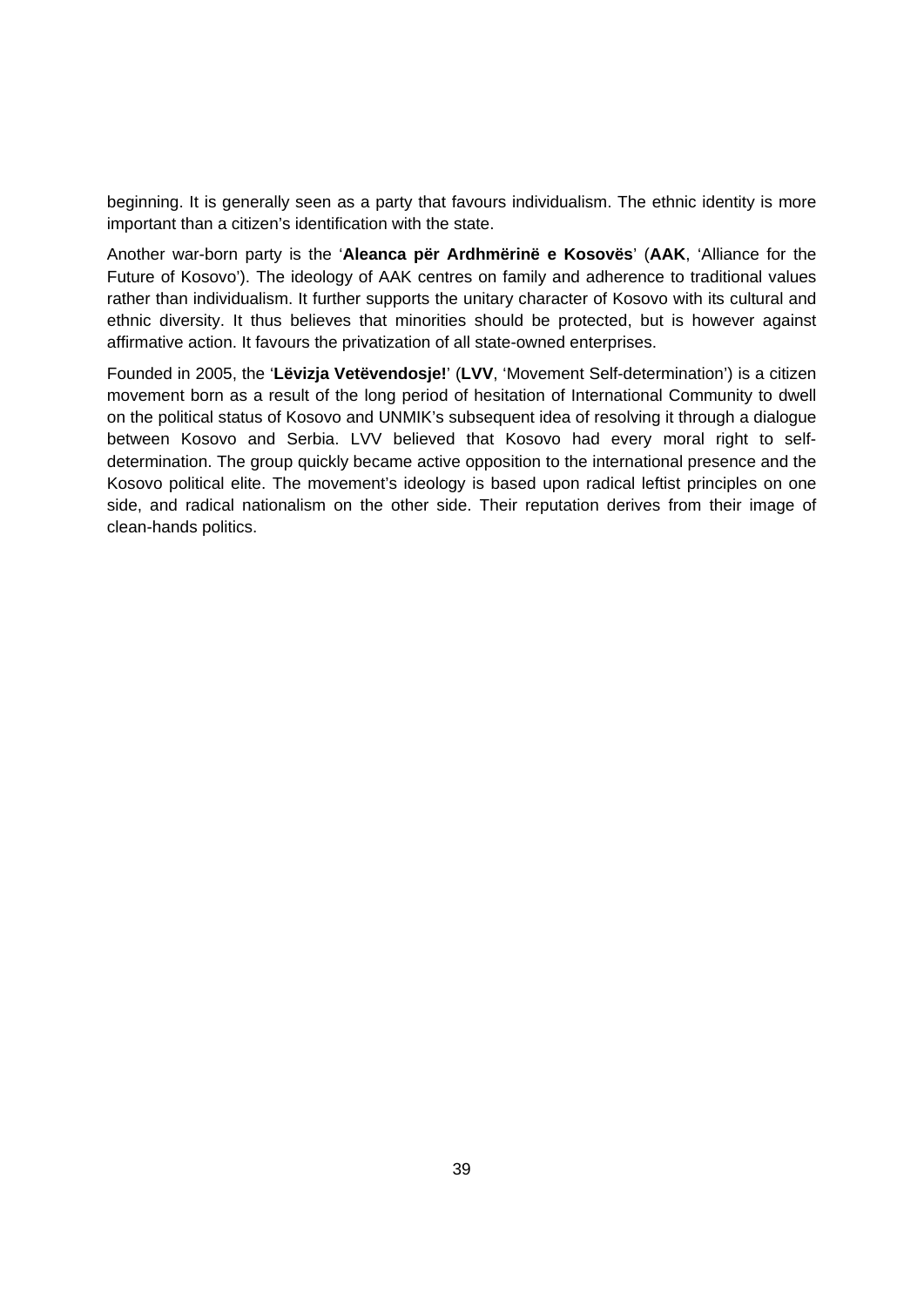|  | <b>APPENDIX 3-Sectoral allocation of IPA I Funds</b> |
|--|------------------------------------------------------|
|--|------------------------------------------------------|

*Table 6. Sectoral allocation of IPA I Funds (millions of euros)<sup>62</sup>*

|      | IPA <sub>I</sub> |                                    |                                                                |                                     |                                           |                                  |                         |                         |                                             |                                               |                                                 |                                              |                       | <b>Additional</b>  |                       |                        |               |  |  |
|------|------------------|------------------------------------|----------------------------------------------------------------|-------------------------------------|-------------------------------------------|----------------------------------|-------------------------|-------------------------|---------------------------------------------|-----------------------------------------------|-------------------------------------------------|----------------------------------------------|-----------------------|--------------------|-----------------------|------------------------|---------------|--|--|
|      | Total per year   | Administration<br>Reform<br>Public | <b>Justice</b><br>and<br><b>Home Affairs</b>                   |                                     |                                           | Sector<br>Development<br>Private | <b>Transport</b>        | Energy                  | and<br><b>Climate Change</b><br>Environment | Developmen<br>and Employment<br><b>Social</b> | Rural<br>Agricultural and<br><b>Development</b> | <b>Other</b><br>and<br>Activities<br>Support | <b>TEMPUS</b>         | <b>Other</b>       | Nuclear safety        | Civil Society Facility | <b>TOTAL</b>  |  |  |
|      |                  |                                    | $\overline{\sigma}$<br><b>Rule</b><br>Support to<br><b>Law</b> | and<br>৳<br>Reintegration<br>Return | Support to Dialogue &<br>EU approximation |                                  |                         |                         |                                             |                                               |                                                 |                                              |                       |                    |                       |                        |               |  |  |
| 2007 | 61.<br>82        | 13.<br>60                          | 5.7<br>9                                                       | 8.7<br>$\mathbf 0$                  | 6.4<br>5                                  | 10.<br>79                        | 6.6<br>$\boldsymbol{9}$ | 2.9<br>$\boldsymbol{9}$ |                                             | 1.4<br>$\mathbf 0$                            | 2.0<br>0                                        | 3.4<br>1                                     | 2.8<br>$\mathbf 0$    | 3.5<br>$\mathbf 0$ |                       |                        | 68.<br>12     |  |  |
| 2008 | 182<br>.70       | 12.<br>84                          | 41.<br>51                                                      | 3.9<br>8                            |                                           | 61.<br>78                        |                         | 11.<br>91               | 16.<br>49                                   | 16.<br>06                                     | 6.6<br>3                                        | 11.<br>50                                    | 1.8<br>0              |                    | 0.2<br>$\mathbf 0$    |                        | 184<br>.70    |  |  |
| 2009 | 103<br>.60       | 11.<br>50                          | 12.<br>05                                                      |                                     |                                           | 7.8<br>0                         | 15.<br>00               |                         | 4.8<br>$\boldsymbol{0}$                     | 34.<br>43                                     | 7.7<br>0                                        | 10.<br>33                                    | 2.2<br>$\overline{0}$ |                    | 0.3<br>0              |                        | 106<br>.10    |  |  |
| 2010 | 63.<br>90        | 9.0<br>$\mathbf 0$                 | 12.<br>30                                                      |                                     |                                           | 17.<br>50                        |                         | 2.0<br>$\mathbf 0$      | 8.5<br>$\mathbf 0$                          | 5.0<br>0                                      | 3.5<br>$\mathbf 0$                              | 6.1<br>$\mathbf 0$                           | 2.2<br>0              |                    |                       |                        | 66.<br>10     |  |  |
| 2011 | 62.<br>90        | 8.7<br>$\mathbf 0$                 | 5.2<br>0                                                       | 3.7<br>$\boldsymbol{0}$             |                                           | 16.<br>70                        |                         | 4.0<br>$\mathbf 0$      |                                             | 13.<br>60                                     | 7.4<br>5                                        | 3.5<br>5                                     | 2.7<br>$\mathbf 0$    |                    | 0.3<br>$\overline{0}$ | 1.0<br>$\mathbf 0$     | 66.<br>90     |  |  |
| 2012 | 63.<br>20        | 7.1<br>$\mathbf 0$                 | 8.6<br>0                                                       | 4.0<br>0                            | 8.3<br>$\mathbf 0$                        | 20.<br>00                        |                         |                         |                                             | 5.8<br>$\mathbf 0$                            | 7.4<br>$\mathbf 0$                              | 2.0<br>$\mathbf 0$                           | 2.7<br>$\mathbf 0$    |                    |                       | 1.1<br>$\overline{0}$  | 67.<br>$00\,$ |  |  |
| 2013 | 65.<br>88        | 3.5<br>$\mathbf 0$                 | 7.1<br>5                                                       | 3.3<br>3                            | 5.6<br>$\mathbf 0$                        | 18.<br>00                        |                         | 0.7<br>0                | 3.0<br>0                                    | 7.8<br>$\mathbf 0$                            | 12.<br>10                                       | 4.7<br>$\mathbf 0$                           | 2.7<br>$\mathbf 0$    |                    |                       | 1.1<br>0               | 69.<br>68     |  |  |

 $^{62}$  Figures retrieved from the EC annual programme(s) for Kosovo 2007-2013. For more information, see http://ec.europa.eu/enlargement/instruments/funding‐by‐country/kosovo/index\_en.htm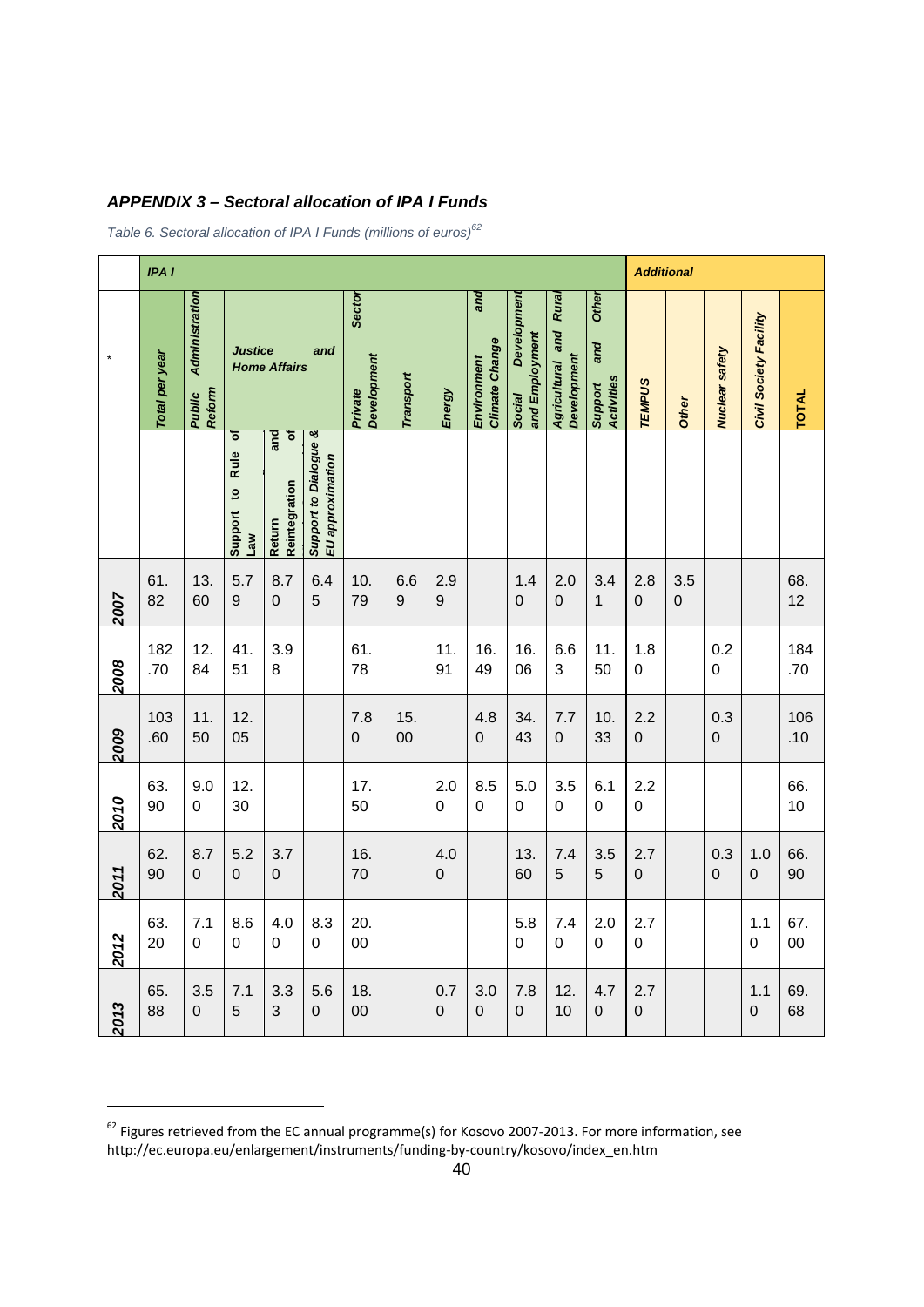| sector | 604              | 66. | 92. | 23. | 20. | 152 | 21. | 21. | 32. | 84. | 46. | 41. | <b>17.</b> | 3.5            | 0.8            | $\vert 3.2 \vert$ | 628 |
|--------|------------------|-----|-----|-----|-----|-----|-----|-----|-----|-----|-----|-----|------------|----------------|----------------|-------------------|-----|
|        | .00 <sub>1</sub> | 24  | 60  | 71  | 35  | .58 | 69  | 60  | 79  | 08  | 78  | 59  | 10         | $\overline{0}$ | $\overline{0}$ | -0                | .60 |
|        | 158.84           |     |     |     |     |     |     |     |     |     |     |     |            |                |                |                   |     |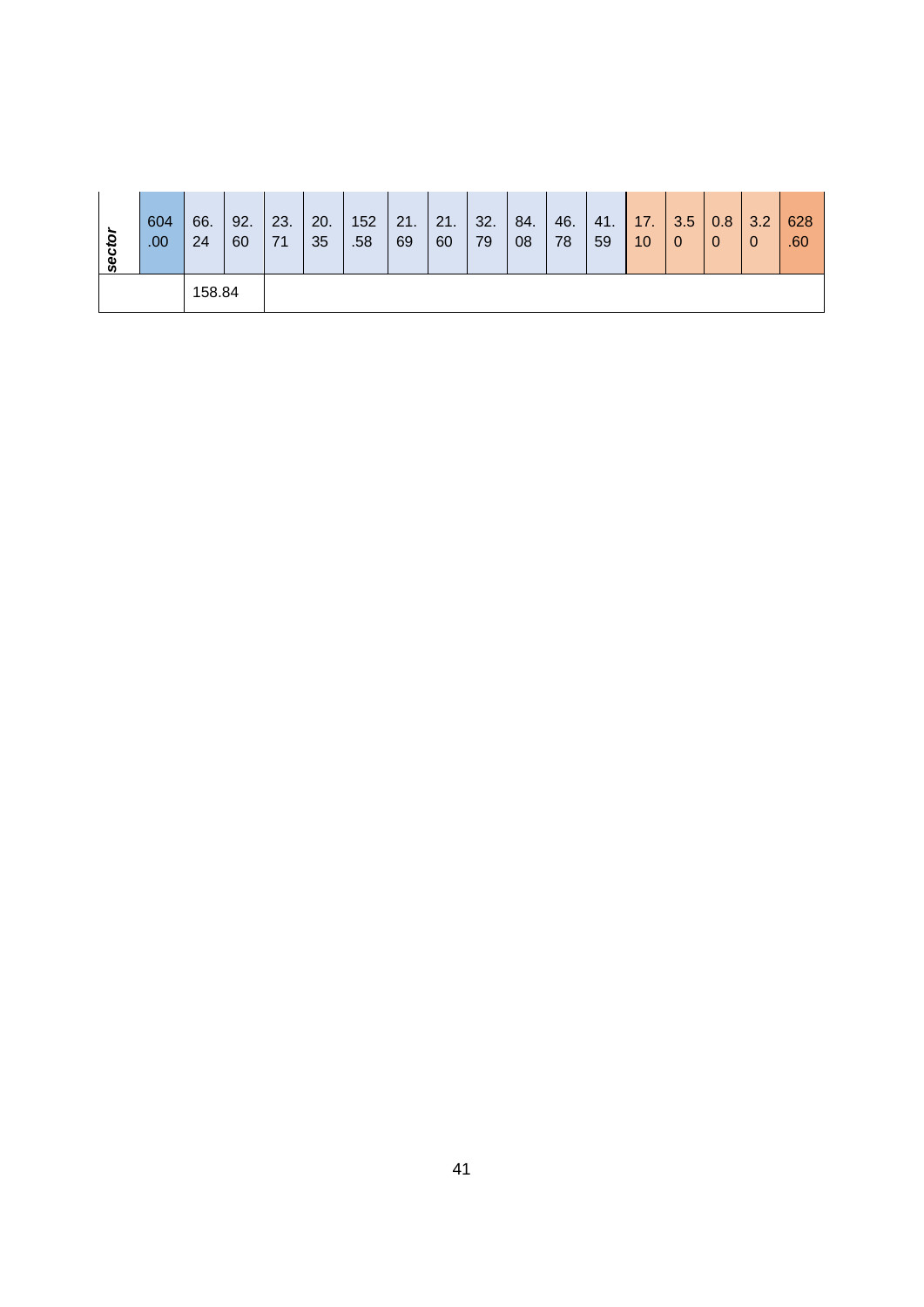#### *APPENDIX 4 - Election results (2007–14)*

*Figure 2 Timeline of elections held in Kosovo during 2007-14* 



*Figure 3 Success of different parties at general elections over 2007-14* 

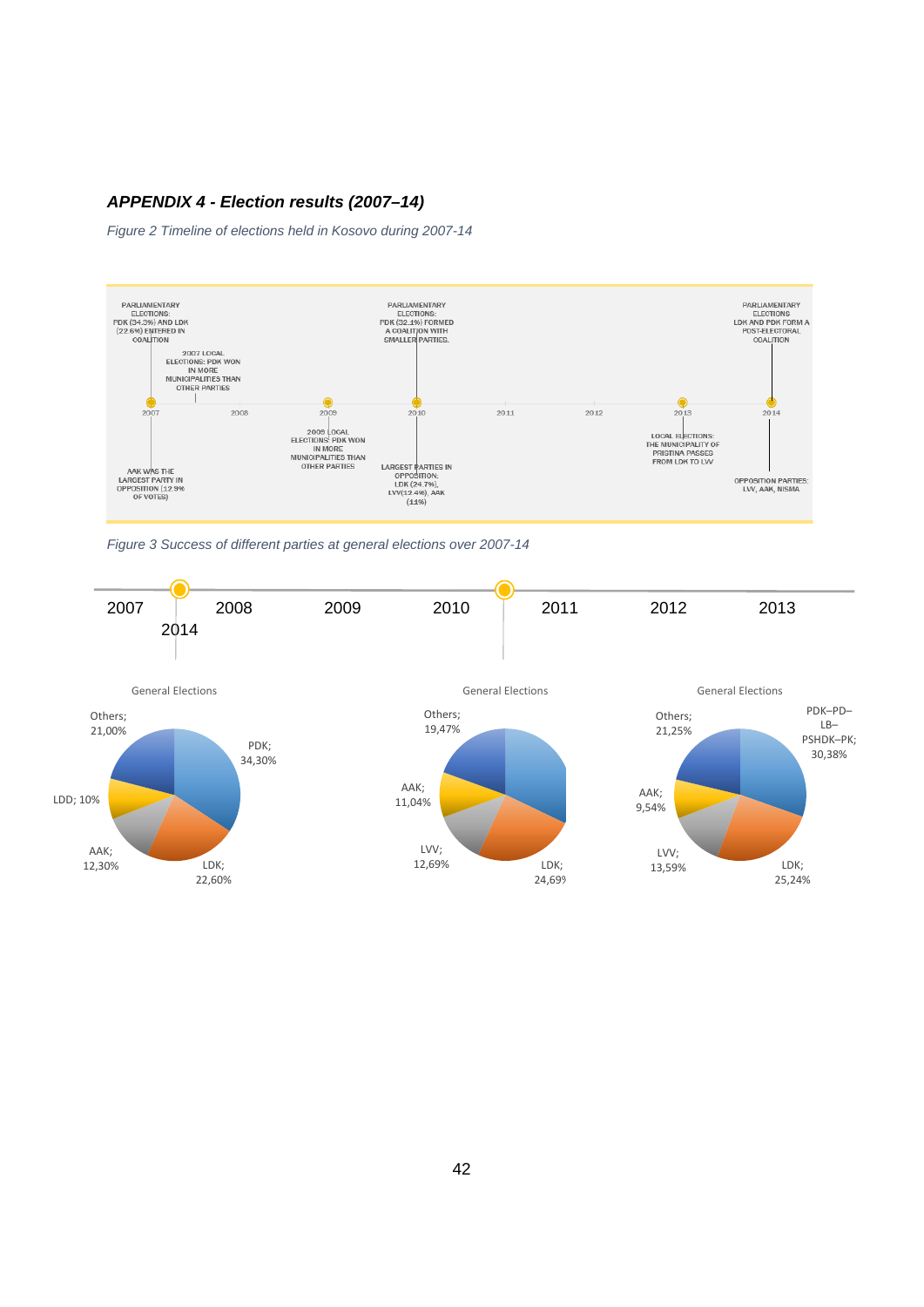#### APPENDIX 5 Kosovo's progress according to Doing Business reports

*Figure 4 Kosovo's progress in the regulatory environment as measured by Doing Business* 



Note: The distance to frontier score shows how far on average an economy isfrom the best performance achieved by any economy on each Doing Business indicator. Starting a business is comparable to 2010. Getting credit, protecting minority investors, paying taxes and resolving insolvency had methodology changes in 2014 and thus are only comparable to 2013. Dealing with construction permits, registering property, trading across borders, enforcing contracts and getting electricity had methodology changes in 2015 and thus are only comparable to 2014. The measure is normalized to range between 0 and 100, with 100 representing the best performance (the frontier). See the data notes starting on page 119 of the Doing Business 2016 report for more details on the distance to frontier score. Source: Doing Business database.

Source: World Ban k 2016: 10.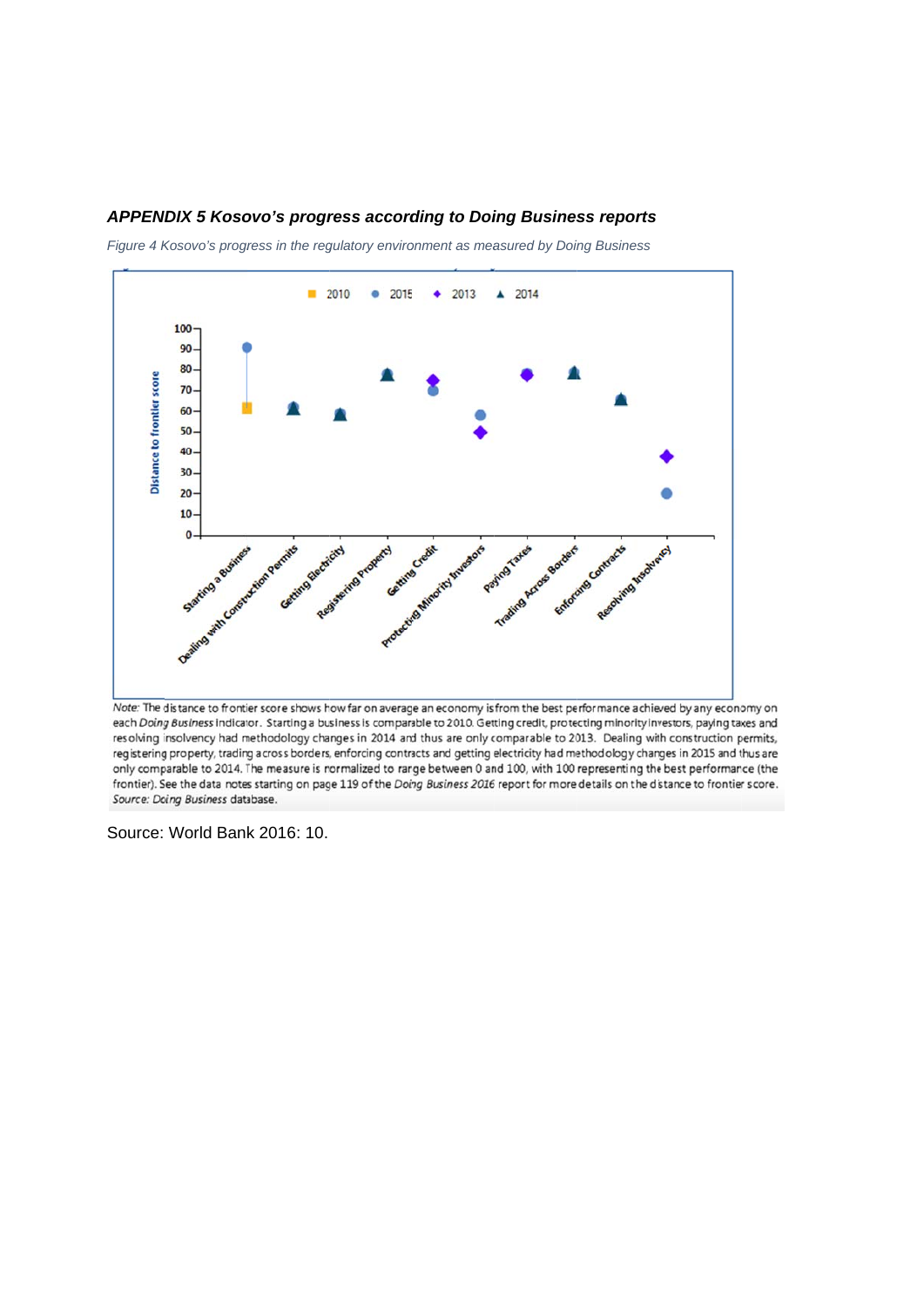### **REFERENCES**

#### **Interviews**

Interviews with officials from the Ministry of European Integration and from Civil Society Organisations who wish to remain anonymous.

#### **Bibliography**

Ahmeti, N. 4 May 2015. Nepotizmi, lidhjet partiake, kritere për punësim. Radio Evropa e Lire. Retrieved in November 2015, from: http://www.evropaelire.org/content/article/26992942.html

Albeu. 9 June 2013. Administrata për dosta e akraba. Retrieved in November 2015, from: http://www.albeu.com/kosove/administrata-per-dosta-e-akraba/114064

Kosovo\* financial assistance. Annual programmes & Project fiches. Retrieved from: http://ec.europa.eu/enlargement/instruments/funding-by-country/kosovo/index\_en.htm

Berenschot and IMAGOS. 2013. Thematic Evaluation of Rule of Law, Judicial Reform and Fight against Corruption and Organised Crime in the Western Balkans - Lot 3 Service Contract Ref. No 2010/ 256 638 - Final Main Report. Retrieved from http://ec.europa.eu/enlargement/pdf/financial\_assistance/phare/evaluation/2013\_final\_main\_report\_lot\_3. pdf

Boletini, B. & Kalaja, B. 5 December 2014. Partia e Punes. Prepotr. Retrieved on 23 November 2015 from: http://preportr.cohu.org/sq/hulumtime/Partia-e-punes-65

BTI. 2014. Kosovo Country Report. Retrieved from http://www.btiproject.de/uploads/tx\_itao\_download/BTI\_2014\_Kosovo.pdf

Burnside, C. & Dollar, D. 1999. Aid, Policies and Growth. Policy Research Working Paper. World Bank, Washington. Retrieved from: http://elibrary.worldbank.org/doi/abs/10.1596/1813-9450-1777

Business Anti-corruption Portal. Kosovan Public Procurement. Retrieved from: http://www.business-anticorruption.com/country-profiles/europe-central-asia/kosovo/public-procurement.aspx

Capussela, A. 16 April 2015. EULEX report exposes EU failure in Kosovo. As retrieved on 16 November 2015 from https://euobserver.com/opinion/128343

Capussela, A. 2011. EULEX in Kosovo: a shining symbol of incompetence. The Guardian. Retrieved on 15 November 2015: http://www.theguardian.com/commentisfree/2011/apr/09/eulex-kosovo-eu-mission

Capussela, A. L. 2015. EULEX'S Performance of its Executive Judicial Functions. Retrieved from: http://www.academia.edu/8980254/Eulex\_s\_Performance\_of\_its\_Executive\_Judicial\_Functions

Center for International Private Enterprise & RIINVEST Institute for Development Research. 2012. Improving Transparency and Governance of Public Funds - Public Procurement Process in Kosovo. Retrieved from: http://www.cipe.org/sites/default/files/publicationdocs/Public%20Procurement%20Policy%20Paper%20FINAL.pdf

Commission of the European Communities. Commission Decision on amending Decision C(2007)5684 of 28/11/2007 adopting an Annual Programme for Kosovo (under UNSCR 1244)1 under the IPA Transition Assistance and Institution Building Component for 2007. Retrieved from: http://ec.europa.eu/enlargement/pdf/serbia/kosovo/ipa/web\_commission\_decision\_financing\_proposal\_- \_ipa\_2007.pdf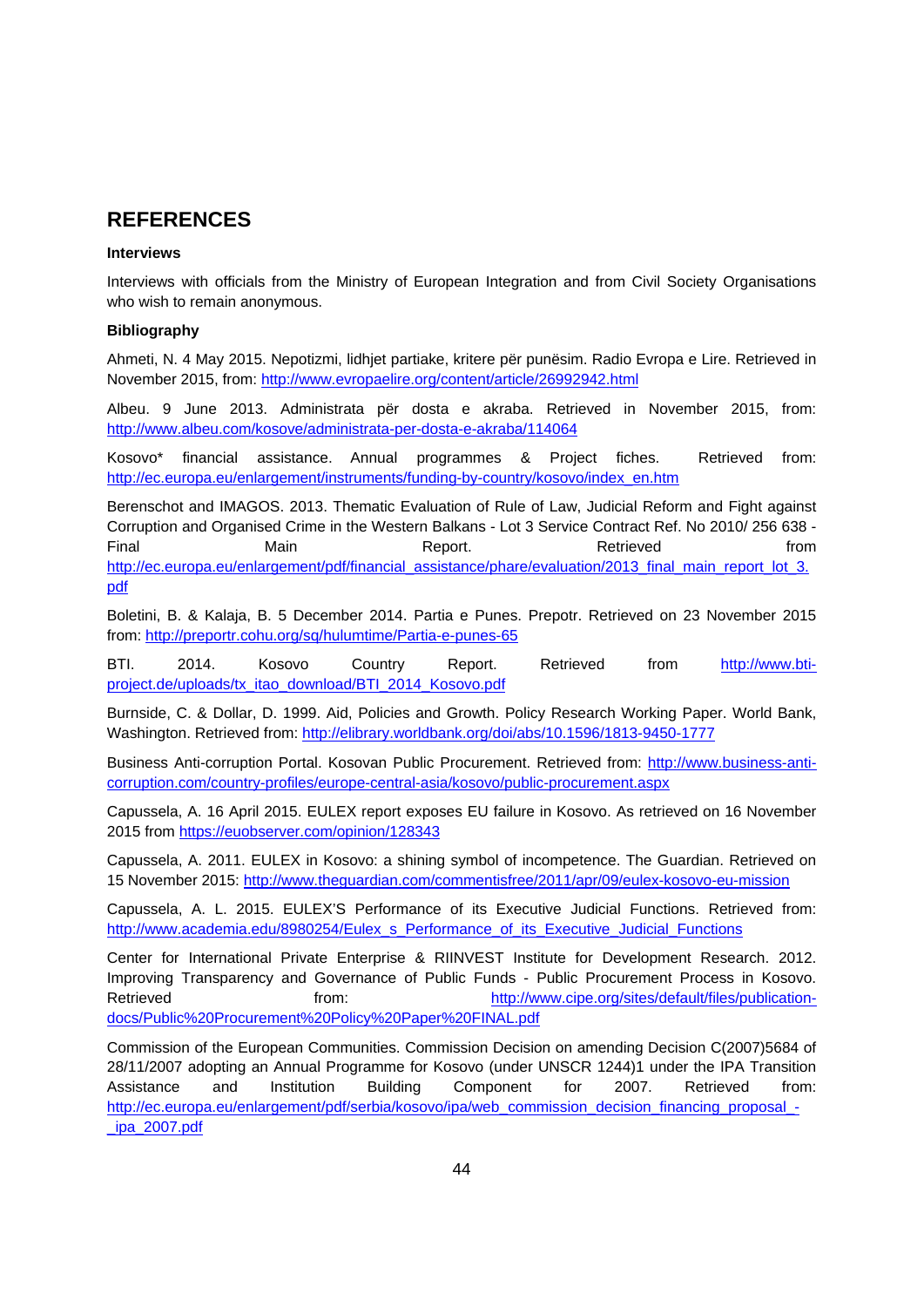Council of Europe. Action against economic crime: PECK-Kosovo\* - Project against Economic Crime. Retrieved from: http://www.coe.int/t/DGHL/cooperation/economiccrime/corruption/Projects/PECK-Kos/PECK\_default\_en.asp

Council of the European Union. 4 February 2008. Joint Action 2008/124/CFSP on the European Union Rule of Law Mission in Kosovo, EULEX KOSOVO. Retrived from: http://www.eulexkosovo.eu/eul/repository/docs/WEJointActionEULEX\_EN.pdf

Denti, D. 2011. Building Member States? The EU's Instrument for Pre-Accession Assistance for the Western Balkan Countries. Page 64. Retrieved from http://www.denti.it/papers/Davide%20Denti%20(2011)%20Building%20Member%20States.pdf

Denti, D. 2013. Did EU candidacy differentiation impact on the performance of pre- accession funds? A quantitative analysis of Western Balkan cases. CIRR XIX (68), pages 61-91. Retrieved from http://hrcak.srce.hr/file/156693

DG Enlargement Management Plan. 2014. Retrieved from http://ec.europa.eu/atwork/synthesis/amp/doc/elarg\_mp\_en.pdf

Doing Business. 2016. Economy Profile 2016, Kosovo. Retrieved from: http://www.doingbusiness.org/data/exploreeconomies/~/media/giawb/doing%20business/documents/profil es/country/KSV.pdf?ver=3

Elezaj, R. 3 March 2014. Nepotizmi familjar dhe politik, shkak kryesor për ngecjen e shtetndërtimit. Retrieved in November 2015, from: http://www.telegrafi.com/lajme/nepotizmi-familjar-dhe-politik-shkakkryesor-per-ngecjen-e-shtetndertimit-26-6601.html

EU Office in Kosovo, EU Special Representative and Embassies, Offices of EU Member States in Kosovo. 27 October 2015. EU Office in Kosovo/EU Special Representative and Embassies/Offices of EU Member States in Kosovo congratulate the people of Kosovo on signing Stabilisation and Association Agreement with European Union. Retrieved from: http://eeas.europa.eu/delegations/kosovo/press\_corner/all\_news/news/2015/20151027\_en.htm

EU Office statement on political and economic relations with Kosovo. Retrieved from: http://www.eeas.europa.eu/delegations/kosovo/eu\_kosovo/political\_relations/index\_en.htm

EULEX Kosovo. 2014. EU Rule of Law Mission in Kosovo. Retrieved from: http://eeas.europa.eu/csdp/missions-and-operations/eulex-kosovo/pdf/factsheet\_eulex\_kosovo\_en.pdf

European Commission. Visa Liberalisation with Kosovo\* - Roadmap. Retrieved from: http://eeas.europa.eu/delegations/kosovo/documents/eu\_travel/visa\_liberalisation\_with\_kosovo\_roadmap. pdf

European Commission. 12 February 2013. Press Release - First Commission report on progress by Kosovo\* towards visa liberalisation. Retrieved from: http://europa.eu/rapid/press-release\_IP-13-108\_en.htm?locale=FR

European Commission. 14 June 2012. Press Release - Commission delivers visa roadmap to Kosovo government. Retrieved from: http://europa.eu/rapid/press-release\_IP-12-605\_en.htm?locale=en

European Commission. 18 December 2015. Press Release - Commission adopts final visa liberalisation report for Kosovo. Retrieved from: http://europa.eu/rapid/press-release IP-15-6369\_en.htm

European Commission. 20 August 2014. Indicative Strategy Paper for Kosovo\* (2014-2020). Retrieved from http://ec.europa.eu/enlargement/pdf/key\_documents/2014/20140919-csp-kosovo.pdf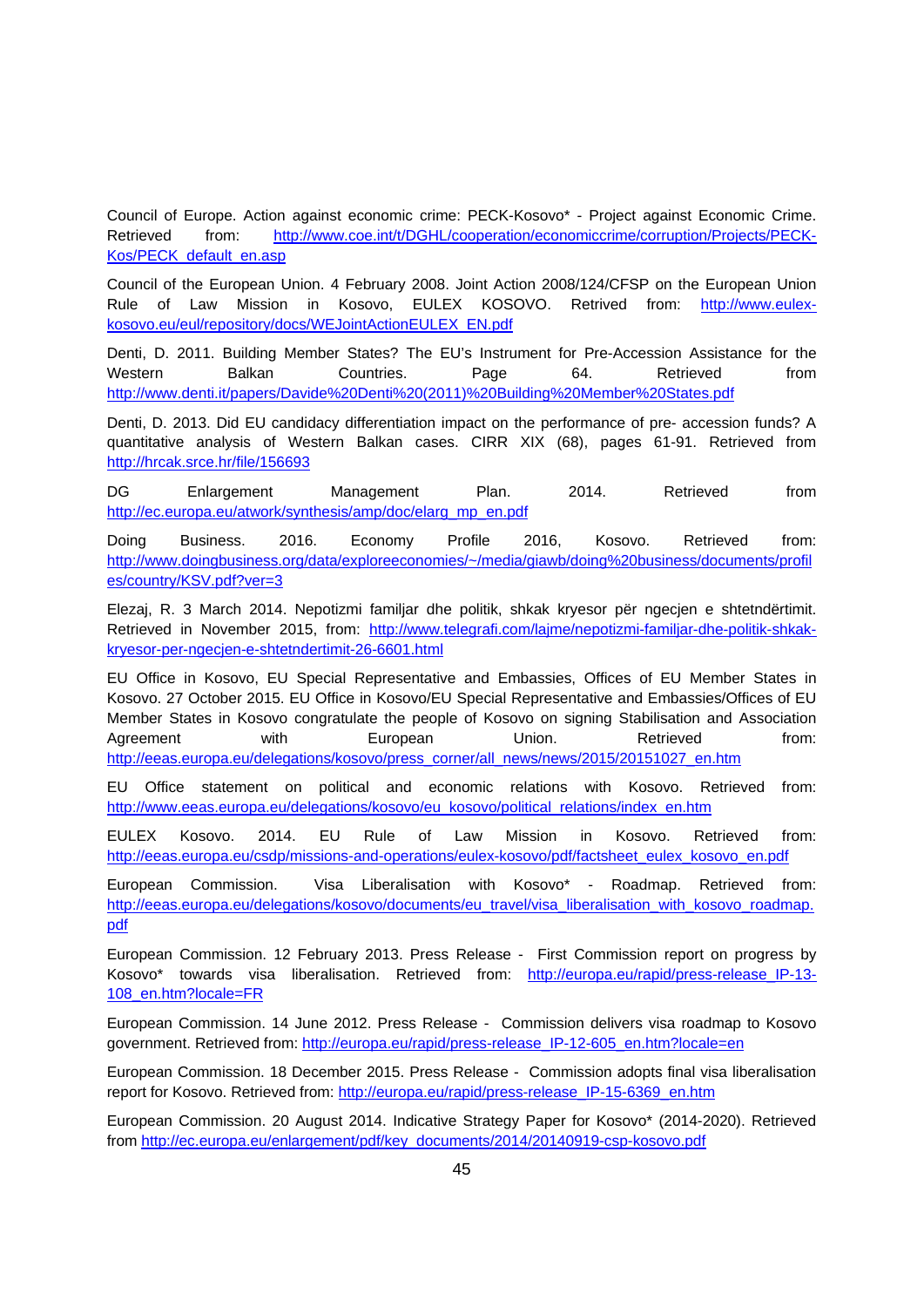European Commission. 2012. Replies of the Commission to the Special Report of the European Court of Auditors - "European Union Assistance to Kosovo Related to the Rule of Law". Retrieved from: http://ec.europa.eu/transparency/regdoc/rep/1/2012/EN/1-2012-656-EN-F1-1.Pdf

European Commission. 2013. Strategic/Interim Evaluation of EU IPA Pre-Accession Assistance to Kosovo (under UNSCR 1244/99), Evaluation Report, Project No. 2010/231987. Retrieved from: http://ec.europa.eu/enlargement/pdf/financial\_assistance/phare/evaluation/2013/evaluation\_report\_kosovo \_ares\_836741.pdf

European Commission. 2014. Kosovo Progress Report 2014. Retrieved from: http://ec.europa.eu/enlargement/pdf/key\_documents/2014/20141008-kosovo-progress-report\_en.pdf

European Commission. 2015. Third report on progress by Kosovo\* in fulfilling the requirements of the visa liberalisation roadmap. Retrieved from: http://ec.europa.eu/dgs/home-affairs/elibrary/documents/policies/international-

affairs/general/docs/third\_report\_progress\_kosovo\_fulfilling\_requirements\_visa\_liberalisation\_roadmap\_e n.pdf

European Commission. 2016. Yearly Progress Reports. http://ec.europa.eu/enlargement/countries/package/index\_en.htm

European Commission. 24 July 2014. Press Release - Commission assesses progress by Kosovo<sup>1</sup> in visa dialogue. Retrieved from: http://europa.eu/rapid/press-release\_IP-14-871\_en.htm

European Court of Auditors (ECA). 2012. European Union Assistance to Kosovo related to the Rule of Law – Special Report No 18/2012. Retrieved from: http://www.eca.europa.eu/Lists/ECADocuments/SR12\_18/SR12\_18\_EN.PDF

European Stability Initiative. 2012. Moving the goalposts? A comparative analysis of the visa liberalisation roadmaps for Kosovo and other Western Balkan countries. Retrieved from: http://www.esiweb.org/pdf/Moving%20goalposts%20-

%20A%20critical%20look%20at%20the%20Kosovo%20visa%20roadmap%20(6%20July%202012).pdf

European Union & Council of Europe. 2013. Project against Economic Crime in Kosovo1 (PECK) - Assessment Report on compliance with international standards in the anti-corruption (AC) area, Cycle 1. Retrieved **from:** The contract of the contract of the contract of the contract of the contract of the contract of the contract of the contract of the contract of the contract of the contract of the contract of the contract

http://eeas.europa.eu/delegations/kosovo/documents/press\_corner/2590\_peck\_ac\_final\_dar\_17\_06\_2013 .pdf

European Union External Action. 30 October 2014. Press Conference: Allegations of Corruption against EULEX are being pursued vigorously. Retrieved from: http://www.eulex-kosovo.eu/en/news/000528.php

European Union. 12 February 2013. Press Release - The Structured Dialogue on the Rule of Law. Retrieved **from:** the contract of the contract of the contract of the contract of the contract of the contract of the contract of the contract of the contract of the contract of the contract of the contract of the contract

http://eeas.europa.eu/delegations/kosovo/documents/press\_corner/press\_releases/2013/130212\_second \_meeting\_of\_the\_structured\_dialogue\_on\_rol\_en.doc

Gallucci, G. M. 2011. The Ahtisaari Plan and North Kosovo, TransConflict. Retrieved from: http://www.transconflict.com/10/wp-content/uploads/2011/11/PolicyPaper\_AhtisaariPlanNorthKosovo.pdf

GAP Institute. 2015. Reforming Public Administration in Kosovo. Retrieved from: http://www.institutigap.org/documents/99892\_Reforming%20%20Public%20Administration%20in%20Koso vo.pdf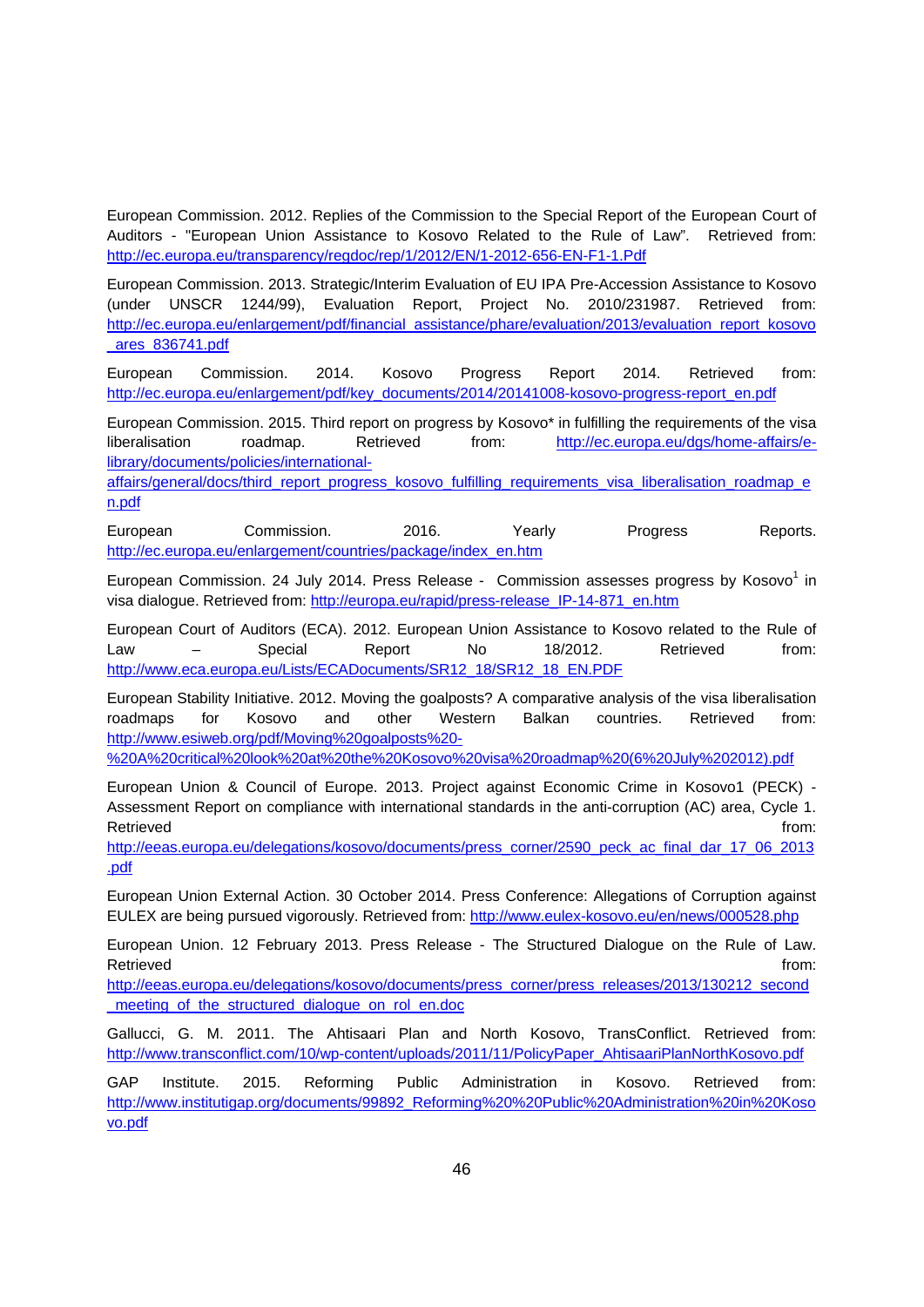Global Integrity. Global Integrity Report 2009: Kosovo. Retrieved from: https://www.globalintegrity.org/research/reports/global-integrity-report/global-integrity-report-2009/girscorecard-2009-kosovo/

Global Integrity. Global Integrity Report 2011: Kosovo. Retrieved from> https://www.globalintegrity.org/research/reports/global-integrity-report/global-integrity-report-2011/girscorecard-2011-kosovo/

Government of the Republic of Kosovo. Regulation No. 04/2011 on Donor Coordination. Retrieved from: http://www.kryeministri-ks.net/repository/docs/Rregullorja\_04-2011\_per\_koordinimin\_e\_donatoreve.pdf

Group for Legal and Political Studies. 2012. Business environment in Kosovo: A view on the key policy implications. The contractions of the contractions of the Retrieved contractions of the contractions of the contractions of the contractions of the contractions of the contractions of the contractions of the contractions o https://dgap.org/sites/default/files/article\_downloads/GLPS%20(Pristina)\_Business%20environment%20in %20Kosovo\_new.pdf

Group for Legal and Political Studies. 2012. Policy Analysis No 06/2012. Business environment in Kosovo A view on the key policy implications. Retrieved from: https://dgap.org/sites/default/files/article\_downloads/GLPS%20(Pristina)\_Business%20environment%20in %20Kosovo\_new.pdf

Group for Legal and Political Studies. 2015. Visa Liberalisation and the Way Forward: Suggestions for a Strategic Approach to the Political Dialogue with Brussels. Policy Analysis - No. 03/2015. Retrieved from http://legalpoliticalstudies.org/wp-content/uploads/2015/05/Policy-Analysis-03-2015-Visa-Liberalisationand-the-Way-Forward.pdf

Hofmeister, W. and Garbow, K. 2013. Political Parties - Functions and Organisation in Democratic Societies. Konrad Adenauer Stiftung and Pristina Institute for Political Studies. Retrieved from: http://www.kas.de/wf/doc/kas\_7671-1442-2-30.pdf?120920114650

Hoxha, D. 21 February 2013. Strategjia Kundër Korrupsionit Pa Efekt në Praktikë. Gazeta Jeta ne Kosove. Retrieved from: http://gazetajnk.com/?cid=1,1018,4767

IMAGOS & Berenschot. 2013. Thematic Evaluation of Rule of Law, Judicial Reform and Fight against Corruption and Organised Crime in the Western Balkans – Lot 3, Service Contract Ref. No 2010/ 256 638 – Final Main Report. Retrieved from: http://ec.europa.eu/enlargement/pdf/financial\_assistance/phare/evaluation/2013\_final\_main\_report\_lot\_3. pdf

IndeksOnline. 26 March 2014. Rrjet familjarësh të punësuar në administratën e Prishtinës. Retrieved in November 2015, from: http://www.indeksonline.net/?FaqeID=2&LajmID=90469

Jacque, J-P. 31 March 2015. Review of the EULEX Kosovo Mission's Implementation with a Particular Focus on the Handling of the Recent Allegations. Retrieved from http://eeas.europa.eu/statementseeas/docs/150331\_jacque-report\_en.pdf and http://eeas.europa.eu/statementseeas/docs/150331\_jacque-report-annexes\_en.pdf

KCSS. 2013. The EU Visa Liberalisation Process in Western Balkans: A comparative Assessment. Retrieved **from the set of the set of the set of the set of the set of the set of the set of the set of the set of the set of the set of the set of the set of the set of the set of the set of the set of the set of the set** 

http://www.qkss.org/repository/docs/The\_EU\_Visa\_Liberalisation\_Process\_in\_Western\_Balkans\_855892. pdf

KDI. 2011. Assessment of Institutional Integrity. Retrieved from: http://files.transparency.org/content/download/717/3076/file/2011\_KosovoNIS\_EN.pdf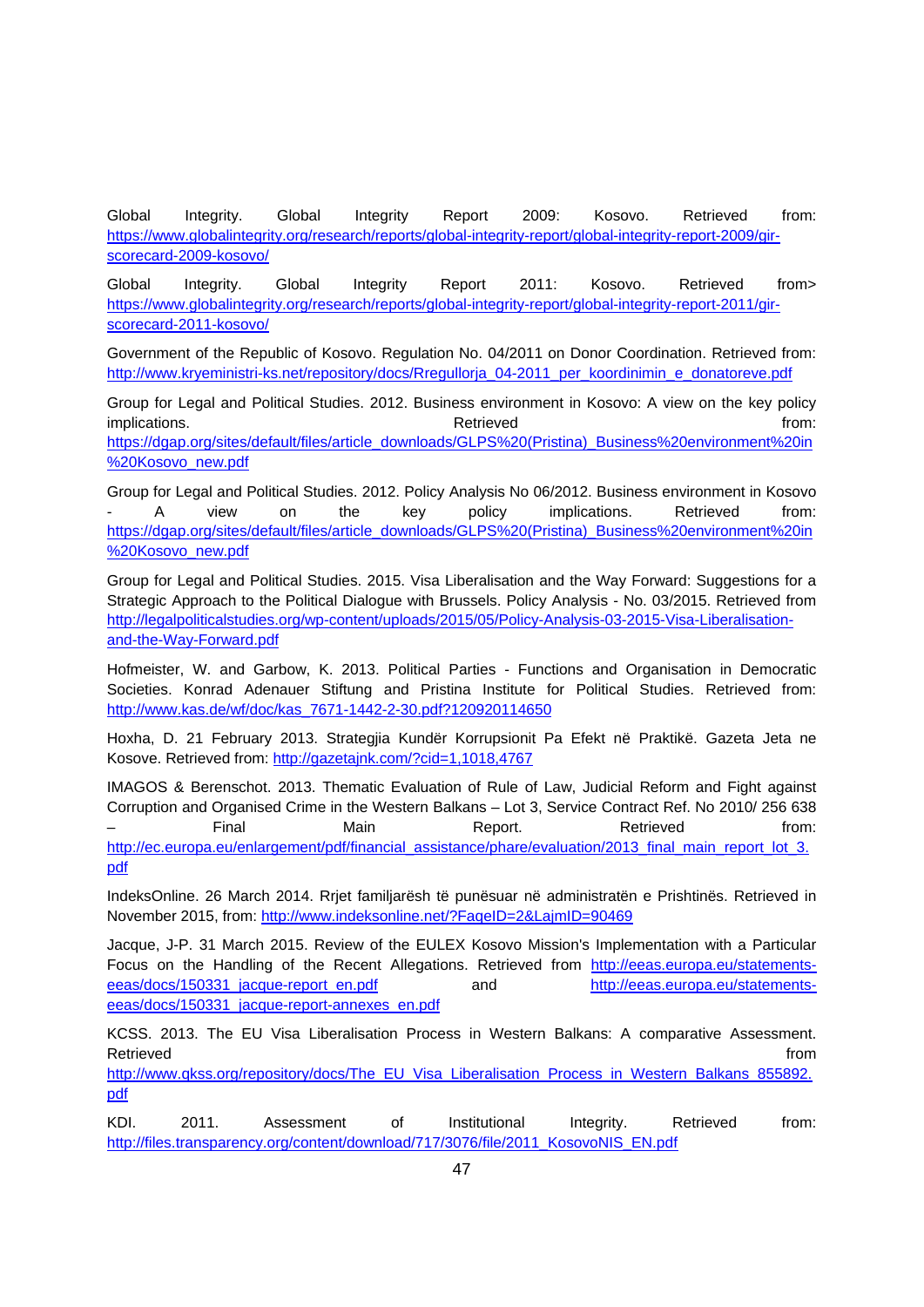Killick, T. 1998. Aid and the Political Economy of Policy Change. Routledge: London and New York.

Kosova Sot. 31 August 2015. Administratë e klaneve mafioze e korruptive. Retrieved in Novemeber 2015, from: http://www.kosova-sot.info/lajme/30907/administrate-e-klaneve-mafioze-e-korruptive/

KosovaPress. 12 September 2013. Shërbimi civil i politizuar dhe jo professional. Retrieved in November 2015, from: http://www.kosovapress.com/sq/politike/sherbimi-civil-i-politizuar-dhe-jo-profesional-2538/

Kosovo Anti-Corruption Agency. 2010. Anti-Corruption Strategy 2009-2011. Retrieved from: http://www.akk-ks.org/repository/docs/Strategjia\_-\_versioni\_final\_anglisht\_-\_janar\_2010\_186083.pdf

Kosovo Anti-Corruption Agency. 2011. Anti-Corruption Action Plan 2012-2016. Retrieved from: http://www.akk-ks.org/repository/docs/Draft\_Anti-Corruption\_Action\_Plan\_2012\_\_2016\_112410.pdf

Kosovo Anti-Corruption Agency. 2011. Anti-Corruption Strategy 2012-2016. Retrieved from: http://akkks.org/repository/docs/Draft\_Anti-Corruption\_Strategy\_2012%20\_%202016.pdf

Kosovo Anti-Corruption Agency. Draft Anti-Corruption Action Plan 2009-2011. Retrieved from: http://www.akk-ks.org/repository/docs/Plani\_i\_Veprimit\_Kunder\_Korrupsionit.pdf

Kosovo in the Stabilization – Association Process (SAP). KCSF. Retrieved from: http://www.kcsfoundation.org/?page=2,111

Kosovo Stability Initiative – IKS. 2011. A Power Primer. A Handbook to Politics, People and Parties in Kosovo. Retrieved from: http://iksweb.org/repository/docs/politicallandscape\_ENG\_913183.pdf

Lajmi.Net. 30 May 2015. S'është realizuar njëri ndër parakushtet kryesore për liberalizim të vizave. Retrieved in November 2015, from: http://lajmi.net/sseshte-realizuar-njeri-nder-parakushtet-kryesore-perliberalizim-te-vizave/

Levizja FOL. 2013. Monitoruesi i Korrupsionit: Raport mbi Aktivitetet e Institucioneve Përgjegjëse për Luftimin dhe Parandalimin e Korrupsionit, Janar-Dhjetor 2012. Retrieved from: http://levizjafol.org/folnew/wp-content/uploads/2014/12/Monitoruesi-i-Korrupsionit-2012.pdf

Levizja FOL. 2014. Monitoruesi i Korrupsionit: Shifrat e Korrupsionit në Kosovë – Platforma e Statistikave Anti-Korrupsion, Janar-Qershor 2013. Retrieved from: http://levizjafol.org/folnew/wpcontent/uploads/2014/12/Monitoruesi-i-Korrupsionit.pdf

Levizja FOL. 2015. Corruption Scan. Retrieved from: http://levizjafol.org/folnew/wpcontent/uploads/2015/09/CorruptionSCAN-Hulumtim-i-Opinionit-Publik.pdf

Llapashtica, J. 9 June 2013. Administrata e pushtuar nga politika. Zeri Info. Retrieved in Novemeber 2015, from: http://old.zeri.info/artikulli/7448/administrata-e-pushtuar-nga-politika

Ministry of European Integration. 2011. Annual Report on Donor Activities 2010. Retrieved from http://tinyurl.com/q4xzmap

Ministry of European Integration. 2012. 2011 Annual Report on Donor Activities. Retrieved from https://amp-mei.net/contentrepository/downloadFile.do?uuid=0ce10210-1dc8-4435-b0c3-778509df9df0

Ministry of European Integration. 2014. Report on Donor Activities for the Period 2012-2013. Retrieved from http://www.mei-ks.net/repository/docs/Raporti\_vjetor\_2012-2013\_August\_2014.pdf

Ministry of Internal Affairs. Repository of Strategic Papers. Retrieved from: http://www.mpbks.org/?page=2,114&ddate=2016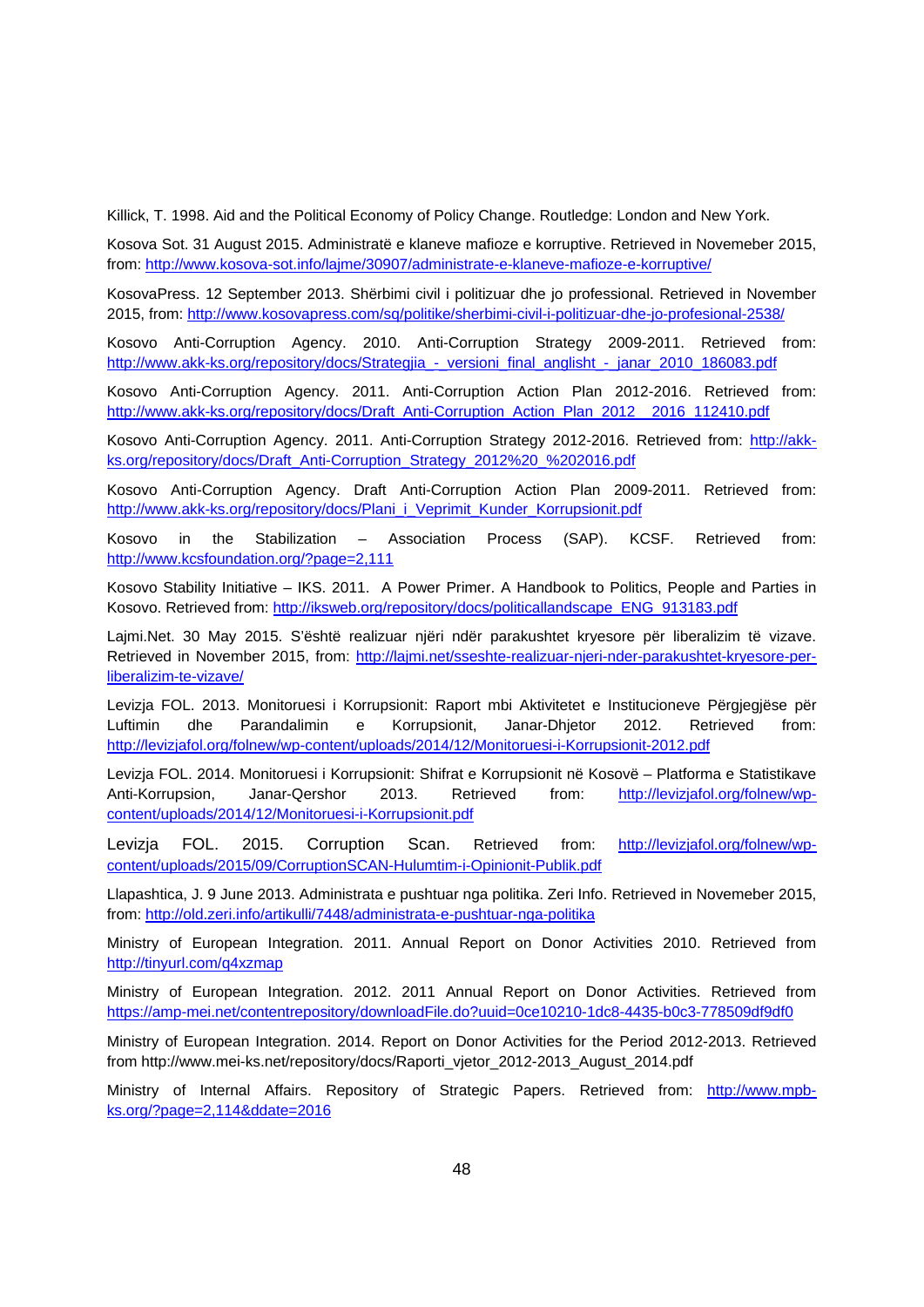Montanaro, L. 2009. The Kosovo Statebuilding Conundrum: Addressing Fragility in a Contested State. Retrieved **from:** the contract of the contract of the contract of the contract of the contract of the contract of the contract of the contract of the contract of the contract of the contract of the contract of the contract

http://fride.org/download/WP91\_Lucia\_Montanaro\_Kosovo\_Statebuilding\_Conundrum\_3dic.pdf

Mungiu-Pippidi, A. et al (2011). *Contextual Choices in Fighting Corruption: Lessons Learned*. NORAD. April 2011.

Mrak, M. & Tilev, D. 2008. Absorption of EU Pre-Accession Funds: Concept and Implications for Kosovo. Forum 2015 & KCSF. Retrieved from: http://www.kcsfoundation.org/repository/docs/26\_02\_2014\_6460997\_KCSF\_2008\_ABSORPTION\_OF\_E U\_PRE\_ACCESSION\_FUNDS.pdf

Nugteren, M. & Ymeri, S. 2013. IPA - interim evaluation and meta-evaluation of IPA assistance, EuropeAid/131184/C/SER/Multi, Country Report Kosovo. Retrieved from http://ec.europa.eu/enlargement/pdf/financial\_assistance/phare/evaluation/2013/23914\_rep\_kosovo.pdf

OECD. 2013. SIGMA Country Assessment Report 2013/7 – Kosovo Priorities Report 2013. Retrieved from: http://www.oecd-

ilibrary.org/docserver/download/5jz2rqkpjzbq.pdf?expires=1456331127&id=id&accname=guest&checksu m=E20575AD96E7EECEA52DEB176F2F90B7

OECD. 2005/2008. The Paris Declaration on Aid Effectiveness and the Accra Agenda for Action

http://www.oecd.org/dac/effectiveness/34428351.pdf

Palokaj, A. & Mikullovci, J. 2013. Kosovo-EU Relations: The History of Unfulfilled Aspirations? Lost Opportunities in Kosovo's European Integration Process. Forum 2015. Retrieved from http://kfos.org/wpcontent/uploads/2013/04/Kosovo-EU-Relations-The-History-of-Unfulfilled-Aspirations.pdf

Palokaj, A. & Mikullovci, J. 2013. Kosovo-EU Relations: The History of Unfulfilled Aspirations? Lost Opportunities in Kosovo's European Integration Process. Forum 2015. Retrieved from http://kfos.org/wpcontent/uploads/2013/04/Kosovo-EU-Relations-The-History-of-Unfulfilled-Aspirations.pdf

Prizren Press. 3 July 2014. Ekspertiza shpall fajtor punëtorin e Bankës, Abdullah Thaçin. Retrieved from: http://prizrenpress.com/lajme/ekspertiza-shpall-fajtor-punetorin-bankes-abdullah-thacin/

Public Procurement Regulatory Commission. 2011. Procurement Code of Ethics. Retrieved from: http://krpp.rks-

gov.net/krpp/PageFiles/File/NewStandardForms/English/Part%20D%20Procurement%20Code%20of%20 Ethics/D01%20Procurement%20Code%20of%20Ethics.docx

Republic of Kosovo. Law No 04/L-213 on International Collaboration on Criminal Cases. Retrieved from: http://www.kuvendikosoves.org/common/docs/ligjet/Ligji%20per%20bashkepunim%20juridik%20nderkom b%20ne%20ceshtjet%20penale.pdf

Republic of Kosovo. Law No 04/L-274 on Ratification of the International Agreement Between the Republic of Kosovo and the European Union Rule of Law Mission in Kosovo. Retrieved from http://www.kuvendikosoves.org/common/docs/ligjet/04-L-274%20a.pdf

Republic of Kosovo. Law on amending and supplementing the Law no. 04/L-042 on public procurement. Retrieved from http://www.kuvendikosoves.org/?cid=2,191,1084

Sahiti, A. 30 May 2015. Reformimi i administrates, proces i gjatë. KosovaPress. Retrieved in Novemeber 2015, from: http://www.kosovapress.com/sq/nacionale/reformimi-i-administrates-proces-i-gjate-43559/